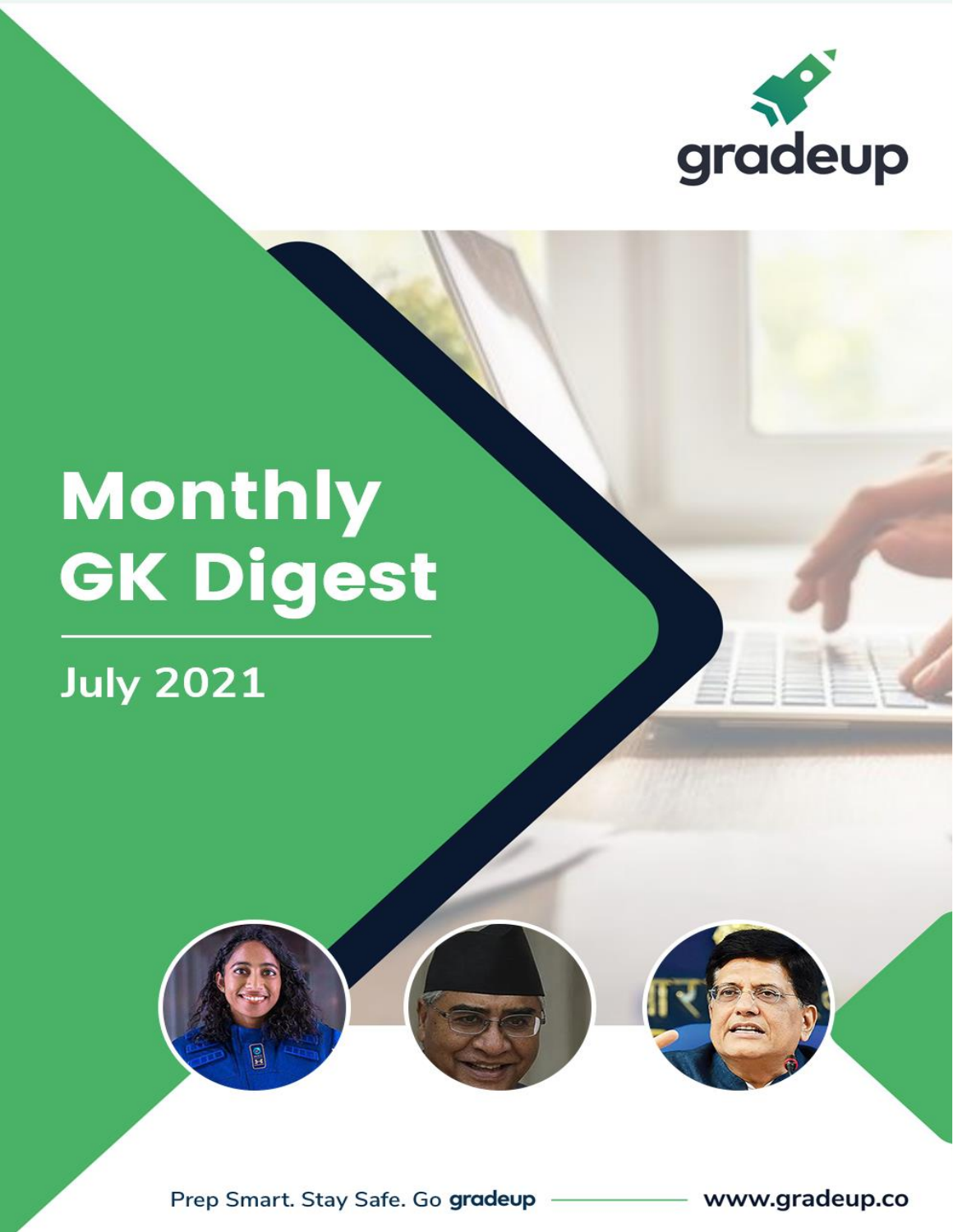

#### **Monthly Digest July-2021**

#### **Dear readers,**

This **Monthly GK Digest** is a **complete docket** of important news and events that occurred in a month of **'July-2021'**. This file is important for**, Bank, SSC**, **and Railway's** exams.

#### **Banking & Financial Awareness**

**1. Axis Bank** has partnered with Amazon Web Services (AWS) to accelerate its digital transformation programme.

**Note:** Axis bank and AWS signed a multi-year agreement, under which the bank will use AWS to build a portfolio of new digital financial services and modernise core banking applications. Axis Bank has deployed over 25 mission-critical applications on AWS, including a Buy Now Pay Later product and a new loan management system to support it, Account Aggregator, Video-Know Your Customer, and WhatsApp banking.

**2. Ujjivan Small Finance Bank** has partnered with digital lender LoanTap to provide personal loans to salaried professionals.

**Note:** This move comes as part of Ujjivan's Small Finance Bank's API banking initiative. Through this initiative over 150 APIs will be made available, which in turn will offer fast and secure tie-ups for the purposes of digital lending, digital liabilities and payments to fintechs. This move also serves a dual purpose of extending the bank's financial services to a larger array of customers through LoanTap's platform, which will make these activities smoother and more convenient for their salaried class customers who are seeking loans.

- **3. Reliance Industries** has signed an agreement with the UAE's state-run oil giant Abu Dhabi National Oil Company (ADNOC) to form a mega petrochemical joint venture in Al Ruwais city, United Arab Emirates (UAE). **Note:** This project, a joint venture of ADNOC and ADQ (formerly known as Abu Dhabi Development Holding(ADDH) Co), will be constructed at the TA'ZIZ Industrial Chemical Zone in Ruwais Abu Dhabi, UAE. This is the first investment by Reliance in UAE. This agreement enhances the ADNOC's downstream and industry growth plans in line with ADNOC's 2030 strategy. Contracts have been awarded for the first stages of development of the TA'ZIZ site.
- **4.** According to the Financial Stability Report (FSR), released by the Reserve Bank of India, the Gross nonperforming assets (GNPAs) of banks may rise to **9.8 per cent** by March 2022.

**Mock Tests** 

**Note:** According to the Financial Stability Report (FSR), released by the RBI the Gross non-performing assets (GNPAs) of banks may rise to 9.8 per cent by March 2022 under a baseline scenario, from 7.48 per cent in March 2021. Under a severe stress scenario, GNPA of banks may increase to 11.22 per cent.

- **5.** According to the report "COVID-19 and Tourism: An Update" jointly released by UNCTAD and the UN World Tourist Organisation, India experienced a drop in tourist arrivals in 2020 by **54%. Note:** According to report tourism will at least \$4 trillion in terms of global GDP for 2020 and 2021 due to pandemic. India experienced a 54% drop in tourist arrivals in 2020. Some 100 -120 million tourism jobs are at stake as per the report.
- **6. \$20 billion** of funding in total has been announced by the World Bank for Covid-19 vaccines for developing countries.

**Note:** The World Bank is expanding its financing available for Covid-19 vaccine financing to \$20 billion over the next 18 months, adding \$8 billion to the previously announced \$12 billion. Further, the Bank also provided over \$4 billion for the purchase and deployment of Covid vaccines for 51 developing countries, half of which are in Africa.

- **7.** e-commerce company **Flipkart** has launched Shopsy, an app that will enable Indians to start their online businesses without any investment. **Note:** Flipkart aims to enable over 25 million online entrepreneurs by 2023 with the help of Shopsy. Users of Shopsy will be able to share catalogues of a wide selection of 15 crore products offered by Flipkart sellers.
- **8.** NABARD has sanctioned Rs 388 crore under the Rural Infrastructure Development Fund (RIDF) for four drinking water and 20 rural road projects in **Odisha. Note:** The RIDF assistance is for setting up of four mega piped drinking water supply projects, one each in Boipariguda block of Koraput district, Nilgiri block of Balasore district and two in Malkangiri district. The water supply projects are intended to provide 70 litre per capita per day safe and portable drinking water at the consumer-end through functional household tap connection.
- **9.** The Reserve Bank of India has imposed a penalty of Rs 25 lakh on **Punjab and Sind Bank** for non-compliance

#### **Gradeup Green Card** Unlimited Access to All 700+ Bank & Insurance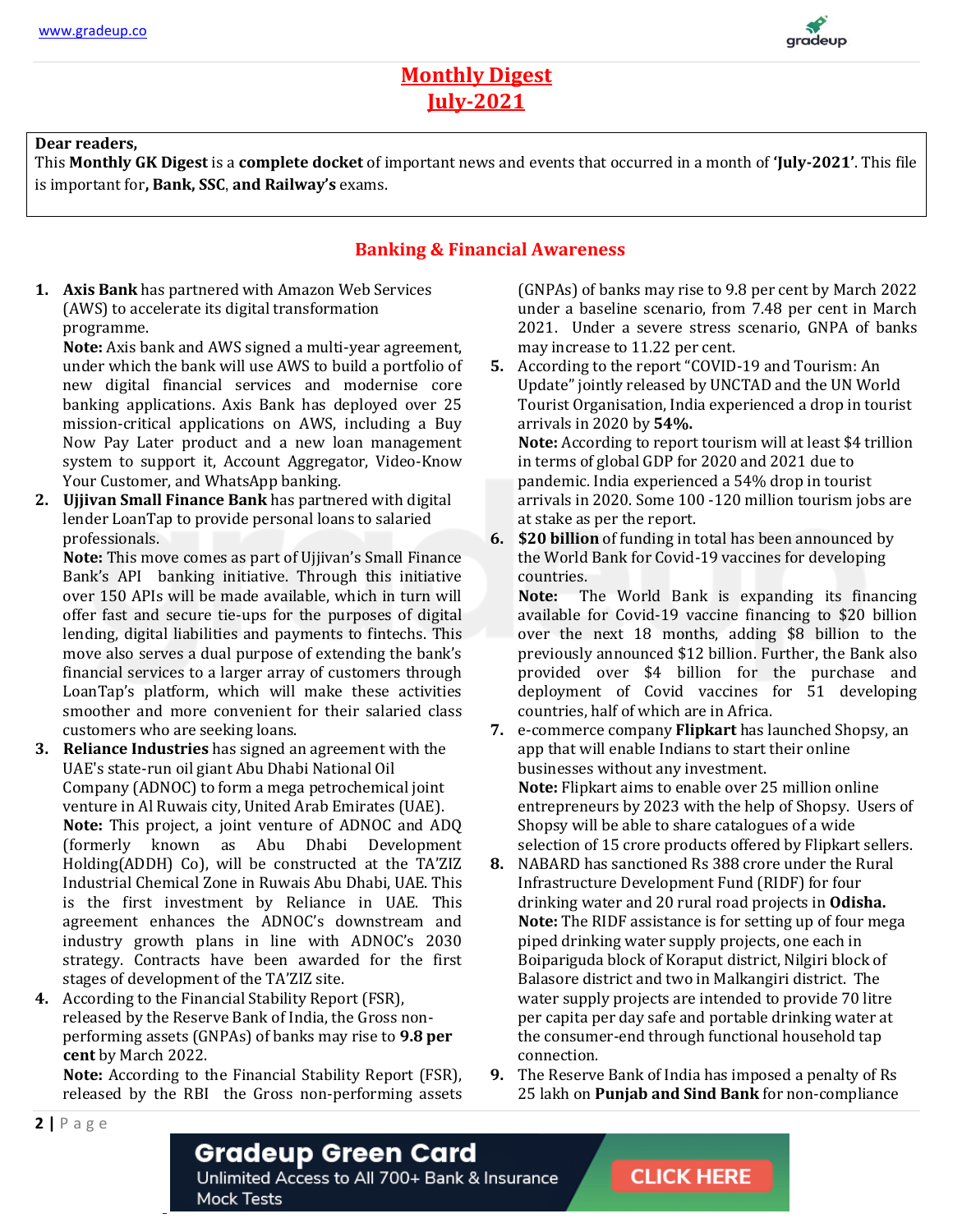

with certain provisions of directions on 'Cyber Security Framework in Banks'.

**Note:** The state-owned bank had reported a few cyber incidents to the RBI on May 16 and 20, 2020. Examination of the incident reports and the report of the forensic analysis of the said incidents, revealed, noncompliance with aforesaid directions. The RBI issued a show-cause notice to the bank.

**10. HDFC Bank** has launched 'Salaam Dil Sey' initiative to pay tribute and show gratitude to doctors across the country for their tireless service during the pandemic at the risk of their own lives.

**Note:** Under this, bank has created a web platform [www.salaamdilsey.com.](http://www.salaamdilsey.com/) Using this platform, general public can logon on and share the thank you message for doctors which can be immediately shared via e-mail, social media, and WhatsApp to acknowledge and celebrate doctor's contribution.

- **11. ICICI Bank** has launched 'Salute Doctors', a comprehensive banking solutions for doctors. **Note:** The solution will provide customized banking as well as value-added services for every doctor, beginning from a medical student to a senior medical consultant to an owner of a hospital or a clinic. It consists of Salute Doctors Savings Account , Salute Doctors Current Account, Home loans, Medical equipment loan, Business Loan, Personal Loan, Education Loan, etc.
- **12.** As per the new auction methodology of Reserve Bank of India for the benchmark securities of **30-year & 40-year both** tenor the auction will continue to be multiple pricebased auction.

**Note:** For other benchmark securities i.e. 30-year and 40-year, the auction will continue to be multiple pricebased auction, as hitherto. The above arrangement will continue till further review. This was noted by the regulator while reviewing market conditions and market borrowing program of the govt.

**13.** digital payments and financial services platform **Paytm** has launched 'Postpaid Mini', a small ticket loans that will give users flexibility to access loans ranging from Rs 250 - Rs 1,000, in partnership with Aditya Birla Finance Ltd.

**Note:** It is a small ticket loans that will give users flexibility to access loans ranging from Rs 250 - Rs 1,000, in partnership with Aditya Birla Finance Ltd. The product is an extension of its Buy Now, Pay Later service, driving affordability amongst those new to credit.

**14.** With **Aditya Birla Finance Ltd** the digital payments and financial services platform Paytm launched a small ticket loans 'Postpaid Mini' that will give users flexibility to access loans ranging from Rs 250 - Rs 1,000. **Note:** It is a small ticket loans that will give users flexibility to access loans ranging from Rs 250 - Rs 1,000,

in partnership with Aditya Birla Finance Ltd. The product is an extension of its Buy Now, Pay Later service, driving affordability amongst those new to credit. These small ticket instant loans will give flexibility to users and also help manage their household expenses to maintain liquidity during the ongoing Coronavirus (Covid-19) pandemic.

**15. PhonePe** has partnered with Flipkart to launch contactless 'Scan and Pay' feature for the e-commerce major's pay-on-delivery orders.

**Note:** PhonePe's QR code solution will now enable customers who earlier opted for cash on delivery to pay digitally through any UPI app at the time of delivery. This is intended to help reduce personal contact while ensuring safety, and drive contactless payments for customers who are traditionally more comfortable with cash on delivery.

**16.** State-run power giant NTPC has partnered with another Public Sector Undertaking **ONGC** to boost the development of offshore wind energy in India. **Note:** India is blessed with a coastline of about 7,600 km surrounded by water on three sides and has good prospects of harnessing this clean source. Earlier in May last year, NTPC and ONGC had signed a memorandum of understanding (MoU) to accelerate their footprint in the

**17. PayU** provider has partnered with WooCommerce to enable WooCommerce merchants with digital payments infrastructure, and end-to-end digitalization of business processes.

renewable energy space.

**Note:** WooCommerce merchants is an open-source, customizable e-commerce platform. The partnership will offer merchants exclusive pricing on transactions, no hidden charges, and contactless payment solutions to scale growth and profitability. A recent survey has shown 82 percent of small businesses have experienced a negative impact due to the pandemic and adoption of technology can aid in the revival of up to 35 percent SMBs, post-pandemic.

**18.** As per the provisional data released by the coal ministry India's total coal production registered a marginal decline of **2.02%.**

**Note:** Of the total output, a chunk of 685.951 MT was produced by the public sector, and the remaining production of 30.133 MT was from the private sector. In FY 21, Chhattisgarh registered the highest coal production followed by Odisha, Madhya Pradesh, and Jharkhand. Jharkhand was the top producer of coking coal.

**19. Aeldra Financial Inc** is offering a unique US bank account to the students gearing up for admissions in the  $\overline{U}$ 

#### **3 |** P a g e

**Gradeup Green Card** 

Unlimited Access to All 700+ Bank & Insurance **Mock Tests**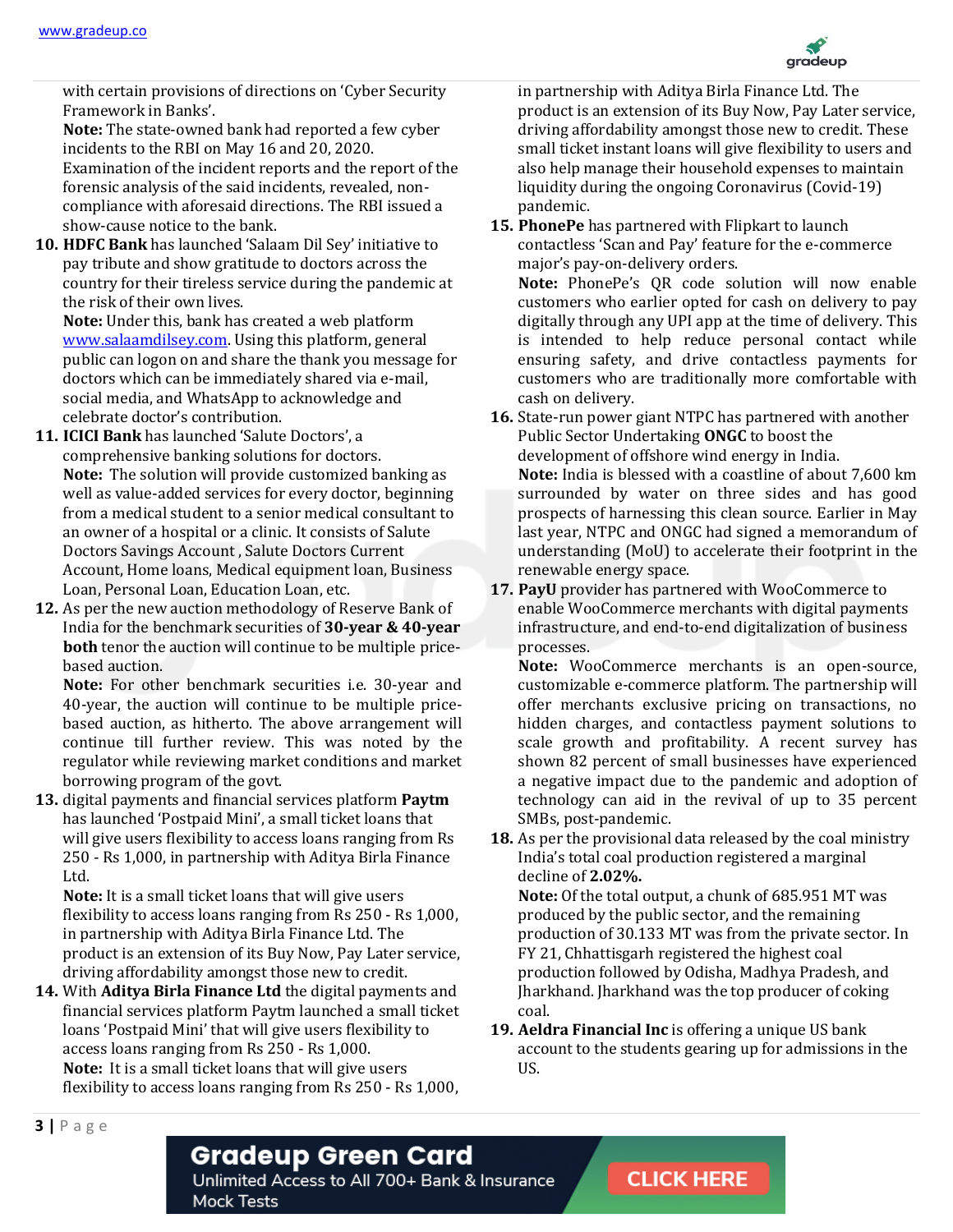

**Note:** It also provides a Mastercard Global Debit Card that can be opened and operated from India, even before students get an F-1 visa. Aeldra is a Silicon-valley based pioneering 'digital neo bank'. It has no minimum balance requirement and it doesn't have foreign currency markup fees.

- **20.** Fitch Ratings has cut its projection for India's real GDP growth in 2021-22 to **10%** percent from 12.8%. **Note:** The ratings agency also warned that banks' asset quality challenges have increased and will remain under threat due to mobility restrictions, medical exigencies and rising job losses, with MSME and retail loans to lowand moderate-income borrowers most likely at risk. Indian economy contracted by 7.3 per cent in fiscal 2020-21 as the country battled the first wave of Covid, as against a 4 per cent growth in 2019-20. RBI too earlier this month cut India's growth forecast to 9.5 per cent for this fiscal, from 10.5 per cent estimated earlier.
- **21.** The Department of Public Enterprises (DPE) has been brought under the administrative control of **Ministry of Finance** to facilitate govt's ambitious disinvestment programme.

**Note:** Earlier, DPE was part of Ministry of Heavy Industries and Public Enterprises. The other 5 departments under the Finance Ministry are Economic Affairs, Revenue, Expenditure, Investment & Public Asset Management and Financial Services. The government has budgeted Rs 1.75 lakh crore from stake sale in public sector companies and financial institutions during 2021- 22.

- **22.** Neobank FREO has partnered with **HDB Financial Services** to offer a credit line and high-ticket personal loans to customers across multiple cities in India. **Note:** Through this association, FREO will be providing customers with two innovative credit products: a credit line and a high-ticket personal loan across multiple cities in India. HDBFS in partnership with FREO will offer a credit line that enables consumers to get access to credit anywhere, anytime via a smartphone.An individual will get a personalized amount approved which they can start using immediately. As they repay the borrowed amount, the credit limit is replenished and they can continue withdrawing as much as they need.
- **23.** With **Bank of India** the Bajaj Allianz General Insurance has entered into a corporate agency agreement for the distribution of its insurance products through the bank's network **\_\_\_\_\_\_\_\_\_.**

**Note:** Under the agreement, Bajaj Allianz General Insurance will offer a number of personal lines of products such as – motor insurance, health insurance, home insurance, travel insurance to the bank's customers. It will also offer the commercial line of products such as – engineering insurance, marine

insurance, etc. The agreement will enhance the distribution of Bajaj Allianz's products to remote areas of the country.

- **24.** Fintech Company, Drip Capital has collaborated with **SBM Bank India** to offer customised trade financing solutions to empower Micro, Small & Medium Enterprises (MSME) exporters in India. **Note:** Under the partnership, Drip Capital will provide collateral-free working capital to MSME exporters at competitive rates through its invoice discounting facility. Unlike traditional financial institutions, Drip Capital leverages data analytics and technology to underwrite its transactions, allowing it to provide a seamless financing experience to MSME businesses.
- **25.** With **Razorpay** the payment technology company Mastercard has launched a recurring payment interface named 'MandateHQ', to support card-issuing banks that wish to enable recurring payments for its customers. **Note:** MandateHQ is an API (Application Programming Interface)-based plug-n-play solution, which would reduce the go-live time of card-issuing banks. It will also help the banks to implement the Reserve Bank of India's (RBI) new framework on automatic debit and recurring payments. It would also support the banks to send a 24 hour pre debit notification (mandated by RBI) via electronic e-mail, SMS, and WhatsApp.
- **26.** Amazon India has launched its first 'Digital Kendra' in **Surat**, as part of its commitment to digitise 10 million Indian micro, small and medium enterprises by 2025. **Note:** Amazon Digital Kendras are brick and mortar resource centres that will provide MSMEs information about the benefits of e-commerce and help avail thirdparty services such as shipping and logistics support, cataloguing assistance, digital marketing services, GST and taxation support to start their digital journey.
- **27.** NIIT Institute of Finance Banking and Insurance (NIIT IFBI) and **Axis Bank** have launched a fintech professional programme to build future-ready professionals for the private sector lender. **Note:** The programme offers graduates with zero to three years of experience an opportunity to join Axis Bank as a deputy manager (IT). NIIT the programme is immersive in nature where the learners perform tasks of similar complexity as they would face in their role.
- **28. Axis Bank** has signed a Memorandum of Understanding (MoU) with the Indian Army to offer a defence service salary package to the Indian Army under its 'Power Salute' initiative.

**Note:** The MoU will cover all ranks of army officers viz. serving Defence personnel as well Defence pensioners under its ambit. During the signing ceremony IndianIndian Army was represented by Lt Gen (Lieutenant General) Rana Pratap Kalita, and Axis Bank

**4 |** P a g e

#### **Gradeup Green Card**

Unlimited Access to All 700+ Bank & Insurance **Mock Tests**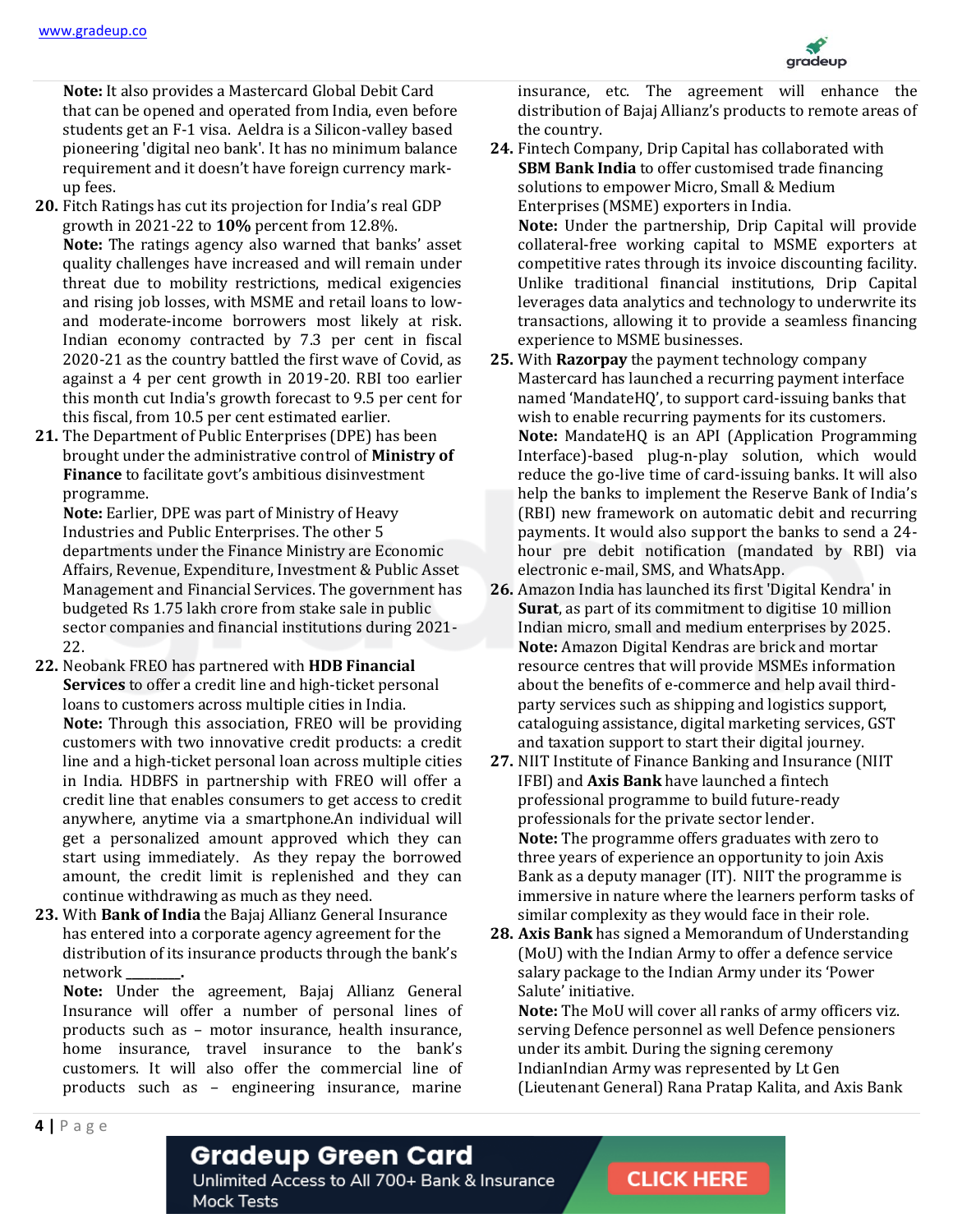

was represented by Reynold D' Souza, Executive Vice President and Lt Col MK Sharma National Accounts Head, Axis Bank.

**29. Axis Bank** has entered into a bancassurance partnership with Max Bupa Health Insurance to provide comprehensive health insurance solutions to its customers and employees.

**Note:** Under the partnership, Max Bupa will offer indemnity as well as fixed benefit products, and their customizable variants to the bank's customers across the country. The Axis Bank customers are also enabled to get access to quality healthcare solution products that are offered by Max Bupa through the tie-up. The Health Insurance would cover medical emergencies in Tier 1, Tier 2 and Tier 3 cities.

**30. SBI General Insurance** has launched a comprehensive health insurance plan named 'Arogya Supreme' with multiple benefits and coverages.

**Note:** Under the policy the insured persons will get a wide range of sum insured options up to Rs 5 crore for their medically necessary hospitalization due to illness or accident that occurred during the policy period. Options: Based on the sum insured and coverage features, 3 different options viz Pro, Plus, and Premium were provided for the customers to choose under the plan. Policy Term: Customers also have a facility to choose the policy tenure ranging from 1 to 3 years i.e. 1year/2years/3years.

**31.** Under the modified risk management guidelines of Reserve Bank of India (RBI), the bank staff working in sensitive positions like treasury operations and currency chests will get **10 days** mandatory leave in a single spell every year.

**Note:** RBI has given banks six months to comply with these directions. It asked banks to ensure that employees, while on 'mandatory leave', do not have access to physical or virtual resources related to their work responsibilities, with the exception of internal/ corporate email which is usually available to all employees for general purposes. Mandatory leave for staff was first introduced in May 2011 after the RBI saw a sharp increase in frauds in banks following forensic studies.

**32. IDFC First Bank** has launched unique Employee-funded program titled as 'Ghar Ghar Ration' for its low-income customers who were affected by Covid-19. **Note:** Under this scheme, employees of the bank have contributed their personal income to help such customers who are affected by COVID. It is a first such employee-led initiative by any bank. Ghar Ghar Ration program will supply ration kits to 50,000 low-income customers whose livelihood have been impacted by COVID.

**33.** To facilitate investment in **Government Securities** by individual investors the RBI has introduced RBI Retail Direct facility.

**Note:** Under this facility, retail investors will have the facility to open and maintain the Retail Direct Gilt (RDG) Account with RBI. RDG account can be opened through an Online portal provided for the scheme. Saving Account holders in India with PAN, Valid KYC documents, email ID and Registered number are eligible to open this account.

**34.** The Reserve Bank of India (RBI) approved **Equitas Small Finance Bank** to apply for the amalgamation of its promoter into itself.

**Note:** As per the RBI's SFB licensing guidelines, the promoter of SFB should exit or cease to be a promoter after a lock-in period of 5 years. In the case of Equitas SFB, the initial promoter lock-in period for Equitas Holdings expires on September 4, 2021, hence the Equitas SFB requested RBI for amalgamation of its promoter before completion of the lock-in period. Now RBI has approved the bank to apply for amalgamation of its promoter into itself.

- **35.** International Financial Services Centres Authority (IFSCA) has issued framework for Setting up and operating International Trade Finance Services Platform (ITFS). The IFSCA is situated in **Gandhinagar**. **Note:** It will enable Exporters and Importers to avail various types of trade finance facilities at competitive terms for their international trade transactions through a dedicated electronic platform. This will help in their ability to convert their trade receivables into liquid funds and to obtain short-term funding. ITFS will provide Trade Finance Services at IFSC
- **36. Axis Bank** has tied up with Mumbai Metro to launch 'One Mumbai Metro Card' powered by Mastercard, to ensure contactless and cashless travel for Mumbaikars. **Note:** It is a prepaid, open loop contactless card which can be used as a part of the daily transit journey with just a tap. With this solution, Mastercard has continued to contribute in changing the way India commutes and helping the transit eco-system go completely digital. This is a card that can be used for all daily purchases from food, groceries, medicines as well as tickets.
- **37. IndusInd Bank** has partnered with TP Central Odisha Distribution Limited (TPCODL), a joint venture between Tata Power and the Government of Odisha to launch a fully digital network for facilitating electricity bill payment across the state. **Note:**
- **38. Airtel Payments Bank** has launched 'Pay to contacts' which allows customers to initiate a UPI payment by

**5 |** P a g e

#### **Gradeup Green Card**

Unlimited Access to All 700+ Bank & Insurance **Mock Tests**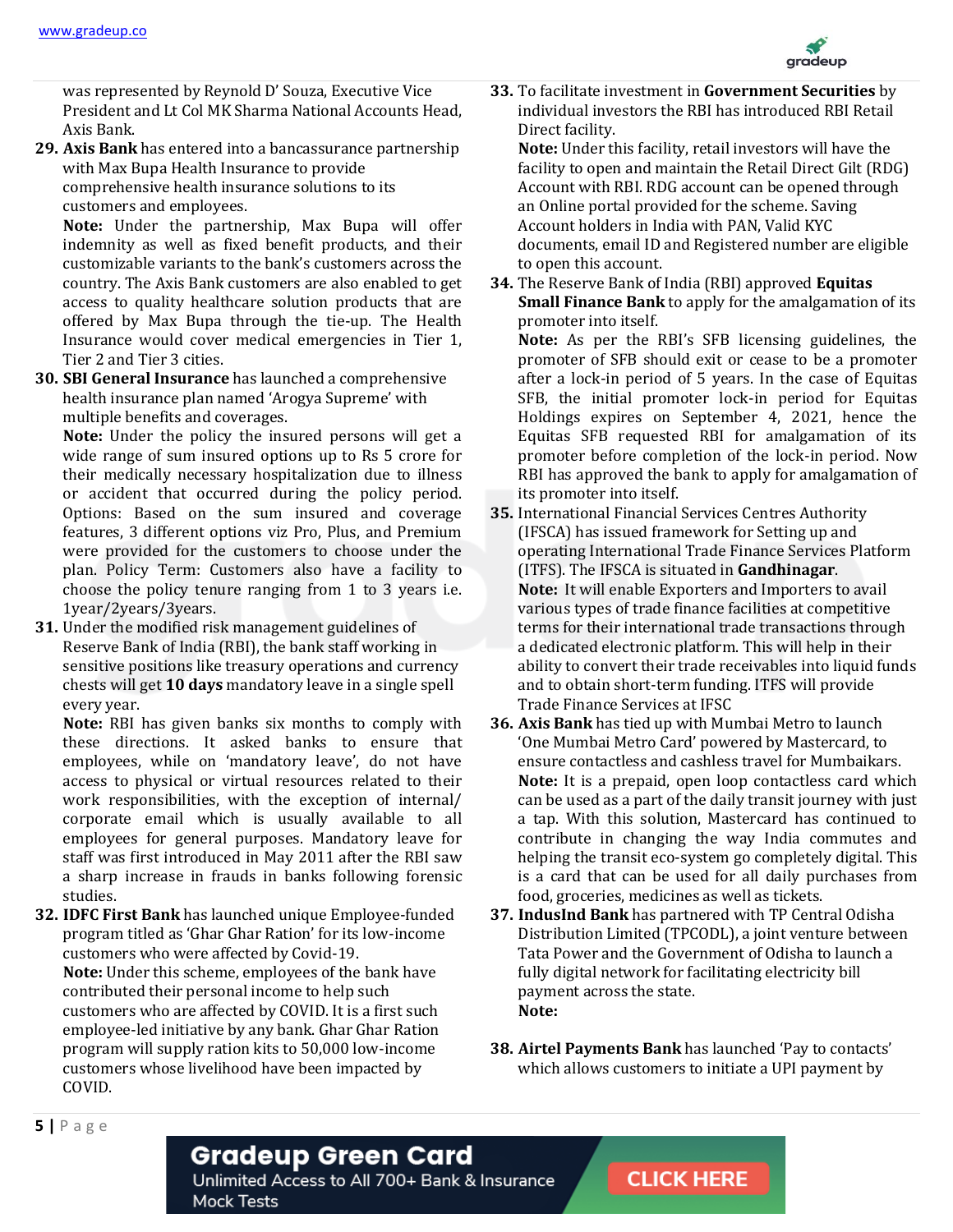

selecting the receiver's mobile number from their phonebook.

**Note:** 'Pay to Contacts' displays the valid UPI ID associated with the selected contact, irrespective of the UPI app used by the receiver. This eliminates the need to enter the UPI ID or bank account details to process the payment and saves time.

**39.** The Reserve Bank of India has imposed restrictions on **Mastercard** for adding new domestic customers with effect from 22nd July 2021.

**Note:** This means MasterCard will not be allowed to add customers, be it for debit, credit or pre-paid cards onto its network as the entity has failed to comply with the directions on Storage of Payment System Data. It will not impact existing Mastercard customers. It may be recalled that RBI had issued a circular in April 2018, directing all system providers to ensure that all information related to payments systems operated by them are stored in India.

**40.** In July 2021, the Reserve Bank of India (RBI) has cancelled the license of **Shivajirao Patil Nilangekar Urban Co-operative Bank.**

**Note:** Bank ceases to carry on banking business with effect from the close of business on July 14, 2021. RBI cancelled the license of the bank as the bank does not have adequate capital and earning prospects and does not comply with the provisions of section 11(1) and section 22 (3) of the Banking Regulation Act, 1949.

**41.** BUSY, a business accounting software, partners with **ICICI Bank** for banking solutions.

**Note:** The integration will help BUSY users gain better accessibility in managing their banking, improving their business efficiencies. Under this partnership, ICICI Bank's current account holders can securely connect their bank account to BUSY Accounting Software. This integration will allow BUSY users to reconcile their bank statements automatically, do accounting, fetch bank details, make payments, etc.

**42.** The government notified a hike in the foreign direct investment (FDI) limit in pension fund management to **74 percent** under the national pension system (NPS). **Note:** The higher foreign investment limit in pension fund managers (PFMs) follows a Parliament nod in March to hike FDI limit in insurance business to 74% from 49%.The Pension Fund Regulatory and Development Authority (PFRDA) Act links the FDI ceiling in the sector to the same in the insurance sector. Four out of seven PFMs managing the NPS corpus namely HDFC Pension Management, ICICI Prudential Pension Funds, Kotak Mahindra Pension Fund and Aditya Birla Sun Life Pension Management have significant foreign investments.

**43. RBI** is the regulator of Asset Reconstruction Companies (ARCs) launched by the government as Bad Bank to clean up bank books.

**Note:** It was announced by Finance Minister Nirmala Sitharaman in her Budget Speech 2021-22. RBI is the regulator of Asset Reconstruction Companies (ARCs). RBI has already prescribed a regulatory framework for the functioning of ARCs and there are well-laid norms for transfer of stressed assets by banks and non-banking finance companies to ARCs.

**44.** The duration of Stand-Up India Scheme has been extended till **2025.**

**Note:** Centre has extended the duration of 'Stand Up India Scheme' up to the year 2025. The scheme was launched in 2016 to facilitate loans to Scheduled Caste, Scheduled Tribe and women borrowers promoting entrepreneurship among them.

**45. 100 crore** is the authorized capital of the recently incorporated National Asset Reconstruction Company (NARCL).

**Note:** The National Asset Reconstruction Company (NARCL) is a legal entity now and has been registered with the Registrar of Companies (RoC) Mumbai. According to data available with the Ministry of Corporate Affairs (MCA), NARCL was incorporated on July 7 with an authorised capital of Rs 100 crore and paid-up capital of Rs 74.6 crore. The Indian Banks Association (IBA) is likely to approach the Reserve Bank of India (RBI) this week to seek an ARC (asset reconstruction company) licence.

- **46. Reliance Retail Ventures** has Acquires 40.95% Stake in Just Dial for Rs 3,497 Crore. **Note:** RRVL will make an open offer to acquire additional up to 2.17 crore equity shares of Just Dial, representing 26 per cent stake, in accordance with Sebi Takeover Regulations, a regulatory filing said. VSS Mani will continue as Managing Director and Chief Executive Officer of Just Dial through the next phase of growth, it added.
- **47. Bank of Maharshtra** has signed Memorandum of Understanding (MoU) with NABARD to boost ongoing developmental initiatives linked to priority sector lending in Maharashtra.

**Note:** Bank of Maharashtra (BoM) has signed Memorandum of Understanding (MoU) with National Bank for Agriculture & Rural Development (NABARD) to boost ongoing developmental initiatives linked to priority sector lending in Maharashtra. The MoU envisages joint initiatives for the benefit of farmers, farmer producer organisations, joint liability groups, self help groups, rural artisans, weavers, agri-preneurs, agri start-ups, micro, small and medium enterprises in the State

Unlimited Access to All 700+ Bank & Insurance **Mock Tests**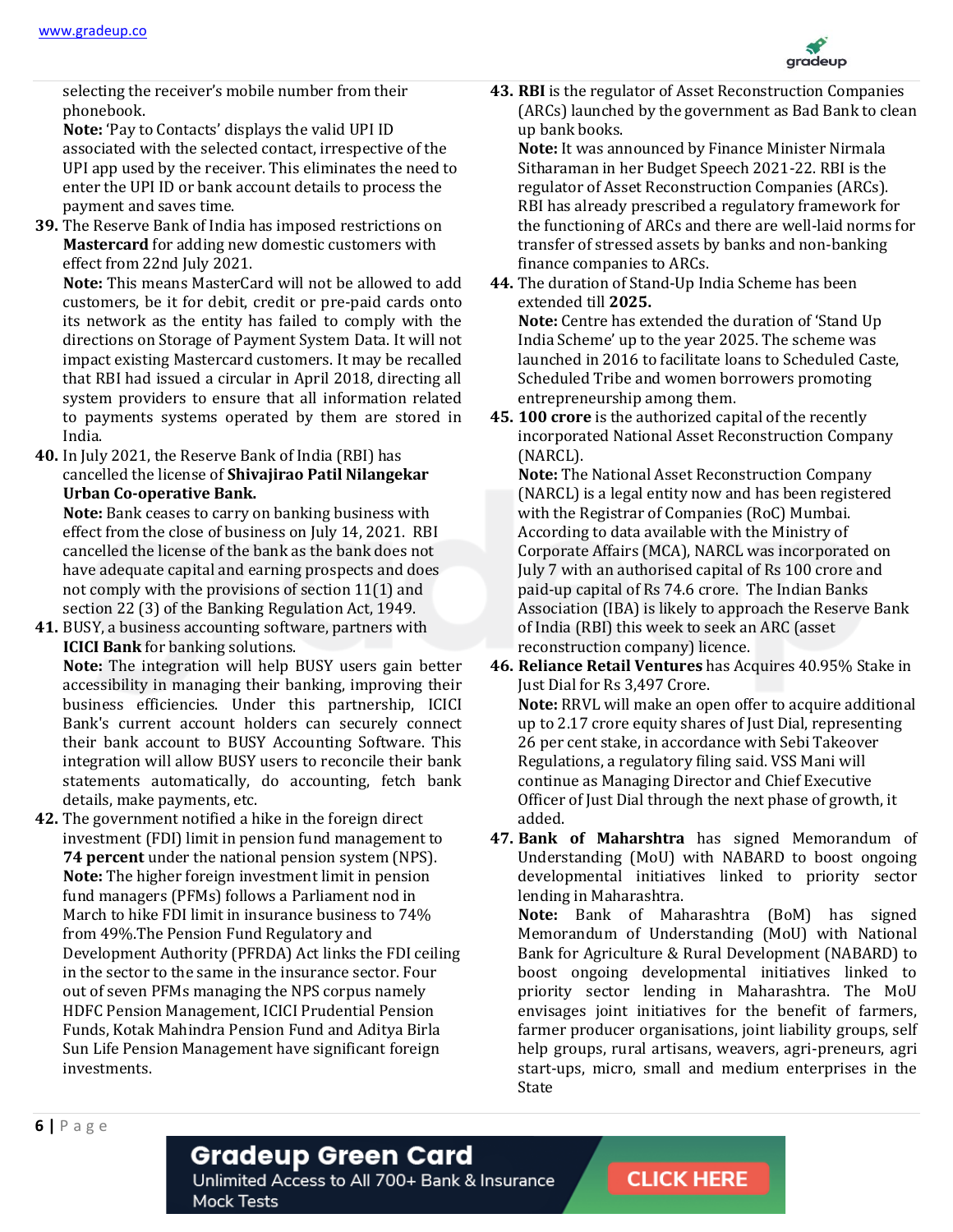

**48. Microsoft** has acquired the RiskIQ, a San Franciscobased provider of cybersecurity services, including malware and spyware monitoring and mobile app security.

**Note:** RiskIQ's services and solutions will join Microsoft's suite of cloud-native security products, including Microsoft 365 Defender, Microsoft Azure Defender, and Microsoft Azure Sentinel. While Microsoft hasn't valued the deal, Bloomberg reported that the company is said to be paying more than \$500 million for RiskIQ.

**49. Razorpay** has acquired artificial intelligence (AI)-based risk analysis platform TERA Finlabs, marking its third acquisition since inception.

**Note:** Bengaluru-based TERA Finlabs provides risk management software, along with customized credit offerings to make lending more affordable for consumers and profitable for lenders.

- **50. China** is the world's largest consumer of gold. **Note:** India is the world's second largest consumer of gold after China. Swiss gold accounted for almost half of India's imports of the yellow metal, at \$16.3 billion, in 2020-21. India imported gold worth \$34.6 billion last fiscal against \$28.2 billion in the previous year despite the raging Covid-19 pandemic.
- **51.** The Asian Development Bank has downgraded India's economic growth forecast for the current financial year to **10 per cent.**

**Note:** The projection for FY2022 (ending in March 2023), by which time much of India's population is expected to be vaccinated, is upgraded from 7 per cent to 7.5 per cent as economic activity normalises.

- **52.** Banking and financial services major Goldman Sachs has opened a new facility in **Hyderabad. Note:** The new office is expected to have about 800 people by year-end and grow to over 2,500 people by 2023. The new office will host functions across engineering, finance, human capital management, and support for consumer banking, and specialise in digital banking, artificial intelligence and machine learning areas.
- **53. LIC** institution has launched new health insurance plan called Arogya Rakshak.

**Note:** Life Insurance Corporation (LIC) has launched new health insurance plan called 'Arogya Rakshak', which is a non-linked, non-participating, regular premium and individual health insurance plan. It will provide fixed health insurance cover against certain specified health risks and provides timely support in case of medical emergencies.

**54. SBI** has selected Paisalo Digital as its National Corporate Business Correspondent.

**Note:** SBI has selected Paisalo Digital as its National Corporate Business Correspondent in order to boost financial inclusion drive with the help of kiosk-based banking services. Paisalo Digital Limited is systemically important Non-Deposit taking NBFC registered with RBI.

- **55. Rs. 6322 crores** is the budgetary outlay of Production Linked Incentive (PLI) Scheme for specialty steel. **Note:** Speciality Steel is value-added steel, which is made by processing normal finished steel. It is done by converting normal finished steel into high value-added steel by way of coating, plating and heat treatment. In order to boost domestic manufacturing and cut down on import bills, the central government in March 2020 introduced a PLI scheme that aims to give companies incentives on incremental sales from products manufactured in domestic units. Duration of Production Linked Incentive (PLI) Scheme for specialty steel is 5 years from 2023-24 to 2027-28
- **56.** Indian Navy has signed MoU with **Kotak Mahindra Bank** for salary account. **Note:** The bank will offer special salary account benefits to the Indian Navy like enhanced complimentary personal accident insurance cover, special education benefit for children, etc.
- **57.** International Finance Corporation (IFC), the investment arm of the World Bank Group has provided \$250 million loan to **HDFC Ltd** for green housing.

**Note:** Green housing is regarded as a luxury market in the country, but has climate benefits. Green affordable housing can help India on its path to deliver on its commitments under the Paris Agreement, to reduce a third of its carbon emissions by 2030 from 2005 levels. Green and energy-efficient housing can help cut emissions, as residential housing accounts for about 24 percent of the nation's electricity consumption.

**58.** Sunseap Group, a solar energy system developer, owner, and operator in Asia plans to build the world's largest floating solar farm in **Indonesia.**

**Note:** The floating photovoltaic system is expected to have a capacity of 2.2 gigawatts (peak). It will cover 1600 hectares (4000 acres) of the Duriangkang Reservoir on Batam Island and cost about \$2 billion to construct. An agreement between Sundeap and the Batam Indonesia free zone authority (BP Batam) to move forward with the project was signed on July 19.

**59.** The Reserve Bank of India has raises limit for loan to other banks' directors up to **Rs 5 crore.**

**Note:** As per the amendments, the central bank has allowed banks to extend personal loans up to ₹5 crores to directors of other banks and directors' relatives other than spouses without board approval. The earlier limit

#### **7 |** P a g e

#### **Gradeup Green Card**

Unlimited Access to All 700+ Bank & Insurance **Mock Tests**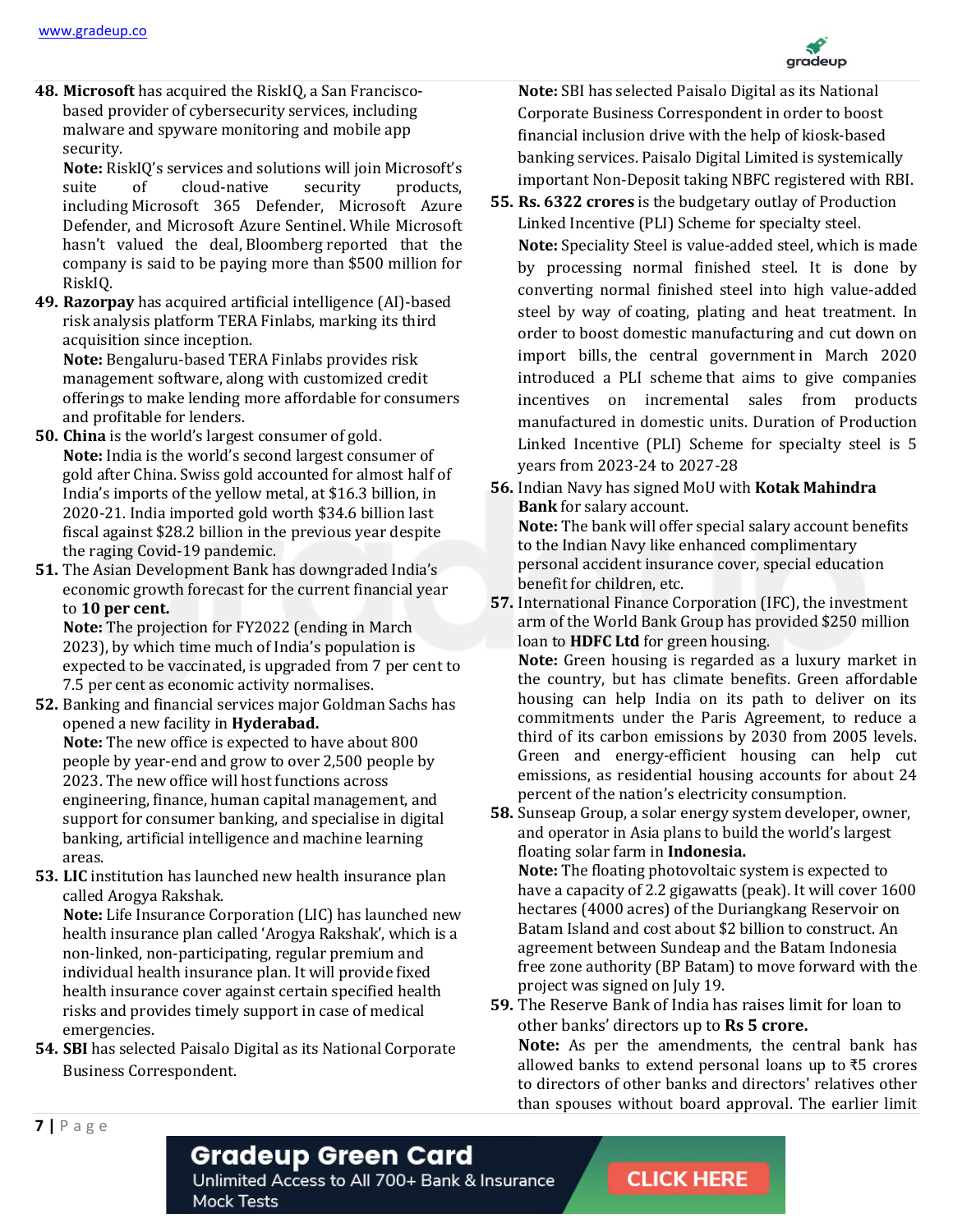

for such loans was ₹25 lakh. The regulations apply to directors, including the Chairman/Managing Director, of other banks.

**60.** Export Import (Exim) Bank of India said it has extended a USD 35.26 million loan for a power transmission project being executed by Kalpataru Power Transmission in **Senegal.**

**Note:** The buyer's credit facility was extended under the National Export Insurance Account (NEIA) scheme, which provides a safe mode of financing option to Indian project exporters backed by cover from NEIA Trust. The bank signed a credit agreement with the Ministry of Economy, Planning and Co-operation of the Republic of Senegal for the purpose of construction and installation of 225 kV overhead transmission line from Tanaff to Ziguinchor (approximate distance 92 km) and bay extensions in Tanaff and Ziguinchor in Senegal.

**61.** According to the International Monetary Fund (IMF) **9.5 per cent** will be the economic growth of India in the financial year 2021-22 (FY22).

**Note:** The downward revision in the GDP growth rate is due to a lack of access to vaccines and the possibility of renewed waves of coronavirus. For FY23 (2022-23), IMF has estimated the gross domestic product (GDP) of India at 8.5 per cent, which is 160 basis points higher than its earlier projection of 6.9 per cent. In the case of the global economy, IMF has projected 6.0 per cent growth in 2021 and 4.9 per cent in 2022.

- **62.** The Reserve Bank of India has imposed a monetary penalty of Rs 5 crore on **Axis Bank. Note:** Penalty has been imposed for contravention of certain provisions of directions issued by RBI on 'Strengthening the Controls of Payment Ecosystem between Sponsor Banks and SCBs/UCBs as a Corporate Customer', 'Cyber Security Framework in Banks', 'RBI (Financial Services provided by Banks) Directions, 2016' 'Financial Inclusion- Access to Banking Services; and 'Frauds – Classification and Reporting'.
- **63.** According to data released by the Reserve Bank of India (RBI) **30.19 percent** of growth in digital payments in

India have been recorded during the financial year 2020- 21.

**Note:** The newly constituted Digital Payments Index (RBI-DPI) in its report said that at the end of March 2021, the index rose to 270.59 from 207.84 the previous year. The RBI-DPI index has shown the significant growth in its index represents the rapid deepening and adoption of digital payments across India in the recent few years.

**64.** In July 2021, the Reserve Bank of India (RBI) has cancelled the licence of **Madgaum Urban Co-operative Bank Limited.**

**Note:** The RBI further said that as per the data submitted by the bank, about 99 per cent of the depositors will receive full amounts of their deposits from the Deposit Insurance and Credit Guarantee Corporation (DICGC). On liquidation, every depositor would be entitled to receive deposit insurance claim amount of his/her deposits up to a monetary ceiling of Rs 5 lakh only from the DICGC.

**65.** Health insurer Max Bupa Health Insurance has rebranded itself to **Niva Bupa Health Insurance. Note:** The company is backed by private equity firms True North and Bupa. Max India, which owned 51 percent of the insurer sold its stake to True North. True North now owns 55 percent, while Bupa owns 44 percent in the new legal entity Niva Bupa Health Insurance Company Ltd.

**66. Indian Bank** signed an MoU with IIT Guwahati Technology Incubation Centre for funding eligible Startups under the "IND SpringBoard" scheme of the Bank.

**Note:** Indian Bank supports start-ups by extending credit facilities up to Rs 50 crore for working capital requirements. IITG-TIC is a space for new-age entrepreneurs and young minds to transform their innovative ideas into viable business propositions. It is one of its kind in the North-Eastern part of India.

#### **Obituaries**

- **1.** Renowned personality Raj Kaushal passed away recently, he was a veteran **Film Maker. Note:** He was married to actor-TV presenter Mandira Bedi. Apart from direction, Kaushal had also produced filmmaker Onir's 2005 acclaimed drama "My Brother… Nikhil", starring Sanjay Suri and Juhi Chawla. His last directorial was the 2006 thriller, "Anthony Kaun Hai?", starring Arshad Warsi and Sanjay Dutt.
- **2.** Renowned personality K.V. Sampath Kumar has passed away recently, he was a veteran **Journalist.**

**Note:** He, along with his wife, was selected for the Padma Shri honour from the Government of India in 2020 for his contribution to the field of Literature & Education. He has also received several awards like the Siddarudha award, the Shivaratri Deshikendra Media award, the Abdul Kalam award and others.

**3.** Renowned personality Donald Rumsfeld passed away recently he was veteran **Politician. Note:** He served two-time as defense secretary and a one-time presidential candidate of USA. Regarded by

#### **Gradeup Green Card**

Unlimited Access to All 700+ Bank & Insurance **Mock Tests**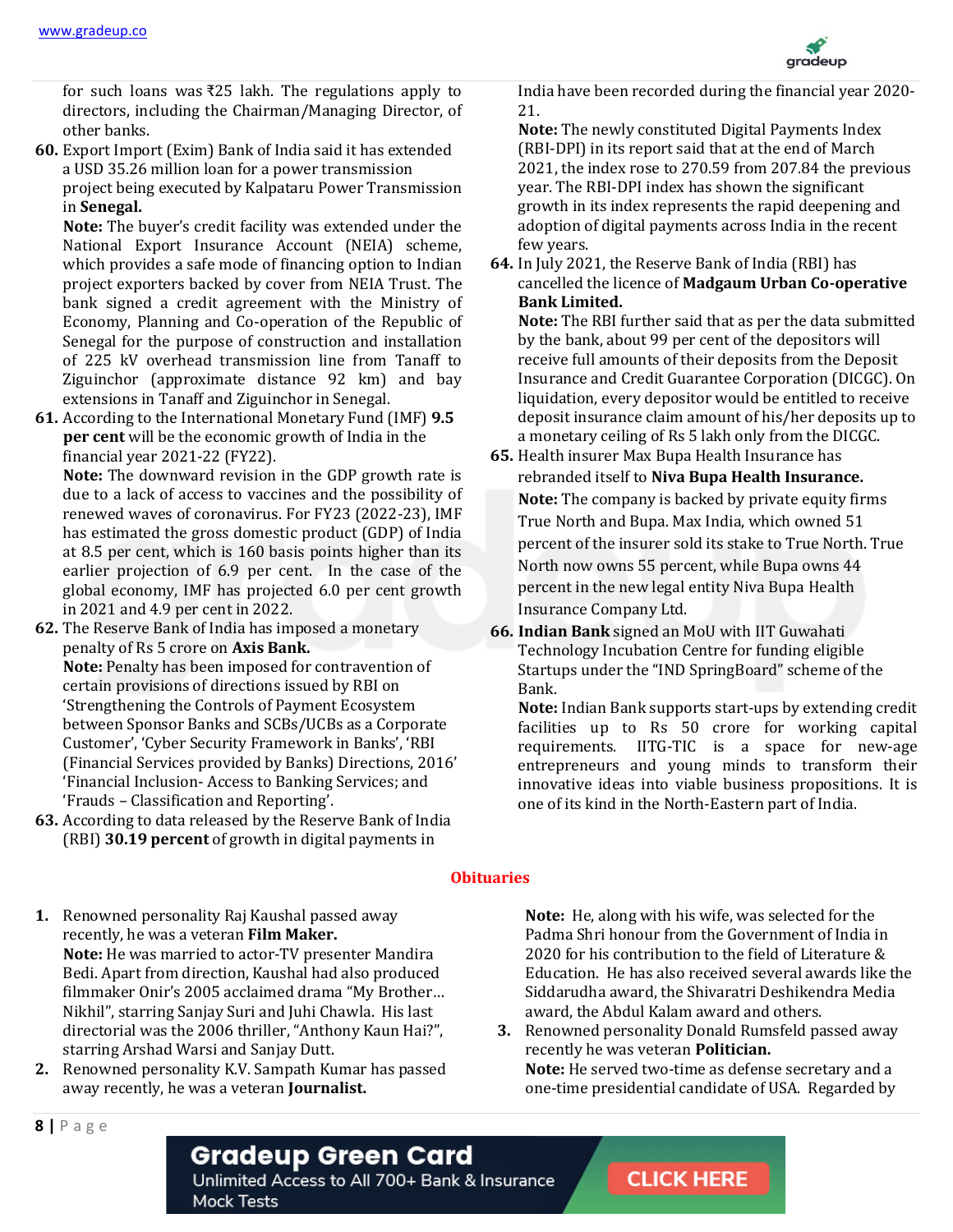

former colleagues as equally smart and combative, patriotic and politically cunning, Rumsfeld had a storied career under four presidents and nearly a quartercentury in corporate America.

- **4.** Renowned sportsman M Prasannan passed away recently, he was associated with **Football. Note:** He played for Kerala, Maharashtra and Goa in Santosh Trophy National Football Championship. He was part of the Indian team coached by PK Banerjee and captained by Inder Singh in the Merdeka Cup in 1973.
- **5.** Legendary **actor** Dilip Kumar passed away recently. **Note:** Legendary actor Dilip Kumar (98) passed away after a prolonged illness in Mumbai. Dilip Kumar made his Hindi film debut in 1944 with the movie 'Jwar Bhata'. In a career spanning over six decades, Dilip Kumar gave multiple hits such as 'Mughal-e-Azam', 'Naya Daur', 'Baabul', 'Deedar', 'Madhumati', 'Devdas', 'Ganga Jamuna', 'Ram Aur Shyam', 'Karma' and others. Dilip Kumar's portrayal in various doomed movies earned him the title of 'tragedy king'.
- **6.** Renowned personality Richard Donner passed away recently he was a veteran **Film Maker. Note:** He is known for directing blockbuster and classic films such as "Superman", "The Goonies" and "Lethal Weapon". Donner, whose real name was Richard Donald Schwartzberg, was born in New York to Jewish parents in 1931. Early in his career, Donner had aspired to be an actor but found his calling in direction.
- **7.** Renowned sportsperson Keshav Chandra Datt passed away recently, he was associated with **Hockey. Note:** Born in Lahore Datt was part of the 1948 London Olympics Indian Hockey team. Later as Vice-Captain of Indian team he won Gold in 1952 Helsinki Olympics. In his autobiography Goal, Dhyan Chand rated Datt as one of the finest half-backs of that time.
- **8.** Recently, renowned sportsman Yashpal Sharma passed away, he was associated with **Cricket.**

**Note:** He was also a member of the Kapil Dev-led World Cup-winning team. He had got India off to a brilliant start in the 1983 World Cup as he scored a matchwinning 89 against the West Indies in what was India's first match of the showpiece event. He scored 1606 runs at 33.45 in Test career and scored 883 runs at 28.48 in ODIs.

**9.** Renowned personality Mahesh Kathi passed away recently, he was a veteran **Telugu film critic and actor. Note:** He had last month met with an accident near Chandrasekharapuram village in Kodavalur Mandal of Nellore district. He was known for films like Nene Raju Nene Mantri, Hrudaya Kaleyam, Amma Rajyam Lo Kadapa Biddalu, and most recently Krack, which released in January this year. He also directed a movie in 2015 called Pesaratu.

- **10.** Renowned personality Mamnoon Hussain passed away recently, he was former President of **Pakistan. Note:** He was born in 1940 in Agra, British India and migrated to Pakistan during the 1947 partition. Mamnoon Hussain served as the 12th President of Pakistan from 2013 to 2018. In 1999, he was appointed as the governor of Sindh by then-President Rafiq Tarar, later he was removed from the post when the Government of then Prime Minister Nawaz Sharif was overthrown by then Pakistan Army Chief General Pervez Musharraf in a military coup d'état.
- **11.** Tennis Player and Grand Slam winner Shirley Fry Irvin belons to **USA** was inducted in the International Tennis Hall of fame in 1970 has passed away recently. **Note:** She is one of the 10 women to win singles titles at all four major championships (championships of Australia, France, Britain (Wimbledon), and the United States). Shirley Fry Irvin won her first Grand Slam title(singles) at the 1951 French Open against her doubles partner Doris Hart. She was ranked among the world's top ten in 1946 and 1948 and from 1950 to 1956.
- **12.** Renowned personality Gautam Benegal passed away recently he was a veteran **Filmmaker. Note:** At 16, Gautam illustrated for children's magazine Sandesh. He made films for the Films Division of India and his movies have also been nominated for film festivals in Teheran, Belarus, Hiroshima, and Cairo among other places. He had received the National award (Rajatkamal) Best animation Film for 2010: The Prince and the Crown of Stone.
- **13.** Satish Kalsekar was a renowned poet and writer of **Marathi** language who passed away recently. **Note:** He was honored with Sahitya Akademi Award in 2014 for his collection of essays 'Vachanaryachi Rojanishee'. He is known for outstanding contribution in the fields of poetry, translation, prose writing and editing. Famous poem: Lenin (1977), Sakshat (1982), Vilambit (1997). His literary career started with collection of poems Indriyopanishad (1971)
- **14.** Renowned personality Jayanthi passed away recently, he was a veteran **Actor. Note:** She started her acting career in 1963 and had starred in over 500 films that span across five languages including Kannada, Telugu, Tamil, Malayalam and Hindi. She was fondly known as Abhinaya Sharadhe (Goddess of acting) in Kannada industry. Awards: Karnataka State Film Awards and Filmfare Awards
- **15.** Former cricketer Mike Hendrick passed away recently belongs to **England.**

**Note:** Hendrick, who played for Derbyshire, was suffering from liver and bowel cancer and featured in 30 Test matches for England. Playing at the highest level

#### **Gradeup Green Card**

Unlimited Access to All 700+ Bank & Insurance **Mock Tests**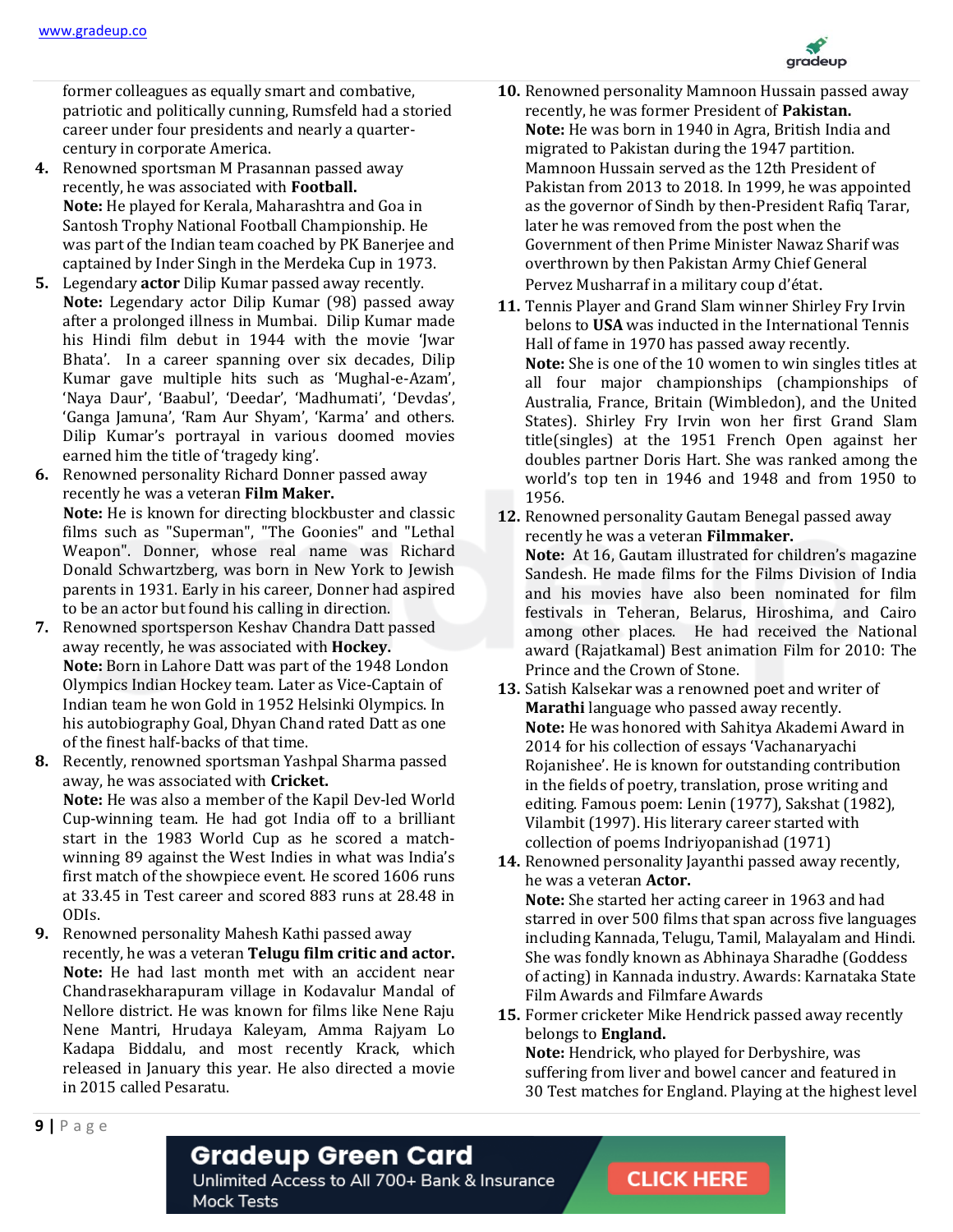

from 1974 to 1981, Hendrick took 87 wickets at an average of 25.83 in Test cricket

**16.** Famous **badminton player** Nandu Natekar passed away recently.

**Note:** In the 1950s and 1960s, Natekar was a household name all over India, thanks to his exploits on the court

#### **Important Days**

**1.** National Doctors' Day is celebrated every year on **1st July** to acknowledge the role of doctors in keeping the nation healthy.

**Note:** Government established Doctors' Day in 1991 to recognize the contributions of former Bengal Chief Minister Dr BC Roy. He played an important role in the establishment of Medical Council of India and Indian Medical Association. He was also conferred with Bharat Ratna on 4th February, 1961.

**2.** The National Postal Worker Day is observed every year on **1st July.**

**Note:** The day is a unique opportunity to say 'thank you not only to postmen but also to all delivery personnel, as online shopping has become a lifeline for many of us. The day was initiated by a popular postal service provider from Seattle, the United States of America in 1997 to felicitate and honour the co-postal workers for their dedication.

**3.** Goods and Services Tax (GST) is observed every year on **1st July.**

**Note:** The date of July 1 has been designated by the central government as 'GST Day' in 2017 (this year is its fourth anniversary). During these years, several key policy initiatives were taken by the government to make the GST system and compliance mechanism simple, transparent and technology driven. The Goods and Services Tax (GST) is an indirect, multi-stage, comprehensive tax in India, imposed on the supply of goods and services.

**4.** World Sports Journalists Day is observed globally every year on **2nd July.**

**Note:** The day aims to acknowledge the work of sports journalists & to encourage them to do better at their work. Sports journalists help millions of people in the world to receive information on various sports. This professional has helped in the development of many kinds of games all over the world. These journalists have their associations to maintain their standards in their profession.

**5.** International Day of Cooperatives (#CoopsDay) is celebrated every year on **first Saturday of July (3 July 2021).**

**Note:** This year, it is being observed today (July 3) with the theme "Rebuild better together". This day was

across the globe. The first Indian shuttler to win a tournament overseas — the Selangor International crown in Kuala Lumpur in 1956, Natekar was among the first batch of the Arjuna Award recipients in 1961 when the awards were introduced.

officially started by the UNGA on the centenary of the International Cooperative Alliance (ICA) in 1995. It aims to strengthen and unite everyone in this pandemic.

- **6.** World Zoonoses Day is held every year on **6th July** to raise awareness of the risk of zoonotic diseases. **Note:** Zoonoses are infectious diseases (virus, bacteria and parasites) that can spread from animals to humans, and vice versa, either with direct contact with animals or indirectly, vector-borne or food-borne. It was on July 6, 1885, when Louis Pasteur successfully administered the first vaccine against Rabies virus, which is a zoonotic disease.
- **7.** World Chocolate Day or International Chocolate Day is observed every year on **7th July. Note:** The day celebrates the existence of chocolate in our lives. It is marked by eating chocolates and sharing with dear ones. The day is an annual global celebration of chocolate, which allows people to gorge and indulge, hopefully guilt-free, in it. On this day, chocolate lovers from all over relish eating different kinds of chocolate or create several dishes with it like cakes, pastries, sinful and gooey brownies, hot chocolate or chocolate mousse, without any guilt.
- **8.** National Fish Farmers' Day is celebrated every year on **10th July** by the Department of Fisheries, Ministry of Fisheries, Animal Husbandry and Dairying in association with the National Fisheries Development Board (NFDB).

**Note:** The event aims to draw attention to changing the way the country manages fisheries resources to ensure sustainable stocks and healthy ecosystems. This day is made to honour the fish farmers, aquapreneurs, fisherfolks, stakeholders and whoever else is associated in the fishery for their contribution in the fishery.

**9.** World Population Day is observed globally every year on **11th July.**

**Note:** This day is observed to raise awareness among people about the impact of a growing population and issues including gender equality, the importance of family planning, poverty, maternal health, human rights, etc. This year theme of World Population Day 2021: "the impact of the Covid-19 pandemic on fertility".

**10.** World Malala Day is observed every year on **12th July** by the United Nations.

#### **Gradeup Green Card**

Unlimited Access to All 700+ Bank & Insurance **Mock Tests**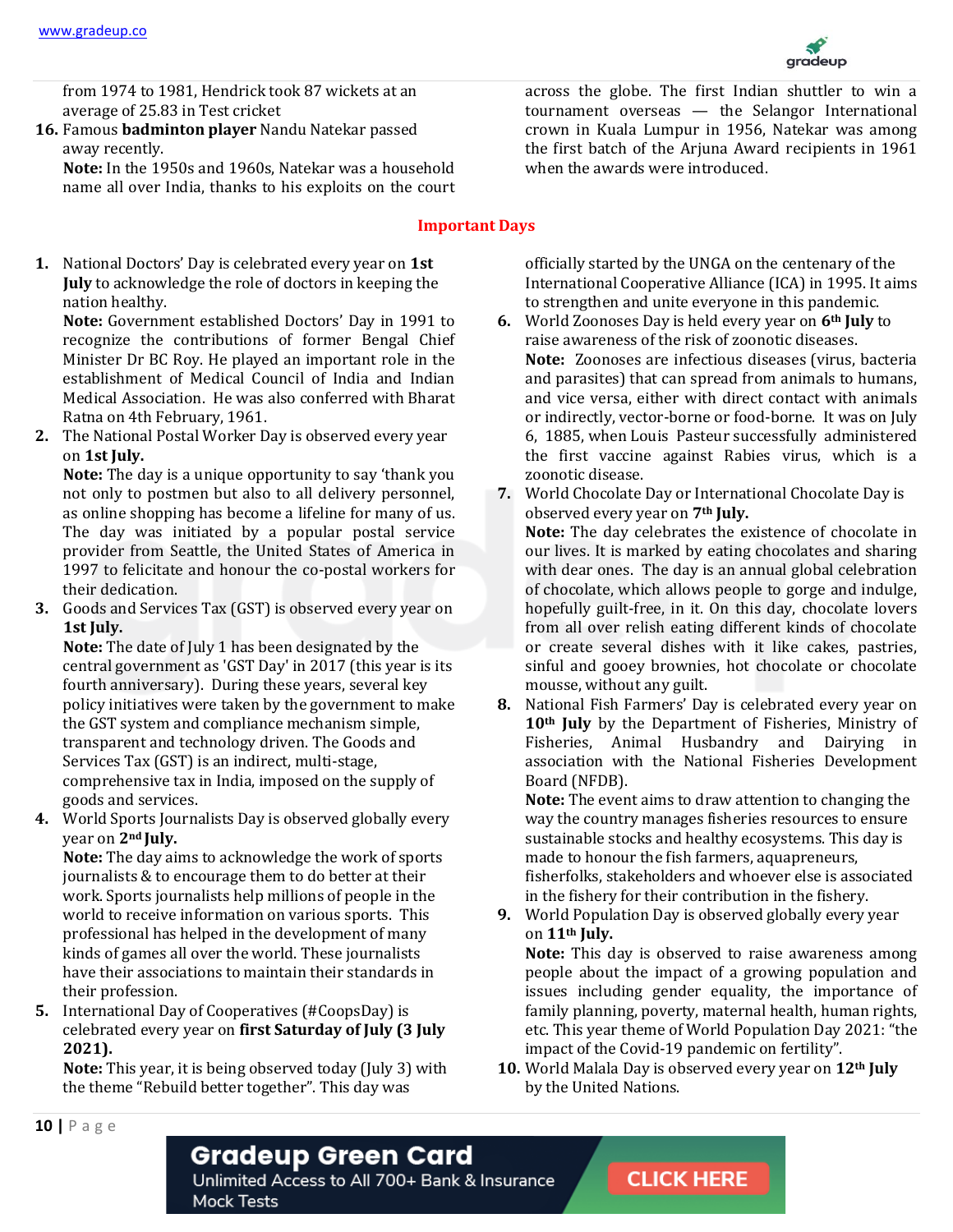

**Note:** Malala Day is commemorated, the birthday of Malala Yousafzai to honour women and children's rights around the world. On October 9, 2012, Malala was shot in the head by Taliban gunmen after she publicly advocated for the education of girls. Despite the attack, Malala soon returned to the public eye, fiercer in her views than earlier and continued her advocacy for gender rights.

- **11. 'Reimagining Youth Skills Post-Pandemic'** is the theme of the 'World Youth Skills Day (WYSD) 2021. **Note:** World Youth Skills Day (WYSD) is observed on July 15 every year in order to recognize the strategic importance of equipping young people with skills for employment, decent work and entrepreneurship, and to highlight the crucial role of skilled youth in addressing current and future global challenges. United Nations General Assembly declared 15 July as World Youth Skills Day in November 2014.
- **12.** World Day for International Justice, also referred to as Day of International Criminal Justice or International Justice Day is marked every year on **17th July. Note:** The theme for the celebration of this year's World Day of International Justice is "A Call for Social Justice in the Digital Economy."
- **13.** Nelson Mandela International Day is observed every year on **18th July** in honour of Nelson Mandela's birthday.

**Note:** The day was officially declared by United Nations in November 2009 and the day was held for first time on 18 July 2010. Theme 2021: One Hand Can Feed Another. UN General Assembly introduced Nelson Mandela Prize in 2014, which is given once every five year on 18th July to recognize the achievements of those who dedicated their lives to the service of humanity.

**14.** When International Chess Day marked every year on **20th July.**

**Note:** The day celebrate one of the most ancient and most popular games in history that promotes fairness, equality, mutual respect and understanding among nations. It was first observed in 1966, as proposed by UNESCO.

**15.** The Science Exploration Day (Moon Day) is observed every year on **20th July.**

**Note:** In 1969, on this day Neil Armstrong and Edwin 'Buzz' Aldrin became the first humans to land on the Moon's surface. The duo spent 21.5 hours on the surface of the moon out of which they spent 2.5 hours outside of their capsules. Neil Armstrong was the first man to set foot on the moon's surface. The day was first observed in 1984 by then US President, Ronald Reagan.

- **16.** World Brain Day is observed every year on **22nd July. Note:** Many public awareness programmes and educational & social media activities are promoting the movement to stop multiple sclerosis, commencing July 22, 2021, & continuing until October 2022. The theme for this World Brain Day is "Stop Multiple Sclerosis". World Brain Day advocates early diagnosis of this condition that can help improve the quality of life of the patient.
- **17.** National Broadcasting Day is observed on **23rd July. Note:** On this day in 1927, the first-ever radio broadcast in the country went on the air from the Bombay Station under the Indian Broadcasting Company. The first radio broadcast was made on July 23, 1927, from Bombay Station. The station was then owned by a private company called the Indian Broadcasting Company.
- **18.** World Drowning Prevention Day is observed every year on **25th July.**

**Note:** This global advocacy event serves as an opportunity to highlight the tragic and profound impact of drowning on families and communities and to offer life-saving solutions to prevent it.

**19.** The International Day for the Conservation of the Mangrove Ecosystem (or World Mangrove Day) is celebrated annually on **26th July. Note:** The day is celebrated to raise awareness of the importance of mangrove ecosystems as "a unique,

special and vulnerable ecosystem" and to promote solutions for their sustainable management, conservation and uses. The day was adopted by the General Conference of the UN Educational, Scientific and Cultural Organization (UNESCO) in 2015.

- **20.** Kargil Vijay Diwas is celebrated every year on **26th July** in honour of the heroes of the Kargil war of 1999. **Note:** On this day in 1999, the Indian Army announced that Pakistani forces and intruders have been driven out from all occupied territories on the Indian side in Kargil. To concur the Kargil war Indian Army launched the 'Operation Vijay' (II) in 1999. First Operation Vijay was launched in 1961 that led to the capture of Goa, Anjediva islands and Daman and Diu.
- **21.** World Hepatitis Day is observed every year on **28 July. Note:** 28 July was chosen for World Hepatitis Day as it is the birthday of Nobel-prize winning scientist Dr Baruch Blumberg, who discovered hepatitis B virus (HBV). Theme of World Hepatitis Day 2021: 'Hepatitis Can't Wait'.

**11 |** P a g e

#### **Gradeup Green Card**

Unlimited Access to All 700+ Bank & Insurance **Mock Tests**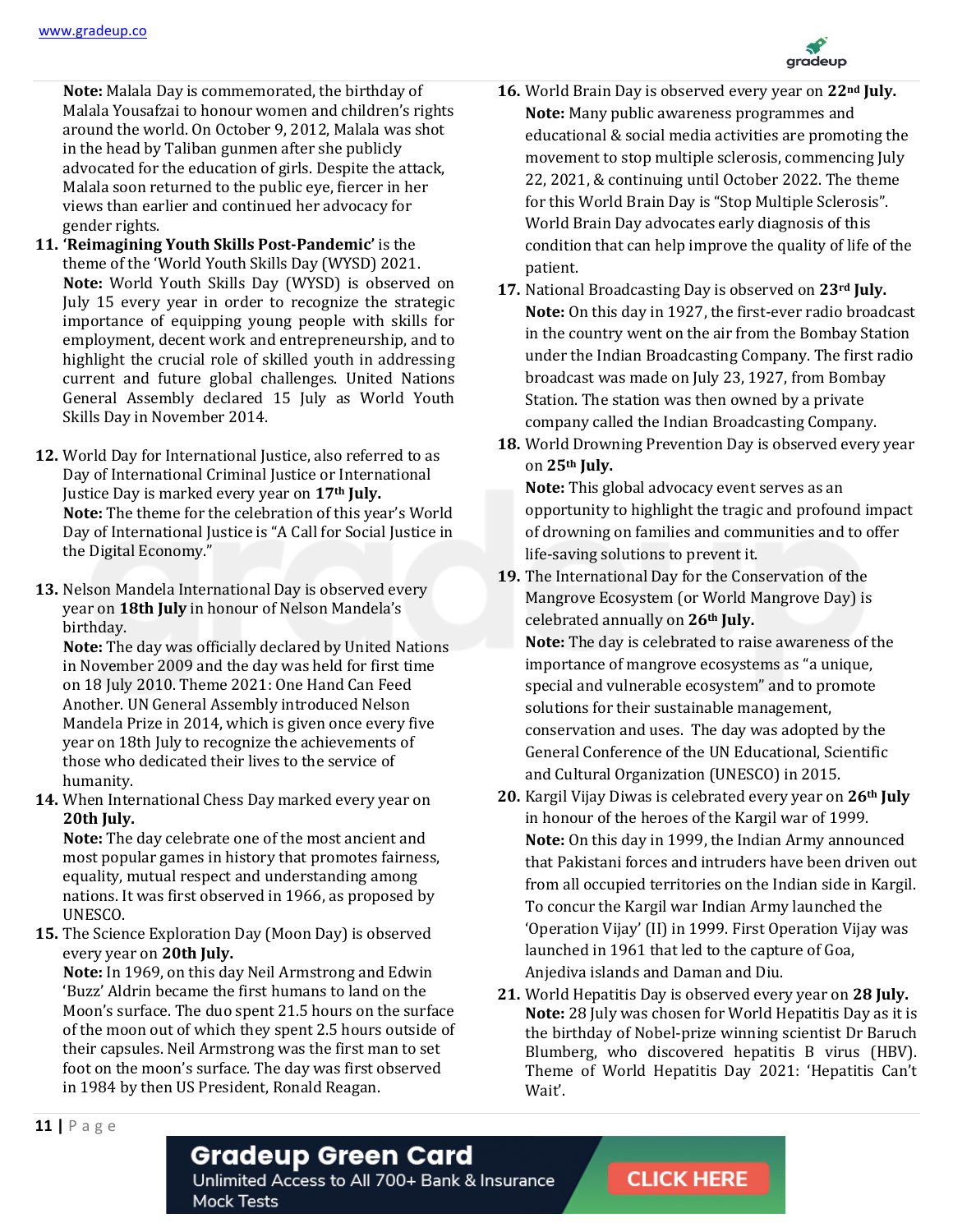

**22.** World Nature Conservation Day is observed every year on **28th July** to raise awareness about protecting nature and adopting best practices for conserving our natural resources.

**Note:** The main objective of celebrating this day is to raise awareness about protecting nature and adopting best practices for conserving our natural resources. The Earth is supplied a limited amount of properties that we all rely upon each day like water, air, soil and trees.

**23.** Global Tiger Day or International Tiger Day is observed every year on **29th July** to raise awareness about the declining population of wild cats and making efforts to conserve them.

**Note:** The goal of the day is to promote a global system for protecting the natural habitats of tigers and to raise public awareness and support for tiger conservation issues. This year marks the 11th International Tiger Day. The theme/Slogan for the 2021 International Tiger Day celebration is "Their Survival is in our hands".

**24.** World Day Against Trafficking in Persons is observed every year on **30th July.**

**Note:** The 2021 theme for World Day Against Trafficking in Persons is **Victims' Voices Lead the Way.** This year's theme puts victims of human trafficking at the centre of the campaign and will highlight the importance of listening to and learning from survivors of human trafficking.

**25.** International Day of Friendship is observed globally on **30th July.**

**Note:** This day is celebrated to mark the importance of friends and friendship in life. The day also advocates the role that friendship plays in promoting peace in several cultures across the world.

**26.** World Ranger Day is observed every year on **31st July. Note:** World Ranger Day offers a chance to support their vital work, which ranges from environmental campaigning to education. The day is also an opportunity to pay tribute to rangers who have lost their lives in the line of duty. A Ranger is a person tasked with preserving and protecting parklands and natural protected areas. A Ranger typically refers to a forest ranger or a park ranger.

#### **New Appointments**

**1. Vivek Ram Chaudhari** has been appointed as the new Vice Chief of Indian Air Force.

**Note:** He will succeed Air Marshal Harjit Singh Arora. He is currently serving as commander-in-chief of the IAF's Western Air Command (WAC). An alumnus of the National Defence Academy, Air Marshal Chaudhari was commissioned into the fighter stream of the IAF on December 29, 1982.

**2. Satish Agnihotri** took charges as the new Managing Director of National High Speed Rail Corporation Ltd (NHSRCL).

**Note:** He had worked as the Chairman and Managing Director of Rail Vikas Nigam Limited (RVNL) for close to nine years. NHSRCL has been incorporated in 2016 with an object to finance, construct, maintain and manage the High Speed Rail Corridor in India.

**3. Nitin Gadkari** has become Brand Ambassador of Khadi Prakritik Paint.

**Note:** He will promote this paint across the country to encourage young entrepreneurs to take up the manufacturing of cow dung paint. He Inaugurated a new automated manufacturing unit of Khadi Prakritik Paint in Jaipur. The Minister appreciated Khadi and Village Industries Commission for the successful research.

**4. Pushkar Singh Dhami** was sworn in as the 11th Chief Minister of Uttarakhand.

**Note:** Governor **Rani Maurya** administered the oath to Mr. Dhami at Rajbhawan in **Dehradun**. Pushkar Singh Dhami is the youngest CM of the state. He will be the **third CM** in nearly four months. He is a two-time MLA from the **Khatima** constituency in the **Udham Singh Nagar** district of the state.

- **5.** Veteran lawyer KN Bhattacharjee has been appointed as the new Lokayukta of **Tripura. Note:** It will deal with the complaints of corruption against public servants and administrative functionaries under the Tripura Lokayukta Act, 2008. Bhattacharjee will be the 3d Lokayukta of the state. He was succeeded by a former judge of Kolkata and Andhra Pradesh high courts, Justice Subal Baidya, in 2017.
- **6. PVSLN Murty** has been appointed as the Chairman and Managing Director (CMD) of North Eastern Development Finance Corporation Limited (NEDFi). **Note:** He took charge as the new CMD on 1st July 2021 succeeding B. Paul Muktieh, who served as the CMD of NEDFi from 2010 to June 2021. Prior to his appointment as the CMD of NEDFi, PVSLN Murty served as the Chief Strategy Officer(CSO) at State Bank of India (SBI), based at the Corporate Office, Mumbai. He has served as the Chief General Manager (CGM) and CSO of the SBI.

**12 |** P a g e

## **Gradeup Green Card**

Unlimited Access to All 700+ Bank & Insurance **Mock Tests**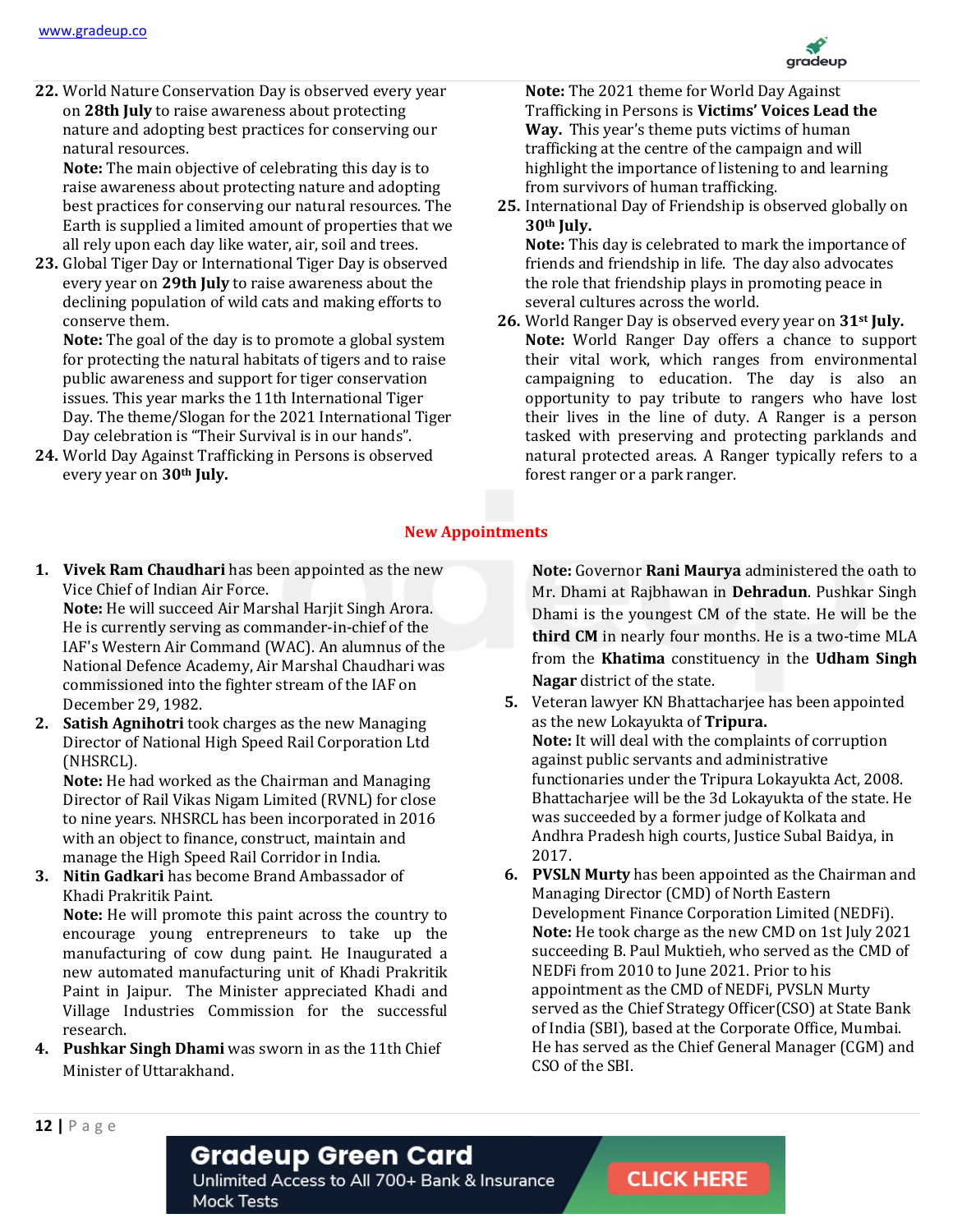

**7.** Stefan Lofven has been re-elected as the Prime Minister of **Sweden** within weeks after he was ousted in a no-confidence vote.

**Note:** Löfven won a majority of 117 IN 349 seats. Head of the Social Democrat's Party, Löfven was supported by lawmakers to form a new government after leading the country in a caretaking capacity since late last month.

**8. Amit Shah** has been appointed as the minister incharge of the newly formed formulated Ministry of Co-operation in Modi's new cabinet.

**Note:** This is in addition to the portfolio he already holds in the Narendra Modi government that is the Home Ministry. Prime Minister Narendra Modi had created a new 'Ministry of Cooperation', looking to provide added impetus to the cooperative movement in the country. The Ministry will work to streamline processes for 'ease of doing business' for cooperatives and enable the development of Multi-State Cooperatives (MSCS).

**9. Kiren Rijiju** has been appointed as the Union Minister of Law & Justice.

**Note:** A prominent face from the northeast in the Modi government, Rijiju was elevated as a Cabinet minister in a major reshuffle and expansion of the Union Council of Ministers. Rijiju takes over the key ministry from Ravi Shankar Prasad, who has resigned from the government.

**10. Mansukh Mandaviya** becomes the new Health Minister of India.

**Note:** Mandaviya has replaced Dr Harsh Vardhan who was in charge of Ministry of Health & Family Welfare (MoHFW), Ministry of Science & Technology and Ministry of Earth Sciences since 2019. Mandaviya will also be the in charge of Ministry of Chemicals and Fertilizers.

**11. Ashwini Vaishnaw** becomes the new Minister of Railways.

**Note:** He also took charges as the Minister of Communications and Minister of Electronics and Information Technology. The Jodhpur-born Mr. Vaishnaw was a brilliant student from the beginning. After graduating with a gold medal in electronics and communications engineering course from Rajasthan's Jai Narayan Vyas University in 1992, he pursued his M.Tech programme from IIT Kanpur. He immediately cracked the coveted civil service examination with an all-India rank of 27 in 1994.

#### **12. Vinay Prakash** has been appointed as the Resident Grievance Officer of Twitter for India.

**Note:** The appointment announcement was made on the official website of Twitter. This appointment is mandatory for all social media companies under the

new Information Technology (IT) Rules of the country. Guidelines under the new IT Rules were issued in February and require all social media intermediaries to comply by May 26.

**13.** Abiy Ahmed has been elected as the Prime Minister of **Ethiopia** for a second 5-year term, after his ruling 'Prosperity Party' won the country's parliamentary election in landslide victory.

**Note:** Prosperity Party won 410 seats out of 436 parliamentary electoral constituencies at the general elections of Ethiopia. Abiy Ahmed is serving as the 4th Prime Minister of the Federal Democratic Republic of Ethiopia since 2018.

**14.** Shyam Srinivasan has been reappointed as the MD & CEO of **Federal Bank** for three years with effect from September 23, 2021.

**Note:** He will hold the office till September 22, 2024. He has served three terms as CEO of the Federal Bank since September 23, 2010. He is the longest-serving MD & CEO of the bank, after its founder, late K P Hormis. Federal Bank's Headquarters: Kochi, Kerala.

**15. Sher Bahadur Deuba** has been sworn in as the new Prime Minister of Nepal. **Note:** He has been administered the oath of office by

President of Nepal Bidya Devi Bhandari. He has been appointed Prime Minister under Article 76(5) of the Constitution, which makes it mandatory for him to secure a vote of confidence in the House within 30 days of taking oath. He succeeded K P Sharma Oli.

**16. Piyush Goyal** has been appointed as the Leader of the House in Rajya Sabha after the resignation of Thawar Chand Gahlot**.**

**Note:** He succeeded Thaawarchand Gehlot, who has taken charge as the Governor of Karnataka. He is a two-time Rajya Sabha Member and is currently the deputy leader of the NDA. He is serving as the Union Minister of Textiles, Minister of Commerce and Industry and Minister of Consumer Affairs, Food and Public Distribution.

- **17. Deepak Kabra** has become 1st Indian to be selected as gymnastics competition judge of the Olympic Games. **Note:** He will be seen officiating the men's artistic gymnasts at the Tokyo Games, which gets underway on July 23. Commonwealth Games 2020 in India was his first international assignment and Kabra went on to become the first Indian judge to officiate in the 2014 Asian Games and Youth Olympics.
- **18.** Bandaru Dattatreya has been sworn in as the 18th governor of **Haryana.**

**Note:** He was administered the oath of office by Punjab and Haryana High Court Chief Justice Ravi Shanker Jha. Prior to this, he was the Governor of Himachal

#### **13 |** P a g e

#### **Gradeup Green Card**

Unlimited Access to All 700+ Bank & Insurance **Mock Tests**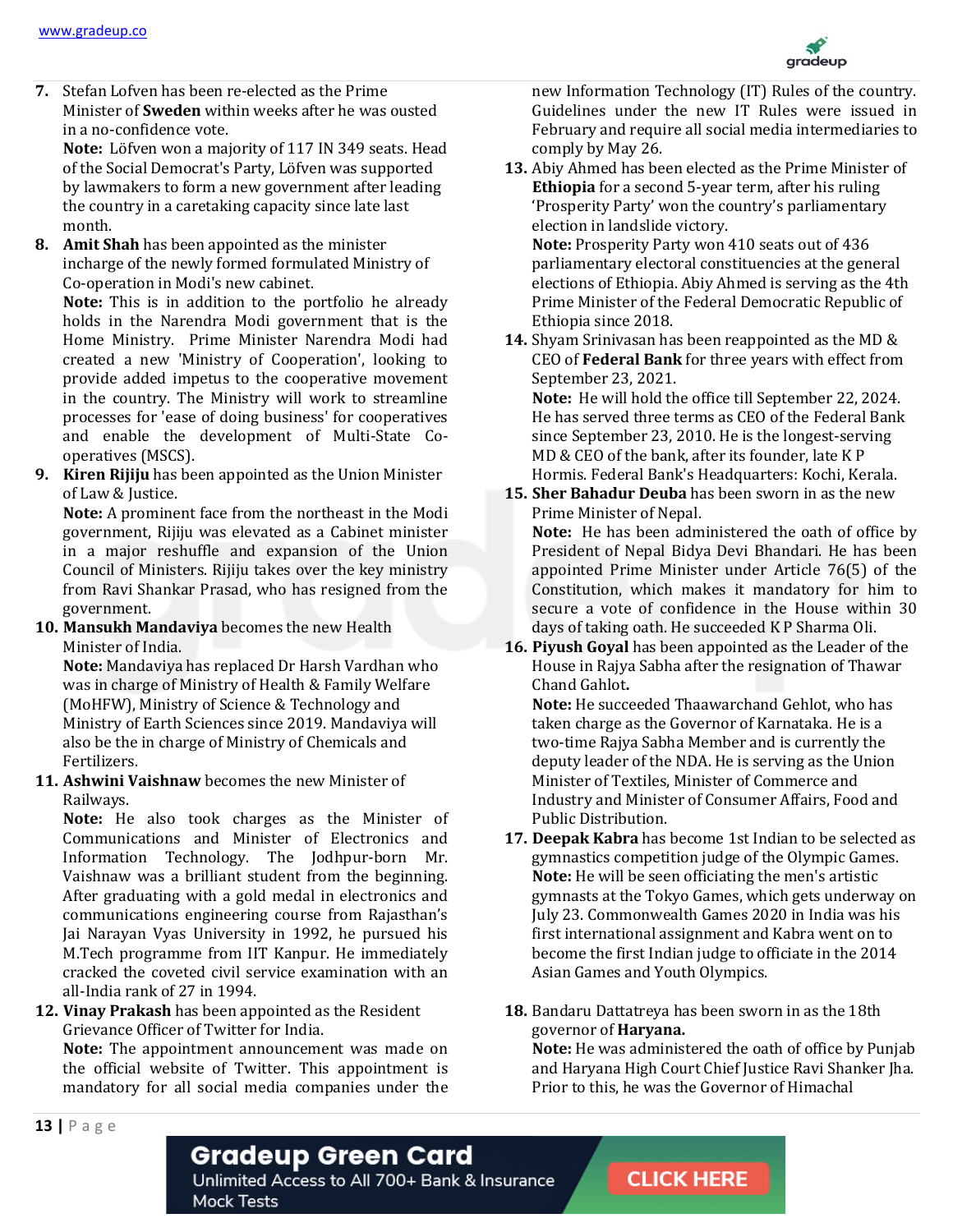

Pradesh. He succeeded Satyadeo Narain Arya, who has been moved to Tripura. He was four-time MP and was first elected to Lok Sabha in 1991 from Secunderabad constituency

- **19.** IFSCA has constituted an expert committee under the chairmanship **Kaku Nakhate and Gopalan Srinivasan** to recommend the road map and approach towards the development of the 'Longevity Finance Hub' in GIFT International Financial Services Centre. **Note:** The objective the committee is to serve the investment and wealth management needs of the 'Silver Generation' (People with age group 60 and above), comprising people aged 60 and above. The expert committee will be co-chaired by Kaku Nakhate, Bank of America, Country Head (India), and Gopalan Srinivasan, Ex-CMD, New India Assurance Company Ltd.
- **20. Sanjay Gupta** has been appointed as the Chairman of the Internet and Mobile Association of India (IAMAI). **Note:** IAMAI has also named Facebook India Vice President and Managing Director Ajit Mohan as Vice Chairman of its association by succeeding Dhruv Shringi, Yatra.com co-founder and CEO. Harshil Mathur, CEO and Co-founder of Razorpay was elected as the Treasurer of IAMAI succeeding Satyan Gajwani, Vice Chairman of Times Internet Ltd.
- **21. Kambhampati Hari Babu** has been sworn in as the 22nd Governor of Mizoram at Raj Bhavan in Aizawl. **Note:** He has been administered the oath of office by Gawahati High Court Judge, Justice Michael Zothankhuma. He succeeded P.S Sreedharan Pillai, who was appointed as the Governor of Goa. Gawahati High Court has jurisdiction over the states of Assam, Arunachal Pradesh, Nagaland, and Mizoram.
- **22. B K Sinha** has been appointed as the Press Attache of India's Olympic contingent at the Tokyo Olympic Games 2021**.**

**Note:** B K Sinha has been appointed as the Press and Security Attache of India's Olympic contingent at the Tokyo Games. He is a former Haryana DGP and also a recipient of the President's Police Medal.

**23. Ariel Henry** has been sworn-in as the Prime Minister of Haiti.

**Note:** Ariel Henry was sworn in during a ceremony in the capital Port-au-Prince the same day that official commemorations were held to honour Moise. A 71year-old Henry is a neurosurgeon and former cabinet minister of Haiti. He is also acting President of Haiti.

- **24. Mukhtar Abbas Naqvi** has been appointed as the Deputy Leader of Rajya Sabha. **Note:** Naqvi takes over from Piyush Goyal who has been elevated as the leader of the house in the Upper House. A former minister of state for parliamentary affairs minister, Naqvi is well versed in Parliamentary affairs. He is also known for his cordial relations across party lines.
- **25. Pedro Castillo** has been declared as the President of Peru.

**Note:** Rural teacher-turned-political novice Pedro Castillo has become the winner of Peru's presidential election after the country's longest electoral count in 40 years. As per the final results declared by the electoral authorities, Pedro Castillo defeated rightwing politician Keiko Fujimori by just 44,000 votes.

- **26. Basavaraj S Bommai** has been unanimously elected as the new Chief Minister of Karnataka. **Note:** He will succeed BS Yediyurappa, who resigned on July 26, 2021. Prior to this, he was the Home Minister in the BSY government. He is a 3-time member of Karnataka Legislative Assembly from Shiggaon since 2008. He was a member of Karnataka Legislative Council between 1998 and 2008.
- **27. Rakesh Asthana** has been appointed as the Police Commissioner of Delhi with immediate effect. **Note:** He was set to retire on July 31. He was serving as Director General, Border Security Force. This is one of the very few instances when an IPS officer outside of AGMUT cadre has been appointed as Delhi Police chief.
- **28. Najib Mikati** has been appointed as Lebanon's new prime minister-designate following binding parliamentary consultations with President Michel Aoun.

**Note:** He ran virtually unopposed, receiving 72 votes, with former ambassador Nawaf Salam receiving just one vote. Forty-two MPs voted blank, and three MPs did not vote at all. His appointment comes just 11 days after Saad Hariri resigned as prime minister-designate, following nine months of political deadlock and dispute with President Aoun and his son-in-law MP Gebran Bassil.

#### **Important News – India**

**1.** India's rank in the Global Startup Ecosystem Index 2021 by Startup Blink is **20th.**

**Note:** The country was in the 17th spot in 2019 and slid six spots down in 2020 and stood at 23. Like last year,

**14 |** P a g e

**Gradeup Green Card** Unlimited Access to All 700+ Bank & Insurance **Mock Tests**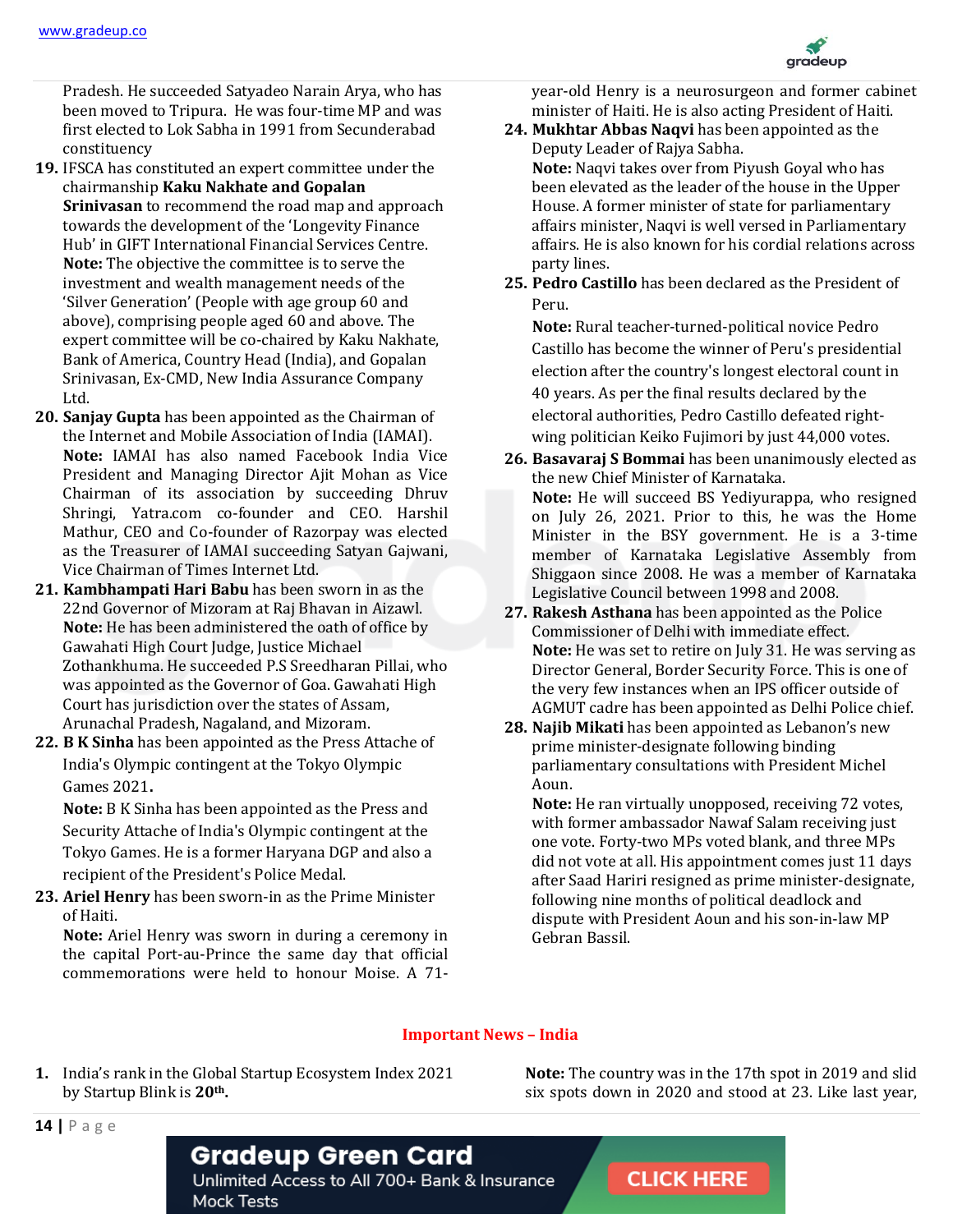

the US, the UK, Israel, Canada and Germany are in the top five spots. The report has a score for each location, which is calculated as the sum of three parameters quantity, quality and business environment.

**2.** In July 2021, flagship programme of government of India, **Digital India** has completed six years of its implementation.

**Note:** The vision of Digital India programme is to transform India into a digitally empowered society and knowledge economy. Prime Minister Narendra Modi had launched this ambitious programme on 1st July ,2015. The Digital India journey in the past 6 years has centred around empowerment, inclusion, and digital transformation. It has positively impacted all aspects of the lives of Indian citizens through Aadhaar, Direct Benefit Transfer, Common Services Centres, DigiLocker and mobile-based UMANG services.

**3.** From **Cochin** port the Ministry of Ports, Shipping and Waterways launched the maiden voyage under the Green Freight Corridor-2.

**Note:** MoS Mansukh Mandaviya inaugurated the first voyage under the service, which is operated by Mumbai-based Round the Coast Pvt Ltd. The newly launched service will connect Cochin with Beypore-Azhikkal and later Kollam ports in Kerala.

- **4. NPCI** has curated the Financial Literacy Textbook for students of Class VI that was introduced by the Central Board of Secondary Education (CBSE) recently. **Note:** The National Payments Corporation of India (NPCI) has curated the book. This book will be used for a newly introduced elective subject 'Financial Literacy'. It will enable students to have an understanding of basic financial concepts at a preliminary stage of their education.
- **5. Google** social media giant has published its first transparency report under the new Information Technology (IT) Rules 2021.

**Note:** It has published the report for April 2021. Google received a total of 27,762 complaints for the month of April, and the number of removals stood at 59,350. The new IT rules require significant social media intermediaries (SSMIs) such as Google, Facebook, etc. to publish a monthly report on the action taken on user complaints that they have received.

**6.** The Arun Jaitley National Institute of Financial Management (AJNIFM) has signed an MoU with **Microsoft** for a strategic partnership to build an AI and emerging technologies Centre of Excellence at AJNIFM. **Note:** The collaboration seeks to explore the role of cloud, AI and emerging technologies for transforming and shaping the future of public finance management in India. The Centre of Excellence will serve as a central body for research, AI scenario envisioning and tech led

innovation. AJNIFM and Microsoft will jointly explore use cases of emerging technologies in finance and related areas, across central and state ministries and public sector enterprises.

- **7.** The Central Government funded for setting up a new Vaccine Testing Laboratory in National Institute of Animal Biotechnology in **Hyderabad. Note:** The funds have been sanctioned for the laboratory from PM- Cares Fund. It will be set up at National Institute of Animal Biotechnology in Hyderabad and will be under Department of Biotechnology. It is a big step towards development of Pharmacy sector in Hyderabad.
- **8.** According provisional statistics of 2020-21 released by the coal ministry, in FY 2020-21, **Chhattisgarh** registered highest coal production. **Note:** According to the data released, India's total coal production registered a marginal decline of 2.02% to 716.084 million tonnes during the last fiscal year. The country had produced 730.874 million tonnes (MT) of coal in FY'20. Of the total production of 716.084 MT, 671.297 MT was non-coking coal and the remaining 44.787 MT was coking coal
- **9. NIPUN Bharat** project has been launched by the Ministry of Education to create an enabling environment to ensure universal acquisition of foundational literacy and numeracy, so that every child achieves the desired learning competencies by 2026-27. **Note:** Aim: to create an enabling environment to ensure universal acquisition of foundational literacy and numeracy, so that every child achieves the desired learning competencies by 2026-27. It will be implemented by the Department of School Education and Literacy and will be set up at National- State-District- Block- School level.
- **10.** World's third-largest cricket stadium will come up in **Jaipur.**

**Note:** The stadium will be constructed in Chomp village on Jaipur-Delhi highway. It will be constructed in two phases and construction work for both phases will take 5-years to complete. Two largest stadium: Narendra Modi Stadium in Motera and Melbourne Cricket Stadium in Australia.

**11.** The Ministry of Tourism has signed a Memorandum of Understanding (MoU) with **Yatra** to strengthen the country''s hospitality and tourism industry. **Note:** The primary objective of the MoU is to provide extensive visibility to accommodation units, which have self-certified themselves on SAATHI on the OTA platform. The MoU also outlines both parties to encourage units to register on NIDHI and thereby on SAATHI and encourage the local tourism industry with

**15 |** P a g e

#### **Gradeup Green Card**

Unlimited Access to All 700+ Bank & Insurance **Mock Tests**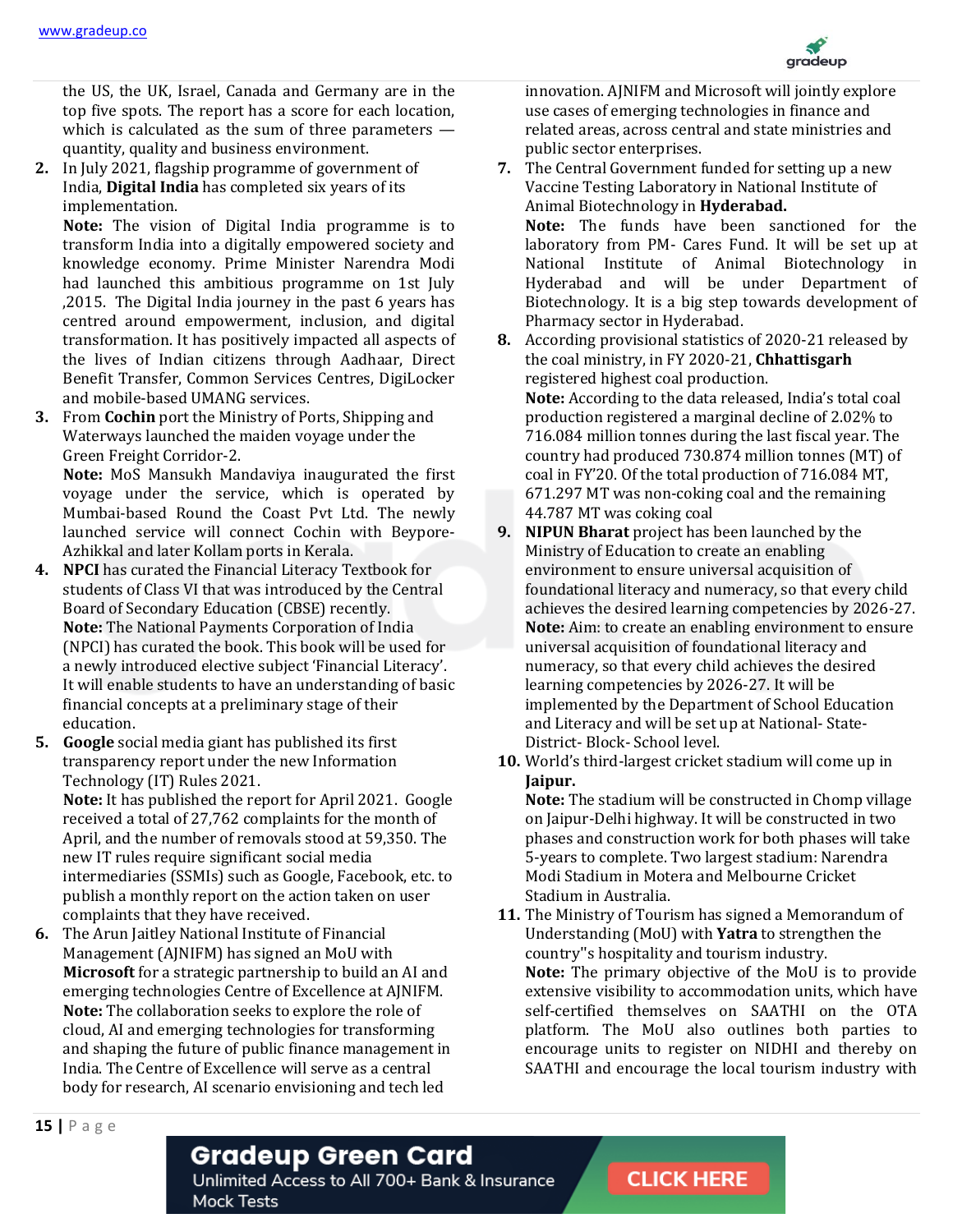

appropriate safeguards for curbing the spread of COVID-19.

**12.** The Central Institute of Freshwater Aquaculture located in **Bhubaneswar** that has developed Online Course Mobile App Matsya Setu, launched by the union minister for Fisheries, Animal Husbandry and Dairying Giriraj Singh.

**Note:** The app has been developed by the ICAR-Central Institute of Freshwater Aquaculture, Bhubaneswar. It is being funded by the National Fisheries Development Board, Hyderabad. The online course app aims to disseminate the latest freshwater aquaculture technologies to the aqua farmers of the country.

**13. Ministry of Co-operation** has been created by the Union Govt separately for the realizing the vision of 'Sahkar se Samriddhi'.

**Note:** This Ministry will provide a separate administrative, legal and policy framework for strengthening the cooperative movement in the country. It will help deepen co-operatives as a true people based movement reaching upto the grassroots. A co-operative based economic development model is very relevant where each member works with a spirit of responsibility.

**14.** CII has organized the first edition of the Indo Pacific Business Summit in partnership with External Affairs Ministry.

**Note:** The event saw participation from Ambassadors and High Commissioners of various countries across the Indo Pacific. Addressing the event, Secretary (East) in the External Affairs Ministry, Riva Ganguly Das spoke about promoting trade facilitation in the Indo-Pacific through improved cross border linkages and trade infrastructure.

**15.** ISRO has given its nod to the Parliamentary Standing Committee on Education to provide technical assistance for satellite TV classrooms in the country to bridge the learning gap due to COVID-induced lockdown.

**Note:** ISRO scientists appeared before the PSC for Education and made a detailed presentation about the proposed satellite TV classroom for students. **ISRO**  emphasized that it is ready to provide satellite rights to states to start satellite **TV class rooms**.

**16.** Under the chairmanship **Puneet Dalmia** the govt has set up a 25-member a Development Council for Cement Industry that will suggest ways to eliminate waste, obtain maximum production, improve quality, reduce costs and promote standardization of products. **Note:** The committee will suggest ways to eliminate waste, obtain maximum production, improve quality, reduce costs and promote standardization of products. It will also recommend measures for securing the full utilization of the installed capacity and for improving the working of the industry, particularly of the less efficient units. The council would also work for standardization of accounting and costing methods and practice.

- **17. DRDO** has launched a regular MTech programme in Defence Technology in association with All India Council for Technical Education (AICTE) to impart necessary theoretical and experimental knowledge, skill and aptitude in various defence technology areas. **Note:** This MTech defence technology programme can be conducted at any AICTE affiliated institutes or universities, IITs, NITs or private engineering institutes. Institute of Defence Scientists and Technologists (IDST) will provide support to the institutes for conducting this programme, which can be conducted in online as well as offline formats.
- **18. Bengaluru City Railway Station** has become the first railway station in India with a movable freshwater tunnel aquarium.

**Note:** The aquarium has been opened by the Indian Railway Stations Development Corporation Limited (IRSDC) in collaboration with the HNi Aquatic Kingdom, the report added. The aquarium is based on the concept of Amazon River and is one-of-its-kind, promising to be a visual treat and a passenger's delight.

**19.** The Union ministry of science & technology has set up a concentrated solar thermal (CST) based test rig facility in **Hyderabad.** 

**Note:** The facility can help the solar industry test capability and performance of solar thermal components like solar receiver tubes, heat transfer fluids, and concentrating mirrors. The facility has been set up by the International Advanced Research Centre for Powder Metallurgy and New Materials (ARCI), an autonomous institute of the Department of Science & Technology (DST).

**20.** The Indian Council for Cultural Relations (ICCR) has signed a memorandum of understanding (MoU) with **Delhi University** to establish a 'Bangabandhu Chair' as a tribute to Sheikh Mujibur Rahman, the first president of Bangladesh.

**Note:** An MoU was signed between the Indian Council for Cultural Relations (ICCR) and Delhi University in Dhaka on Monday to set up this Chair at Delhi University. Speaking on this occasion, the President of ICCR Vinay Sahasrabuddhe said that this chair was the celebration of the commonality of the world view between Indian and Bangladesh as both countries stand for peace, tranquility, equal respect for all belief systems and democracy. The initiative is the outcome of one of the understandings reached during the visit of Prime Minister Narendra Modi to Bangladesh in March this year.

**16 |** P a g e

#### **Gradeup Green Card**

Unlimited Access to All 700+ Bank & Insurance **Mock Tests**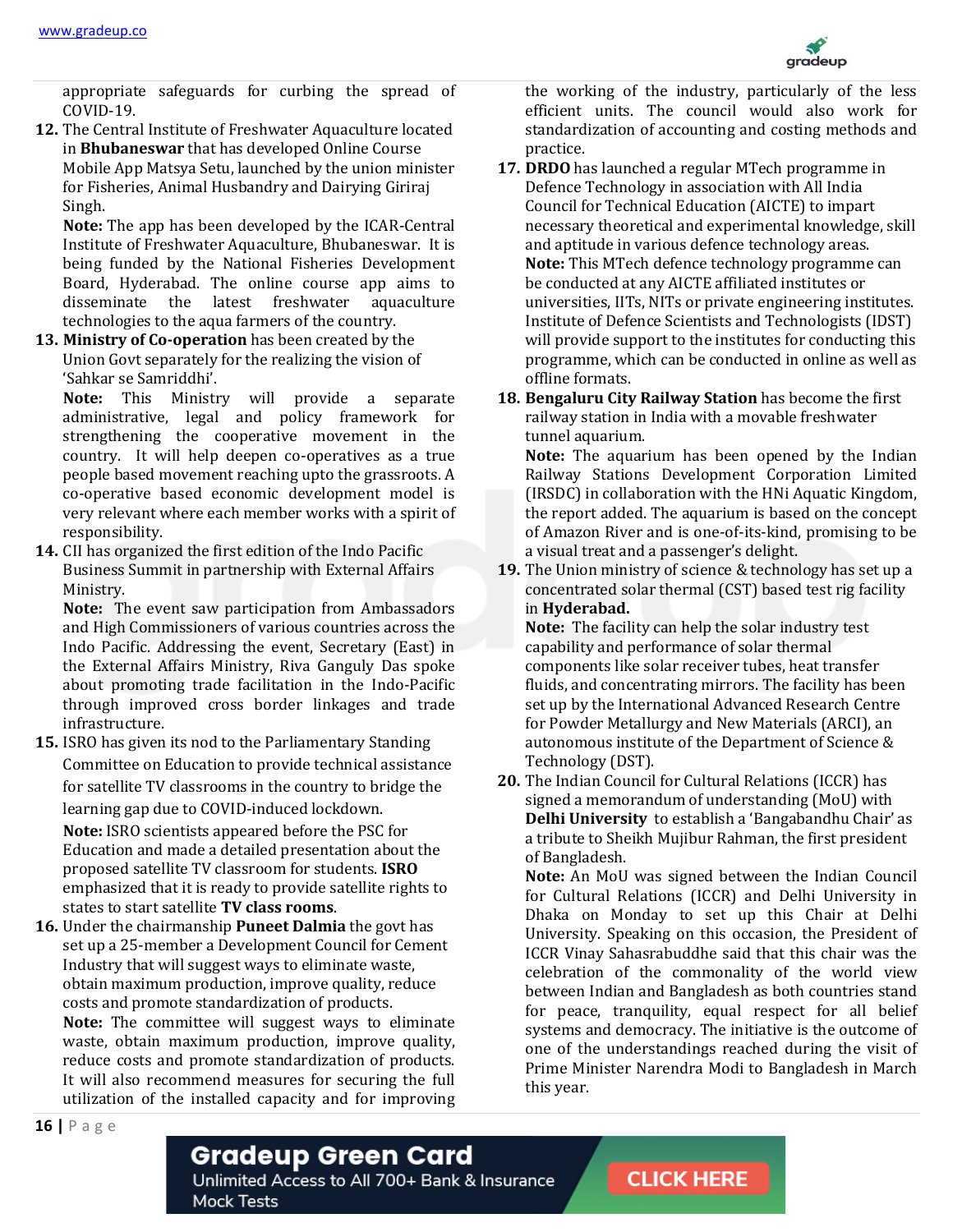

- **21. NAFED** has signed and MoU with Agricultural and Processed Food Products Export Development Authority (APEDA) for strengthening export linkage of farmer cooperatives and Farmer Producer Organisation. **Note:** It facilitates APEDA registered exporters getting assistance under all the government schemes implemented through NAFED. The MoU also envisages ensuring sustainability and growth of exports by Cooperatives
- **22.** Union Minister for Road Transport & Highways Nitin Gadkari inaugurated India's first private Liquefied Natural Gas (LNG) Facility plant at **Nagpur, Maharashtra.**

**Note:** Emphasizing the importance of alternate biofuels for diversification of agriculture towards the energy and power sector, Gadkari stated that India is spending 8 Lakh Crore for the import of petrol, diesel & petroleum products. The Government has designed a policy which encourages development of cost effective pollution free and indigenous ethanol, bio CNG (Compressed Natural Gas), LNG and hydrogen fuels.

**23.** NTPC Renewable Energy Ltd will India's single largest solar park at **Rann of Kutch, Gujarat.**

**Note:** This will be India's largest solar park to be built by the largest power producer in the country. As a part of its green energy portfolio augmentation, NTPC Ltd, India's largest energy integrated company, aims to build 60 GW Renewable Energy Capacity by 2032. Currently, the state-owned power major has an installed capacity of 66 GW across 70 power projects with an additional 18 GW under construction.

**24.** Hyderabad based Startup incubator 'T-Hub' has launched a new program called 'AIC T-HUB Foundation' with **Atal Innovation Mission** with an aim to support deep tech startups in the field of life science & healthcare sector.

**Note:** The program is launched with an aim to support deep tech startups in the field of life science & healthcare sector. It is a 3-month long foundational course, which is conducted in collaboration with various Industrial and education organisations. A series of workshops will be conducted in the 3-months program, covering various sectors like – Financial Planning, Lead Generation, Value proposition, among others.

**25.** Union cabinet has approved the continuation of Centrally Sponsored Scheme 'National AYUSH Mission (NAM)' till **2026.**

**Note:** It will now be implemented from April 1, 2021 to March 31, 2026. Govt has allocated Rs. 4607.30 crore (Rs 3,000 crore as Central Share and Rs. 1607.30 crore as State Share) for the scheme to be invested for five years. NAM Mission was introduced in 2014 and is

being implemented by Ministry of AYUSH to provide cost effective AYUSH Services.

**26. Manduadih Railway Station** has been renamed as **Banaras Railway Station** by the Northeastern railways (NER).

**Note:** NER has replaced the old signboard with the new one which read 'Banaras' in Hindi, Sanskrit, English, and Urdu. Code for the station with the new identity will now be 'BSBS,' starting from 12am today and will be reflected on all the tickets booked.

**27.** PM Modi inaugurated a five-star hotel built on the top of **Gandhinagar Railway Station.** 

**Note:** The newly-built 318-room five-star hotel atop the redeveloped Gandhinagar Railway Station will be the first such hotel in India. The redevelopment of the Gandhinagar Railway Station and construction of the five-star hotel on top of the station started in January 2017 after Prime Minister Modi performed the groundbreaking. The redevelopment of Gandhinagar Railway Station has been completed at a cost of 71.5 crore rupees.

**28.** With **Ministry of Earth Sciences** the Department of Biotechnology (DBT) has signed a Memorandum of Understanding for mutual collaboration in the field of Polar Biology.

**Note:** Under the agreement, both organizations will work under one roof and work jointly to address relevant questions in Polar Biology. The centre point of collaboration between the 2 entities will be the biotechnological applications of polar microbes. The MoU was signed by Renu Swarup, Secretary of DBT & Dr. Madhavan Nair Rajeevan, Secretary of MoES.

- **29.** Prime Minister Narendra Modi has inaugurated International Cooperation and Convention Centre named as 'Rudraksh' in Varanasi, which has been constructed with financial assistance from **Japan. Note:** The centre will provide opportunities for social and cultural interactions between people at the international convention centre. It is ideal for holding international conferences, exhibitions and music concerts and other events and the gallery is done up with murals depicting Varanasi's art, culture and music. As many as 108 Rudraksha have been installed at this convention centre and its roof is shaped like a Shiva Linga.
- **30.** The Indian Academy of Highway Engineers (IAHE) under the Ministry of Road Transport & Highways (MORTH) has signed pact with **University of New South Wales (UNSW), Australia** to set up a Centre for Advanced Transportation Technology and Systems (CATTS) at its headquarter in Noida. **Note:** CATTS will be a centre of excellence (CoE) to promote industries and startups from Australia and

**17 |** P a g e

#### **Gradeup Green Card**

Unlimited Access to All 700+ Bank & Insurance **Mock Tests**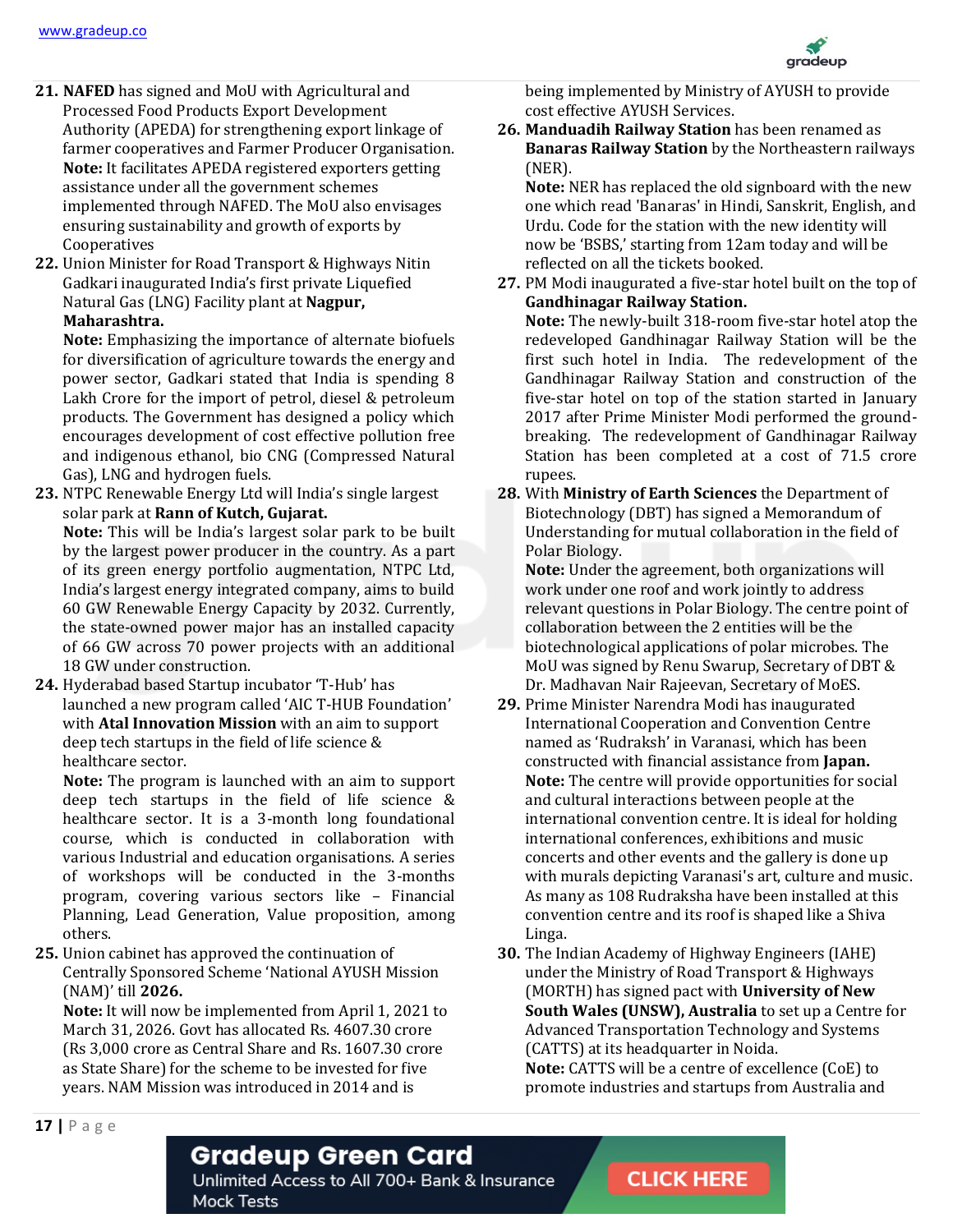

India in the transportation sector. It will also provide opportunities for innovation, research and development of advanced transport systems.

- **31.** Ministry of Electronics & Information Technology (MeitY) has inked a Memorandum of Understanding (MoU) with **MapmyIndia** to enable the map services in "UMANG App" in order to ease the lives of citizens. **Note:** After the integration of UMANG with MapmyIndia Maps, citizens will be able to find government facilities nearest to their location, such as mandis, blood banks, and much more, at the click of a button. They will also be able to see these on the most detailed and interactive street and village level maps of India, built by MapmyIndia.
- **32. National Commission for Women (NCW)** has signed an MoU with Bureau of Police Research and Development (BPR&D) for gender sensitization of police personnel across India.

**Note:** Aim: to ensure gender sensitization of police personnel with respect to legislation and policies concerning women and bringing attitudinal and behavioral changes in police officers while dealing with crimes against women. The training will be conducted for a duration of three-five days.

**33.** Google Cloud has launched its new cloud region in **Delhi-NCR** region of India.

**Note:** This is the second Google Cloud region in India after Mumbai and the 10th in Asia-Pacific. The need for a second cloud region in India stems from the enormous growth in demand for capacity building, disaster recovery solutions and low latency. Apart from Delhi-NCR region, there are existing 25 Google Cloud regions across the Americas, Europe and Asia-Pacific connected via Google's network.

**34.** Government has decided to set up 'Indian Institute of Heritage' in **NOIDA.**

**Note:** It is being set up as Deemed to be University by integrating Institute of Archaeology, School of Archival Studies under National Archives of India, New Delhi, National Research Laboratory for Conservation of Cultural Property Lucknow, National Museum Institute of History of Art, Conservation and Museology (NMICHM) and Academic Wing of Indira Gandhi National Centre for the Arts (IGNCA), Delhi.

**35. CII** has organized the second edition of Digital Conference & Exhibition 'Aatmanirbhar Bharat – Self-Reliance for Renewable Energy Manufacturing'. **Note:** As a part of Conference a 15-day Digital Exhibition also initiated showcasing the latest from the Renewable Energy world. Union Minister Raj Kumar Singh announced that India will exceed its target of reducing carbon emission to 33% set by 2030 under the Paris agreement.

**36. IIT Kanpur** has partnered with Prasar Bharati to establish Centre of Excellence for Media and Broadcasting Technologies promoting NextGen broadcasting technology.

**Note:** Prasar Bharati has partnered with IIT Kanpur to establish Centre of Excellence for Media and Broadcasting Technologies promoting NextGen broadcasting technology. It will be cover Next Generation Broadcast Technology Trial, Automatic Speech Recognition for Speech Subtitling and Archival Content Retrieval through Audio and Text Query.

- **37.** Indian Oil Corporation will set up India's first Green Hydrogen plant in **Mathura. Note:** Indian Oil Corporation (IOC) will set-up first 'green hydrogen' plant of India at Mathura to meet the growing demand for both oil and cleaner forms of energy. Green hydrogen production is the ultimate clean hydrogen resource and uses renewable energy to create hydrogen fuel.
- **38. O.P. Jindal Global University** has organized World Universities Summit 2021.

**Note:** The O.P. Jindal Global University has organized the World Universities Summit 2021 (WUS 21), titled "Universities of the Future: Building Institutional Resilience, Social Responsibility and Community Impact' today". The event was inaugurated by the Vice-President of India M. Venkaiah Naidu. This summit has brought academicians and technical experts of more than 25 Countries onto a common platform.

#### **39. Department of Animal Husbandry & Dairying (DAHD)** has setup Dairy Investment Accelerator under its Investment Facilitation Cell.

**Note:** The Department of Animal Husbandry & Dairying (DAHD), Government of India,with a view to provide dedicated focus towards promoting & facilitating investments in the Indian Dairy sector, has setup Dairy Investment Accelerator under its Investment Facilitation Cell. This Investment Accelerator is a cross functional team constituted to serve as the interface with investors.

- **40. Gwalior and Orchha** cities have been selected by UNESCO under 'Historic Urban Landscape Project'. **Note:** Development and management plan of these cities will be prepared by UNESCO, along with Government of India and Madhya Pradesh. Six cities of South Asia, including Ajmer and Varanasi in India are already involved in this project, which started in 2011.
- **41. APEDA** institution has collaborated with Ladakh officials for giving boost to exports of agricultural produce.

**Note:** Agricultural and Processed Food Products Export Development Authority (APEDA) has collaborated with officials of Ladakh to frame a comprehensive plan for

#### **Gradeup Green Card**

Unlimited Access to All 700+ Bank & Insurance **Mock Tests**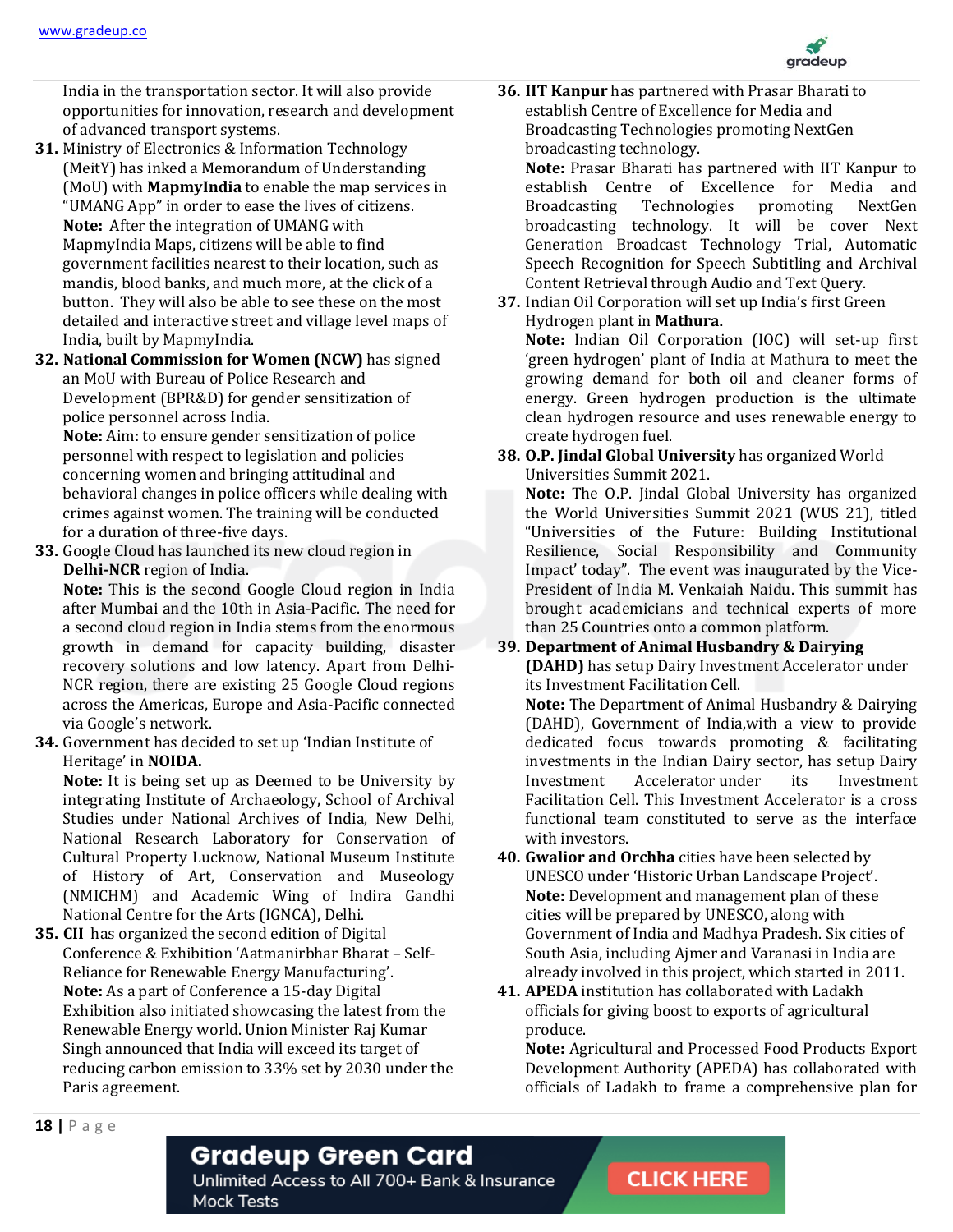

giving boost to exports of agricultural produce from Ladakh. The plan will enhance farmers' as well as entrepreneurs' income.

**42. 9th** is India's rank in the list of agricultural produce exporters in 2019.

**Note:** In 2019, Mexico and India, with 3.4% and 3.1% share in global agri exports, respectively, replaced Malaysia (7th) and New Zealand (9th) as the largest exporters, while the US, which topped the list in 1995 (22.2%), was overtaken by the European Union in 2019 (16.1%). The US's share fell to 13.8% in 2019. Brazil maintained its ranking as the third largest exporter, increasing its share from 4.8% in 1995 to 7.8% in 2019.

**43.** The Indian Science Technology and Engineering facilities Map phase II (I-STEM phase II) project has been extended till **2026.** 

**Note:** Indian Science Technology and Engineering facilities Map (I-STEM):

- o National web portal for sharing R&D facilities and was formally launched in January 2020
- o It is an initiative of Office of the Principal Scientific Adviser to the Govt. of India (PSA, GOI) under the aegis of Prime Minister Science, Technology and Innovation Advisory Council (PM-STIAC) mission.
- **44.** In collaboration with **IIT Bombay**, the govt has decided to set up National Centre of Excellence for Animation, Visual Effects, Gaming and Comics for creating a worldclass talent pool in India to cater to the Indian as well as global industry.

**Note:** It will be set up in collaboration with IIT, Bombay. Satyajit Ray Film and Television Institute and Film and Television Institute of India run courses on Animation and VFX to support skilled manpower in the animation and VFX sector.

- **45. Dholavira** has been inscribed as 40th UNESCO World Heritage Site of India with effect from July 27, 2021. **Note:** The historic of 'Dholavira' was on the UNESCO's tentative list since 2014. Dholavira: a Harappan city' is one of the very few well preserved urban settlements in South Asia dating from the 3rd to mid-2nd millennium BCE. With this, India has entered the Super-40 club for World Heritage Site inscriptions.
- **46. Puri** became first Indian city where people can avail high quality drinking water directly from the tap on 24 hour.

**Note:** Due to this, people will need not have to store or filter drinking water. No metropolitan city in India has such facility till now. Similar facilities are available only in cities like London, New York and Singapore. Puri would no more be burdened with 400 metric tonne of

plastic waste. Water fountains have been developed at 400 locations in Puri.

**47. Indore** has been selected for International Clean Air Catalyst Programme.

**Note:** It will also help USAID to better understand local pollution sources and identify, test, accelerate, and scale solutions for cleaner, healthier air. It is a new flagship program that has been launched by The US Agency for International Development (USAID) and a global consortium of organizations, which will be led by the World Resources Institute (WRI) and Environmental Defense Fund (EDF).

**48.** Union Home Minister, Amit Shah inaugurated the muchawaited Greater Sohra Water Supply Scheme at Sohra in **Meghalaya.** 

**Note:** The Greater Sohra Water Supply Scheme was conceptualised by the Meghalaya government and an amount of Rs. 24.08 cr was sanctioned by the DoNER ministry in 2019 under North East Special Infrastructure Development Scheme (NESIDS). He also planted tree saplings in Sohra as part of the Sohra Afforestation Project of the Assam Rifles.

**49.** Khadi and Village Industries Commission (KVIC) in collaboration with **Border Security Force (BSF)** launched Project Bold with the primary aim of developing green cover in the Indian deserts of Rajasthan.

**Note:** KVIC along with the BSF planted 1000 bamboo saplings under Project Bold. The saplings were planted in Tanot village in Jaisalmer. Shri Vinai Kumar Saxena, the chairman of KVIC, launched this first of a kind plantation program in the presence of Shri Surendra Panwar, Special DG of the BSF.

**50. Satpura Tiger Reserve** has won the 'Natwest Group Earth Heroes Award' in the Earth Guardian category for best management.

**Note:** About Satpura Tiger Reserve

- o It is in Hoshangabad district and is spread over an area of 2130 square km.
- o It is part of the Deccan Bio-Geographic Region.
- o It is the oldest forest wealth of the country with 26 species of flora of Himalayan region and 42 species of Nilgiri forests
- o It is also named as the Northern Ghats
- $\triangleright$  It accounts for 17% of India's tiger population and 12 per cent of tiger habitat.
- **51. Fourteen** Tigers Reserve of India have received 'Conservation Assured Tiger Standards (CATS)' accreditation for meeting a set of standards for effective conservation of big cats.

**Note:** CATS: Globally accepted conservation tool that sets best practices and standards to manage tigers and

#### **Gradeup Green Card**

Unlimited Access to All 700+ Bank & Insurance **Mock Tests**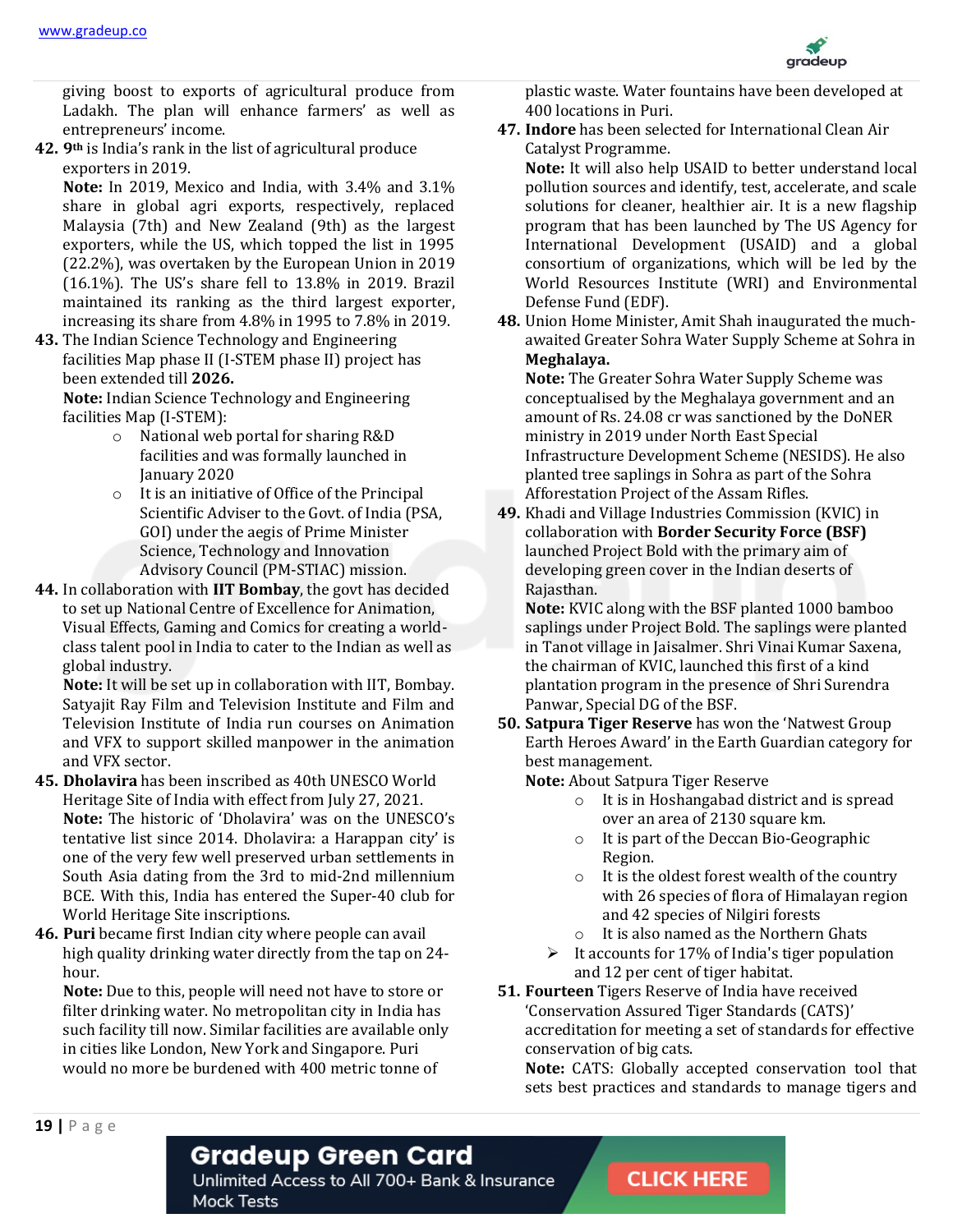

assessments to benchmark progress. It is being implemented across 125 sites in seven tiger range countries, including 94 in India. Implementation partner for CATS assessment in India: Global Tiger Forum (GTF), World Wildlife Fund India National Tiger Conservation Authority.

**52. Narendra Modi** has launched 'SAFAL initiative' for Central Board of Secondary Education (CBSE), on July 29, 2021, on the first anniversary of National Education Policy (NEP).

**Note:** SAFAL stands for Structured Assessment For Analysing Learning. SAFAL is a competency-based assessment programme for grades 3, 5 and 8 introduced by CBSE to assess the progress of foundational skills and basic learning outcomes among students. It will be conducted on a pilot basis in CBSE schools during the academic year 2021-22, in key curricular areas of Language, Mathematics, and EVS, Science.

**53. Bangalore International Airport Limited** has signed a ten-year partnership with the company IBM to set up the 'Airport in a Box' platform. **Note:** The partnership is designed to help Bangalore International Airport Limited (BIAL) improve its

productivity, automate its information technology services, increase operational flexibility to handle future growth in passenger traffic and reduce costs.

#### **Important News – State**

**1. Andhra Pradesh** government has unveild the new 'AP Information Technology Policy 2021-24', that is expected to generate more than 55,000 jobs over the next three years.

**Note:** It is expected to generate more than 55,000 jobs over the next three years. New policy is also expected to create 1.65 lakh indirect employment thereby ensuring a holistic eco system development. The policy would be in force till March 31, 2024.

- **2. Delhi** state government has launched 'Mukhyamantri COVID-19 Pariwar Aarthik Sahayata Yojna, a social sector scheme for COVID 19 affected families. **Note:** It is a social security scheme for COVID-19 affected families. Under the scheme, Delhi government will disburse an ex gratia payment of ₹50,000 for each death to the family of the deceased and ₹2,500 monthly to those families who have lost breadwinners. Children who were orphaned would be provided ₹2,500 monthly till they turn 25.
- **3.** Panchmuli lake is located in **Gujarat** from where as many as 194 crocodiles have been relocated for the safety of tourists.

**Note:** The Panchmuli lake, situated near the 182-meter tall statue of Sardar Vallabhbhai Patel in Kevadia. The Panchmuli lake, also known as 'Dyke-3' of the Sardar Sarovar Dam, was developed for tourists visiting the Statue of Unity. There are still many crocodiles in the lake

**4.** MoEFCC approved the conversion of the Ramgarh Vishdhari Sanctuary Tiger Reserve is located in **Rajasthan** that becomes the 4th Tiger Reserve in the state.

**Note:** Ramgarh Vishdhari Sanctuary will link Ranthambore Tiger Reserve in the Northeast & Mukundra Hills Tiger Reserve on the southern side. According to a 2018 tiger census, there are 102 tigers in three reserves -- Ranthambore Tiger Reserve in Sawai Madhopur, Sariska Tiger Reserve in Alwar, and Mukundra Hills Tiger Reserve in Kota.

- **5. Andhra Pradesh** has launched the 'YSR Bima' scheme with new guidelines, where the government itself will directly pay the insurance amount to the family of the deceased to make the insurance claims easier. **Note:** In order to support **1.32 lakh families** through the YSR Bima scheme, the State government allocated **Rs 750 crores** for the year 2021-22. In the last two years, the State government had spent **Rs 1307 crore for YSR Bima.**
- **6. West Bengal** government has launched 'Students Credit Card' an education loan scheme for the students aiming for higher studies.

**Note:** The scheme will provide soft loan upto Rs. 10 lakh with simple annual interest.The loan will be available for undergraduate, postgraduate, doctoral and postdoctoral studies within the country or abroad. Students residing in the state for at least 10 years will be eligible for the scheme till 40 years of age and can repay the loan in 15 years.

**7. Karnataka** government is planning to introduce the Model Tenancy Act in the state, aimed at ending tenantowner disputes within two months and aiding the rental housing sector.

**Note:** The tweaked tenancy law — once brought in will help owners get tenants and rentals will soften a bit. The Centre sent the law to states either to enact fresh legislation based on the template or suitably

**20 |** P a g e

#### **Gradeup Green Card**

Unlimited Access to All 700+ Bank & Insurance **Mock Tests**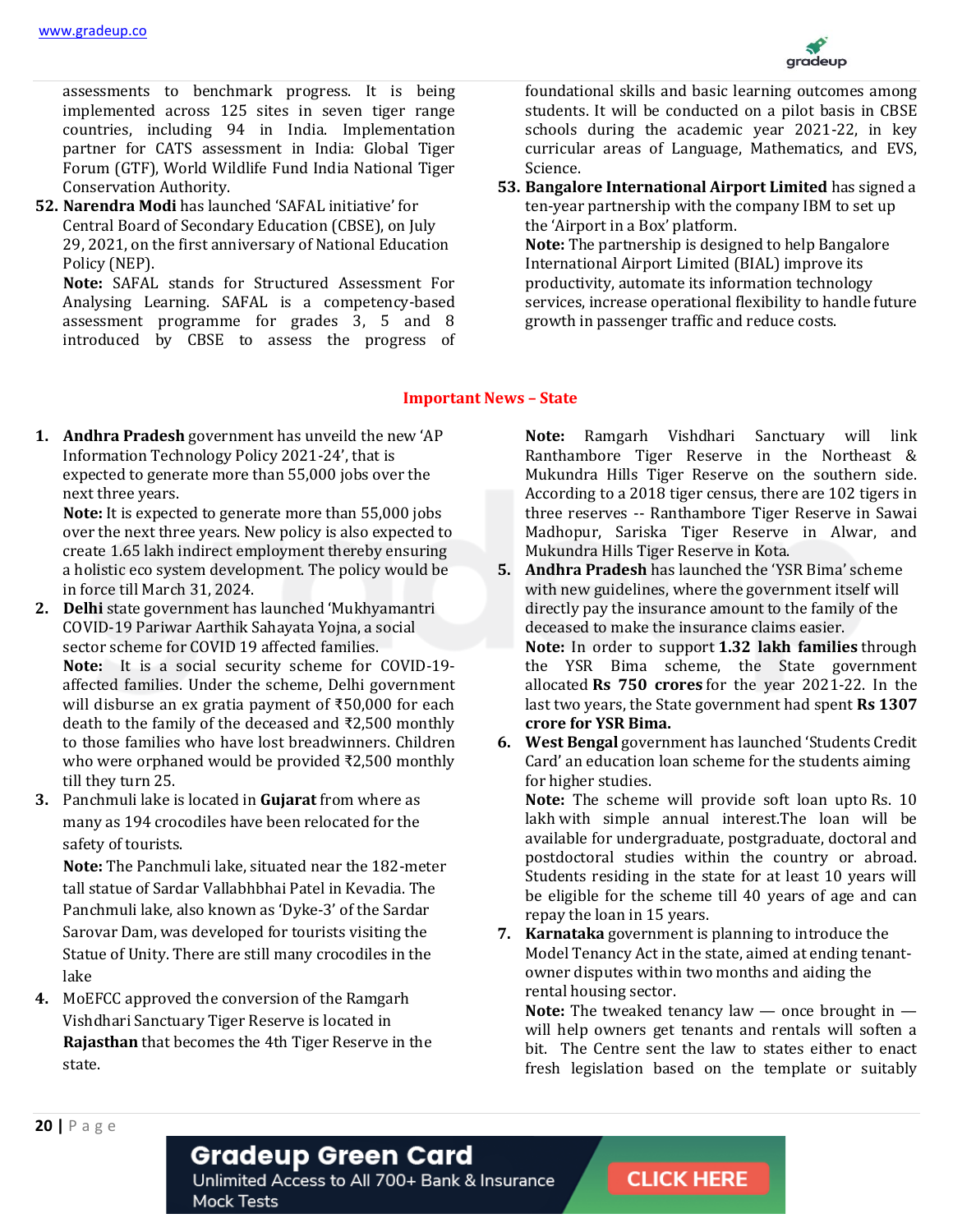

amend the existing laws. Without a valid notice, tenants cannot be evicted during the agreement period.

**8. Uttar Pradesh** government has formulated a proposal for population control and welfare, rewarding couples that adhere to a 'two-child policy'.

**Note:** The policy will be voluntary — it will not be enforced upon anyone. However, if any person decides to "voluntarily" keep the number of their family members limited, they will be eligible for government schemes. On the other hand, if someone doesn't follow the policy, they will face restrictions in government jobs, availing ration, and other benefits.

**9.** Assam state government announced to create an independent department to protect and preserve the "faith, culture and traditions of tribes and indigenous communities" of the state.

**Note:** The Department of Indigenous Faith and Culture is aimed to preserve set of beliefs, customs and practices of tribal communities. The new 'Department of Indigenous Faith and Culture' will mainly focus on area dominated by illegal immigrants.

- **10.** The United Nations World Food Programme (WFP) in India partnered with **Rajasthan** to improve the Targeted Public Distribution System (TDPS) in the state. **Note:** The partnership entails, among other things, the use of digitisation, data aggregation, performance dashboards for monitoring of the TDPS, thus providing a real-time and long-term solution to improve the food and nutritional security for millions. This partnership between the WFP and the Department of Food and Civil Supplies of the Rajasthan government is part of a wider strategic Memorandum of Understanding signed late last year.
- **11.** The National Research Centre on Yak (NRCY) at Dirang in West Kameng district of Arunachal Pradesh has tied up with **National Insurance Company Ltd** for insuring yaks.

**Note:** This is the first such instance in the country that an insurance policy for highly valuable Himalayan cattle/yak have been approved. The insurance policy will be a big boon for the yak owners, as it will shield them against a number of risks posed by weather calamities, diseases, in-transit mishaps, surgical operation, strike or riots and permanent total disability for breeding or stud yaks

**12.** NTPC signs MoU with **Ladakh** to set up country's first Green Hydrogen Mobility Project. **Note:** MoU was also marked with the inauguration of NTPC's first solar installations in Leh in form of solar trees and a solar car port. It will enable NTPC to help Ladakh develop a carbon free economy based on renewable sources and green hydrogen.

**13.** India's first cryptogamic garden housing nearly 50 species of lichens, ferns and fungi was inaugurated in **Uttarakhand.** 

Note: India's first cryptogamic garden housing nearly 50 species of lichens, ferns and fungi was inaugurated in Uttarakhand's Dehradun district's Chakrata town. Around 50 species have been grown in the garden at Deoban in Chakrata at a commanding height of 9,000 ft.

**14. Ladakh** signed an MoU with 'Sikkim State Organic Certification Agency' regarding the implementation of 'Paramparagat Krishi Vikas Yojana' and Mission Organic Development Initiative in the region. **Note:** Aim is to convert Ladakh into a certified organic UT by 2025. 3 Phases: The UT plans to achieve the organic status through 3 phases, in the first phase, 85 villages will be identified to convert 5000 hectares of land into organic and in the 2nd phase, 82 villages will be covered with 10,000 hectares and under the 3rd phase, 79 villages (the remaining areas) will be covered. Sikkim was declared as the 1st '100 percent organic state' in the world by the United Nations Food and Agriculture Organization (UN FAO).

**15.** India's 1st Grain ATM called 'Automated, Multi Commodity, Grain Dispensing Machine' has been installed in **Haryana**.

**Note:** It has been set up as part of a pilot project under the 'World Food Programme' of the United Nations. The machine which works like Bank ATMs can dispense approximately 70 kg of grains in 5-7 minutes' It will dispense the quantity of ration as allocated by the Haryana government per individual family in the respective food bag designated at the ATM machine.

**16.** Annual month-long festival 'Asha Bonalu' is celebrated in **Telangana.**

**Note:** During this, Ministers of State Talasani Srinivas Yadav for Animal Husbandry, Fisheries and Cinematography of Telangana and Allola Indrakaran Reddy for Endowments, Law and Forest, Environment, Science and Technology presented the silk robes to the goddess on behalf of the state government. The festival will culminate on August 8, 2021.

**17. Karnataka** government has unveiled an Electric Bike Taxi scheme-2021 to ensure affordable first-and lastmile connectivity in major cities in the state.

**Note:** This will serve as a bridge between public transport and daily commuters. It will boost selfemployment, promote eco-friendly environment, fuel conservation, reduce travel time and inconvenience, strengthen public transport and encourage establishing related industries. The distance between the origin and destination for a trip shall not be more than 10 km.

**21 |** P a g e

#### **Gradeup Green Card**

Unlimited Access to All 700+ Bank & Insurance **Mock Tests**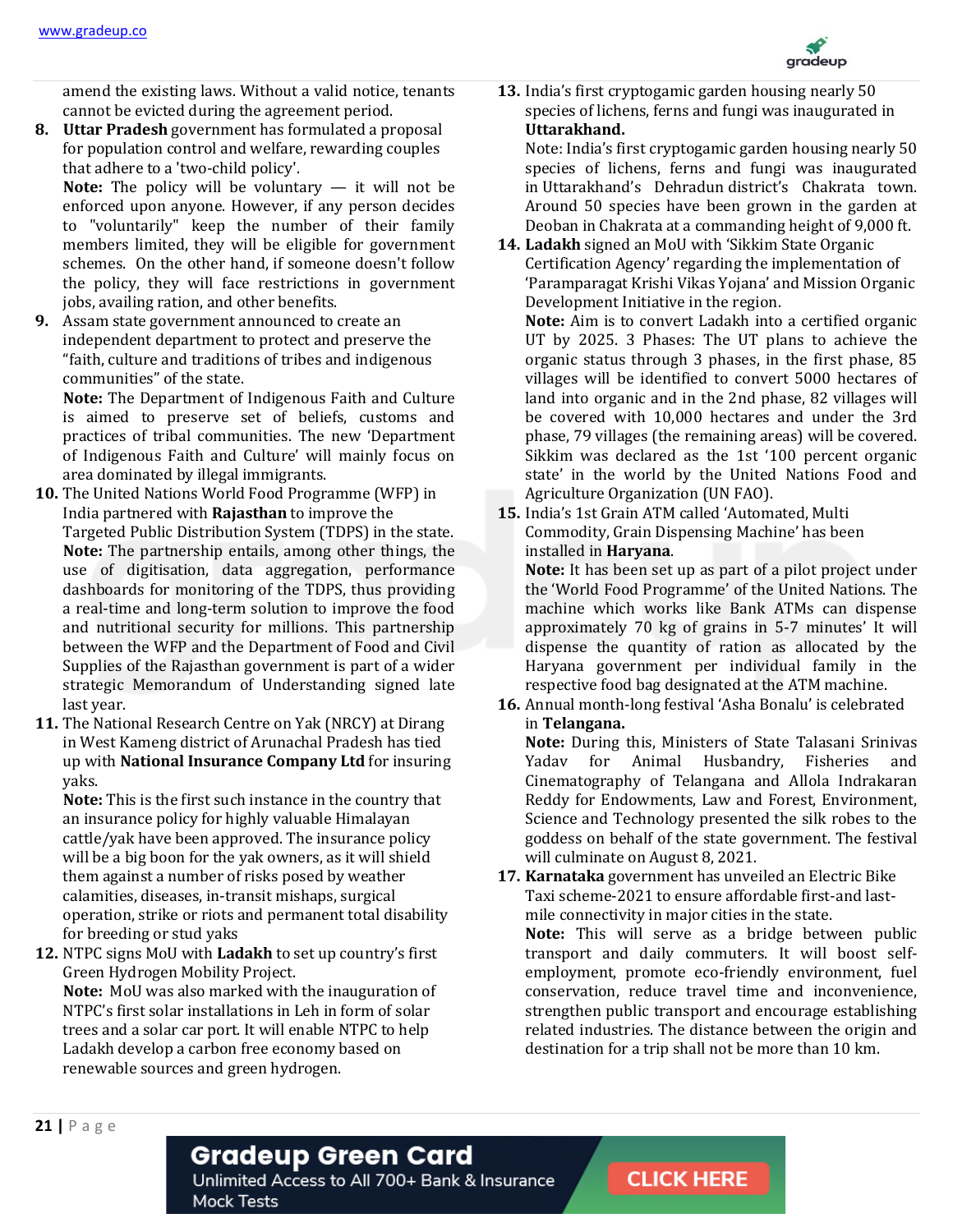

**18. Maharshtra** govt has launched the new Electric Vehicle Policy -2021 to accelerate the adoption of Battery Electric Vehicles in the country.

**Note:** This new EV policy is a revision of the 2018 policy and will exempt EVs from road tax and registration charges. It is introduced with an aim to make Maharashtra the topmost producer of battery-powered electric vehicles in India. It also aims for electric vehicles (EVs) to make up 10% of all new vehicle registrations, by 2025.

**19. Zurich Airport** international airport has signed a shareholder agreement with Noida International Airport Limited (NIAL) for the development of the Noida International Airport at Jewar.

**Note:** As per the agreement, NIAL will hold one golden share in Yamuna International Airport Pvt Ltd (YIAPL) and the right to nominate two directors to the board. Two directors who will be part of the airport board are Arun Vir Singh, chief executive of NIAL, and Vishak Iyer, Director Civil Aviation, UP.

**20.** India's 1st Pod taxi service to be launched in **Uttar Pradesh.**

**Note:** 'Yamuna Expressway Industrial Development Authority' (YEIDA) has reported about the final Detailed Project Report (DPR) about the Project. The project will cost Rs.862 crore and it will run around 14.5 km between the airport and film city. On July 17, 2021, Zurich Airport International AG, the Swiss company, signed a shareholder agreement with Noida International Airport Limited (NIAL) for the development of the NIA in Jewar, UP.

- **21.** 'Shravan Harela' festival celebrated in **Uttarakhand. Note:** The word Harela means "Green Leaves". The day also symbolises the new harvest and it is celebrated by planting the saplings. The Harela festival also commemorates the wedding of Hindu Gods Shiva and Parvathi.
- **22. Maharashtra** state will be the first Indian state to issue educational documents using blockchain technology. **Note:** Currently only Singapore, Malta and Bahrain are the only other countries using this technology. For this, Maharashtra government has partnered with LegitDoc and Each student will receive a "certficate\_LegitDoc.zip" digital file containing the original PDF diploma certificate
- **23. Gujarat** state has recently held first ever elections of Balika Panchayat that will take up issues pertaining to adolescent girls and women in the village. **Note:** Young females aged between 10 to 21 years contested elections for this unique Panchayat. This Panchayat will be run by the girls and for the girls.
- **24. Uttar Pradesh** state announced to set up panchayat secretariat in all panchayats of the state.

**Note:** Panchayat secretariat will be established in all gram panchayats for the first time in the state. Panchayat assistant will be given Rs 6,000 as remuneration.

**25.** Jivlag Yojna scheme is associated **Covid-19 orphans** field that has been launched by the NCP MP Supriya Sule.

**Note:** The scheme will take care of children who have lost both parents during Covid-19 pandemic. Under this, NCP and its welfare trust will take care of 450 Covid orphans and have deputed 450 individuals to connect with these children.

**26.** Kakatiya Rudreswara Temple is located in **Telangana** state that has been inscribed by UNESCO as Indian 39th World Heritage Site.

**Note:** Also known as Ramappa temple, it is located in Palampet village in the newly formed Mulugu District in Telangana. The 13th century temple is probably the only temple known by its chief sculptor, Ramappa. This is the first site which got heritage tag from UNESCO ever since Telangana state formed in 2014.

- **27.** Global agricultural firm Corteva Agriscience has signed a 3-year project with the 2030 Water Resources Group (2030 WRG) hosted by the World Bank Group, to promote sustainable rice cultivation in **Uttar Pradesh. Note:** The project provides a framework for Corteva, 2030 WRG and a task force of multiple stakeholders to work towards transforming 40,000 acres of land from traditional methods of transplanting rice to the Direct Seeded Rice (DSR) technique. This practice will reduce agricultural water consumption by 35-37% thereby reducing greenhouse gas emissions by 20-30%.
- **28. Arunachal Pradesh** state government has signed an MoU with Dr APJ Abdul Kalam Centre for Policy Research and Analysis-IIM Shillong for collaborating as a knowledge partner **\_\_\_\_\_\_\_\_.**

**Note:** The MoU was signed between Chief Secretary Naresh Kumar and Prof D. P Goyal, Director IIM Shillong in presence of Chief Minister Pema Khandu. The MoU aims at promoting mutual agreement between the Dr. APJ Abdul Kalam Centre for Policy Research Analysis of IIM Shillong and the Finance Planning and Investment Department of the Government of Arunachal Pradesh.

**29.** The Ministry of Science & Technology will set up a firstof-its-kind Centre of Excellence for Northeast in **Arunachal Pradesh.** 

**Note:** It was sanctioned by Department of Biotechnology. Location of the project: Kimin, Papum Pare in Arunachal Pradesh. Entire North-eastern Region will be able to use its fruit and organic food potential to the maximum extent. It will also help in exploring many vast areas and to find hitherto lesser known or

**22 |** P a g e

#### **Gradeup Green Card**

Unlimited Access to All 700+ Bank & Insurance **Mock Tests**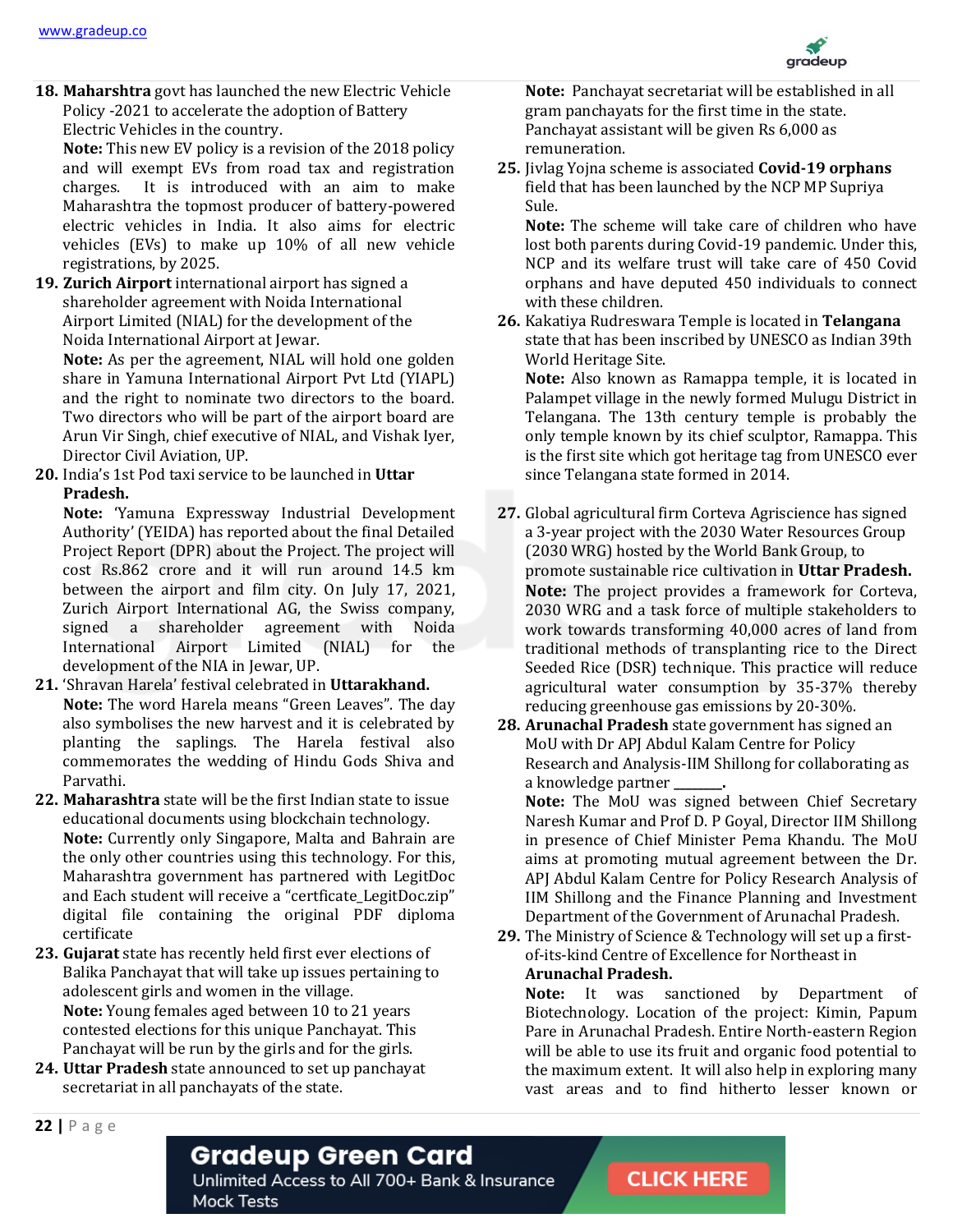

unknown new species including diverse habitats and diverse flora.

**30. Uttar Pradesh** govt has launched the 'MyGov-Meri Sarkar' portal through which the people of the state can give various feedbacks to the government.

**Note:** Through this portal, the people of the state can give various feedbacks to the government and the UP government can also inform them about the various schemes of the state. The portal will be used efficiently to further enhance the engagement of the common citizens of the state with the Uttar Pradesh state government.

**31. Delhi** govt has partners with Google to Give Real-time Info About Buses to Commuters.

**Note:** The Delhi government joined hands with tech giant Google to provide real-time information about buses to commuters and make public transport in the national capital more user friendly. With this partnership with Google Maps, Delhi joins the league of global cities that provide seamless, real-time information about public transport.

**32. Madhya Pradesh** state government has prepared the Ayush-based economic upgradation scheme 'Devaranya Yojana' with the twin objectives of improving people's health and livelihood of tribals.

**Note:** For this, medicinal plants should be cultivated in the beautiful plains of the villages. Ayush Super Specialty Hospitals are being constructed in Indore and

**1. Singapore** has signed an agreement with the Royal Government of Bhutan on the establishment of Model Technical Training Centres (MTTC) as part of growing between the two countries.

**Note:** The agreement was signed by Sonam Tobgay, Director of Bilateral Affairs, Ministry of Foreign Affairs of Bhutan, and Simon Wong, Ambassador of Singapore to Bhutan. It is seen as one of the outcomes of Bhutan's opening up to the outside world. India with whom Bhutan has a special relationship has warm ties with Singapore with the city state setting up vocational training institutes for Indian youth in places like Rajasthan and Assam in recent years.

**2.** USA ranked first in the Global Startup Ecosystem Index 2021 by Startup Blink.

**Note:** The country was in the 17th spot in 2019 and slid six spots down in 2020 and stood at 23. Like last year, the US, the UK, Israel, Canada and Germany are in the top five spots. The report has a score for each location, which is calculated as the sum of three parameters quantity, quality and business environment.

Bhopal. AYUSH and tourism will be brought together to boost employment opportunities in tribal areas under the scheme.

**33.** Recently the foundation stone of a Bamboo Industrial Park laid down in **Assam.**

**Note:** The project will be implemented with Rs. 50 crores from DoNER Ministry. The project, once completed, would usher in a new era in the economy of the region and create vast employment opportunities for the local youths.

- **34. Karnataka** becomes the first state in the country to provide one per cent reservation for the 'transgender community in all the government services. **Note:** The government submitted a report to the High Court in this regard informing that a notification had already been issued after amending the Karnataka Civil Service (General Recruitment) Rule, 1977.The specifies one per cent reservation in all general as well as reserve categories for the third gender.
- **35. Kerala** state police launched a new initiative called the Pink Protection project for the protection of women in public, private and digital spaces. **Note:** The Pink Protection project aims to prevent dowry-related issues, cyber-bullying & humiliation in public places. It has 10 components, one of which is activating the existing Pink Police Patrol system, named Pink Janamaithri Beat.

#### **Important News – World**

**3.** To be commissioned in December 2021 the Rampal Maitree Power project is being built by India in **Bangladesh.**

**Note:** The event will be coinciding with the Golden jubilee celebration of the liberation of Bangladesh. The second unit is expected to be commissioned matching with the implementation of the associated transmission system. The Power Secretaries of both the countries held a meeting through video conferencing

**4.** World's second-biggest hydroelectric dam, the Baihetan Dam is located in **China** that was turn on officially. **Note:** The Baihetan Dam on the Jinsha River, a tributary of the Yangtze, is part of Chinese efforts to curb surging fossil fuel demand by building more hydropower capacity at a time when dams have fallen out of favor in other countries due to environmental complaints. Plans call for the 289-meter-tall (954-foot-tall) Baihetan Dam to have 16 generating units with a capacity of 1 million kilowatts each. That will make it second in size after the Three Gorges Dam, opened in 2003 on the Yangtze, with 22.5 million kilowatts of generating capacity.

**23 |** P a g e

#### **Gradeup Green Card**

Unlimited Access to All 700+ Bank & Insurance **Mock Tests**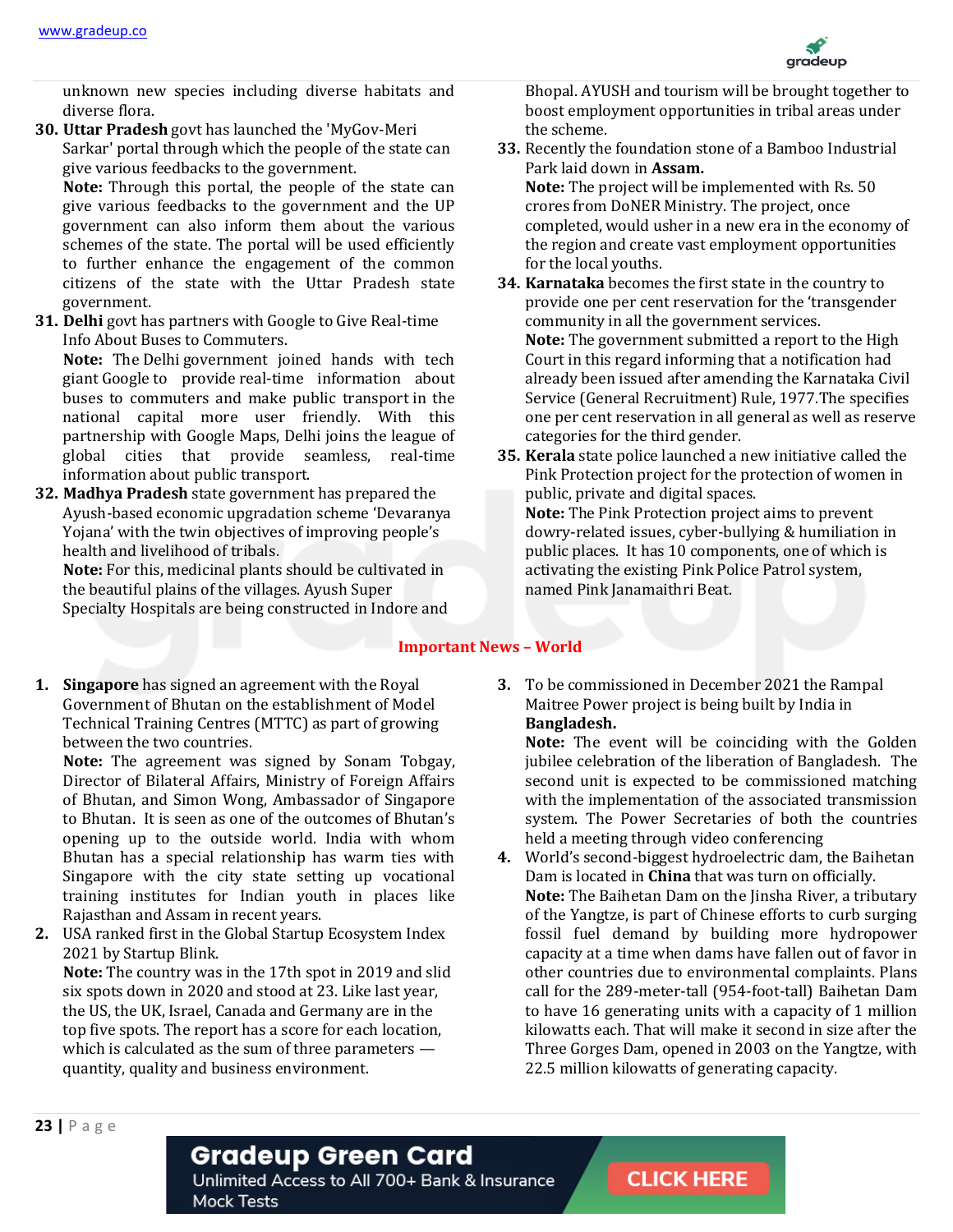

**5. China** was certified as malaria-free by the World Health Organisation, following a 70-year effort to eradicate the mosquito-borne disease.

**Note:** China was certified as malaria-free by the World Health Organisation, following a 70-year effort to eradicate the mosquito-borne disease. The country reported 30 million cases of the infectious disease annually in the 1940s but has now gone four consecutive years without an indigenous case.

**6.** Jovenel Moise the President of **Haiti** was assassinated is an attack on his residence.

**Note:** The acting Prime Minister Claude Joseph declared a state of seige in the country. Haitian National Police have detained two suspects and killed four others connected to the assassination. Haiti is a Caribbean country that shares the island of Hispaniola with the Dominican Republic to its east.

**7. International Air Transport Association (IATA)** has launched a global mobility aids action group to examine and improve the transport journey of mobility aids, including wheelchairs, with the objective of improving the handling of this vital equipment for travelers with disabilities.

**Note:** The action group will be the first of its kind aimed at tackling issues around the safe and secure transport of mobility aids—an issue of huge importance to a growing number of travelers. It will also provide advice and recommendations to airlines and other stakeholders concerning the establishment of policy, process and standards related to the handling and transport of mobility aids.

**8.** Nepal Investment Board has signed a pact with **SJVN Ltd** to develop the 679-megawatt (MW) Lower Arun Hydro Electric Project in eastern Nepal.

**Note:** The National Investment Board of the Himalayan Nation announced that the pact was signed with India's state-owned Satluj Jal Vidyut Nigam (SJVN) which is the second mega project undertaken by Southern neighbour. The memorandum of understanding MoU was signed by SJVNL Chairman and Managing Director Nand Lal Sharma and IBN Chief Executive Officer Sushil Bhatta.

**9.** Recently Indian Finance Minister Nirmala Sitharaman has launched launched BHIM–UPI services in **Bhutan**. **Note:** With launch of BHIM-UPI in Bhutan, payment infrastructures of the two countries are seamlessly connected and will benefit a large number of tourists and businessmen from India who travel to Bhutan each year. Bhutan is the first country to adopt UPI standards for its QR deployment, and the first country in our immediate neighbourhood to accept mobile based payments through the BHIM App.

- **10. 21** targets have been set up in the first official draft of a new Global Biodiversity Framework released by the UN Convention on Biological Diversity (CBD) to guide actions worldwide through 2030 to preserve and protect nature and its essential services to people. **Note:** The framework includes 21 targets for 2030 that call for, among other things, at least 30 per cent of land and sea areas global, especially areas of particular importance for biodiversity and its contributions to people, conserved through effective, equitably managed, ecologically representative and well-connected systems of protected areas and other effective area-based conservation measures.
- **11. Singapore** has unveiled one of the World's largest floating solar panel farms, which can produce enough electricity to power its five water treatment plants quadrupling its solar energy production by 2025. **Note:** It is located on a reservoir in western Singapore. It is 60 megawatt-peak solar photovoltaic farm with 1,22,000 solar panels and has been built by a whollyowned subsidiary of Sembcorp Industries. It will help to reduce carbon emissions by about 32 kilo tonnes annually, comparable to taking 7,000 cars off the roads.
- **12. UAE** has become the first Gulf country to open an embassy in Israel. **Note:** UAE embassy is situated in the Tel Aviv Stock Exchange, Israel, followed by the inauguration of Israel's embassy in the UAE last month. Normalisation of ties between UAE and Israel were discussed for the first time on trade and investment opportunities across various fields, including economy, air travel, technology and culture. Sudan and Morocco have since also moved to establish ties with Israel
- **13.** European Commission (EC), the executive branch of European Union (EU) proposed plans to impose World's 1st 'Carbon Border Tax' from **2026. Note:** It aims to protect European industries from competitors abroad not subject to the same carbon levies. During the transitional phase from 2023-25, Importers will monitor and report their emissions.
- **14. India** is not a part of the Quad group formed for Afghanistan peace process.

**Note:** Representatives of the United States, Afghanistan, Pakistan, and Uzbekistan agreed in principle to establish a new quadrilateral diplomatic platform focused on enhancing regional connectivity. The parties consider long-term peace and stability in Afghanistan critical to regional connectivity and agree that peace and regional connectivity are mutually reinforcing. The parties see the establishment of the group as a means to bolster regional trade, build new transit routes and strengthen business ties.

**24 |** P a g e

#### **Gradeup Green Card**

Unlimited Access to All 700+ Bank & Insurance **Mock Tests**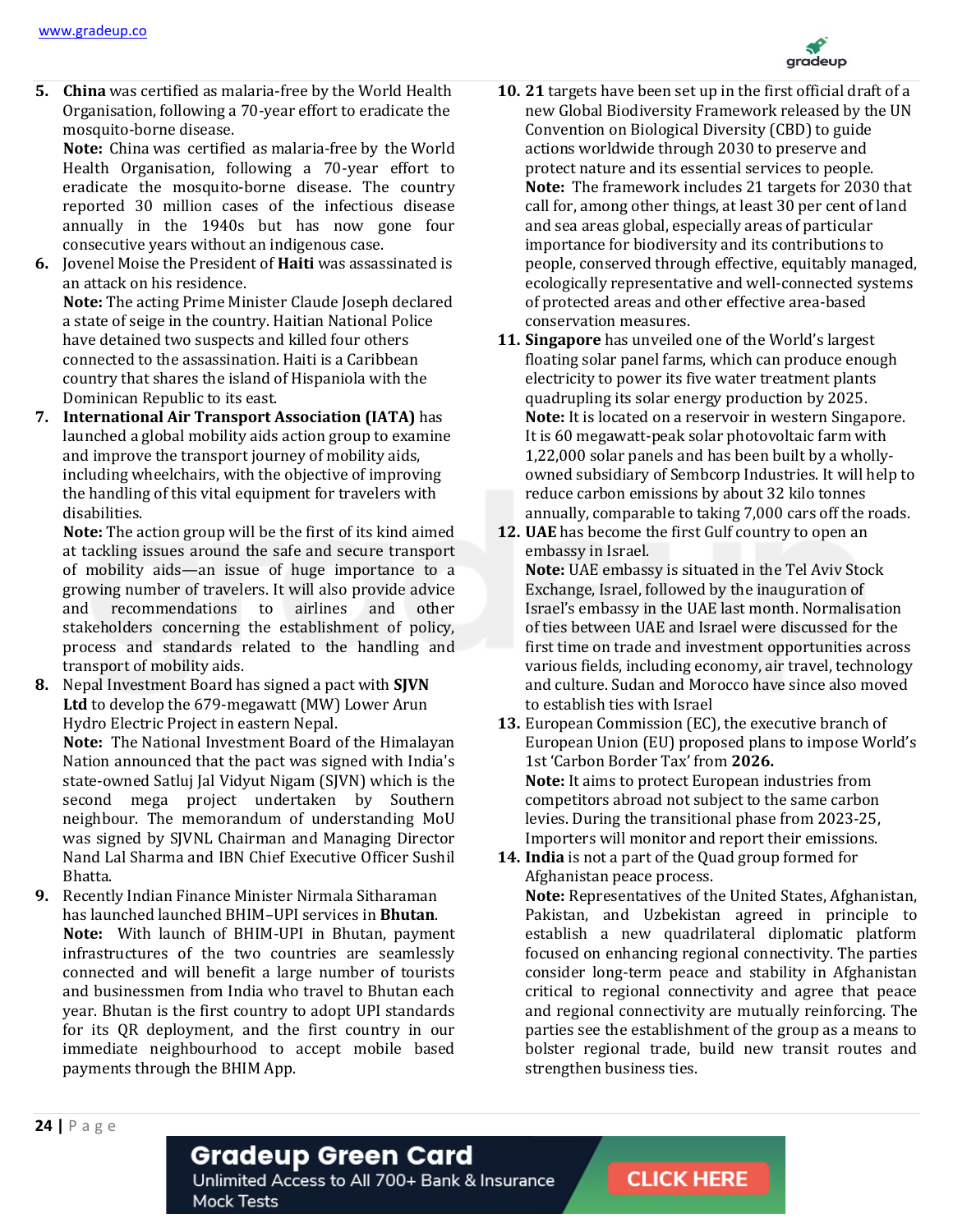**15.** Russia will conduct military drills with Uzbekistan and Tajikistan near Afghan border.

Note: The joint drills will take place August 5-10 at the Kharbmaidon training ground in Tajikistan near the Afghan border. The troops will run drills to defeat illegal armed units that invaded the territory of an allied country.

**16.** Historic Urban Landscape Project of UNESCO was started in **2011.**

**Note:** It is an approach to the management of heritage resources in dynamic and constantly changing environments. It is based on the recognition and identification of a layering and interconnection of natural and cultural, tangible and intangible, international and local values present in any city.

**17.** World's first 3D-printed stainless-steel bridge has been inaugurated in **Amsterdam.**

**Note:** It was developed by MX3D, a Dutch robotics company, in collaboration with a consortium of experts, and represents a major milestone for 3D-printing technology. After four years of development, the bridge was unveiled by **Her Majesty Queen Máxima** of the Netherlands. It was installed over one of the oldest canals in Amsterdam's city centre – the Oudezijds Achterburgwal.

**18. Naples** city hosted the G20 Environment Ministerial Meeting 2021.

**Note:** The host city of this meet was Naples, Italy. The meeting was held as part of 16th G20 Leaders' Summit, scheduled to be held in October 2021, under the Presidency of Italy, with primary theme of 'People, Planet and Prosperity'. Union Environment Minister of India, Bhupender Yadav participated in the two-day G20 Environment Ministerial Meeting 2021 virtually, along with Minister of State for Environment Ashwini Choubey and senior officials

**19. Philippines** will become the first country in the world to be able to cultivate a variety of rice enriched with

nutrients to help reduce childhood malnutrition, after receiving the green light from regulators. **Note:** Golden Rice was developed by Dept of Agriculture-Philippine Rice Research Institute (DA-PhilRice) in partnership with International Rice Research Institute (IRRI) to contain additional levels of beta-carotene, which the body converts into vitamin A. Golden Rice is genetically engineered to provide up to 50% of the estimated average requirement (EAR) for vitamin A of young children.

- **20. Uzbekistan** has hosted a high-level International Conference titled "Central and South Asia: Regional Connectivity. Challenges and Opportunities". **Note:** Challenges and Opportunities" at Tashkent. The conference was an initiative of the President of Uzbekistan, Shavkat Mirziyoyev. It was attended by President of Afghanistan Ashraf Ghani, Ministers from Central Asian, West Asian and South Asian countries, including Minister of External Affairs of India Dr. S. Jaishankar.
- **21.** Landscape garden, Sitio Burle Marx site is located in **Brazil** that has been added to UNESCO's list of World Heritage sites.

**Note:** The garden features more than 3,500 species of plants native to Rio and is considered a laboratory for botanical and landscape experimentation. It has been named after Burle Marx, a Brazilian landscape architect whose designs of parks and gardens made him worldfamous. It is the 23rd Brazilian location recognized on UNESCO's list of World Heritage sites

**22. Alphabet** has announced to launch a new company, known as Intrinsic, which will focus on building industrial robot software.

**Note:** It will focus on releasing new robotic software and projects related to artificial intelligence that will develop delivery drones and self-driving cars. The motive is to add flexibility to the smaller businesses performing a USB connection task. It will help the manufacturing industry to ensure that user's demands are kept in mind.

#### **Honor & Awards**

**1.** Dr Rajendra Kishore Panda is poet of **Odia** language who won the prestigious Kuvempu Rashtriya Puraskar 2020.

**Note:** This national award was instituted in memory of late poet laureate Kuvempu to recognise litterateurs who had contributed in any language listed in 8th Schedule of Constitution. The prestigious award carries a cash award of Rs 5 lakh, a silver medal, and a citation. Born on June 24, 1944, Dr Panda writes in the

Odia language. He has published 16 poetry collections and a novel.

**2. Korean Airline** International Airline has been selected as the "2021 Airline of the Year" award by the Air Transport World (ATW) also known as Oscar in the aviation industry.

**Note:** It is also called the Oscar in the aviation industry. The awards ceremony will be held in Boston on October 5. The ATW's Airlines of the Year award has a

#### **Gradeup Green Card**

Unlimited Access to All 700+ Bank & Insurance **Mock Tests** 

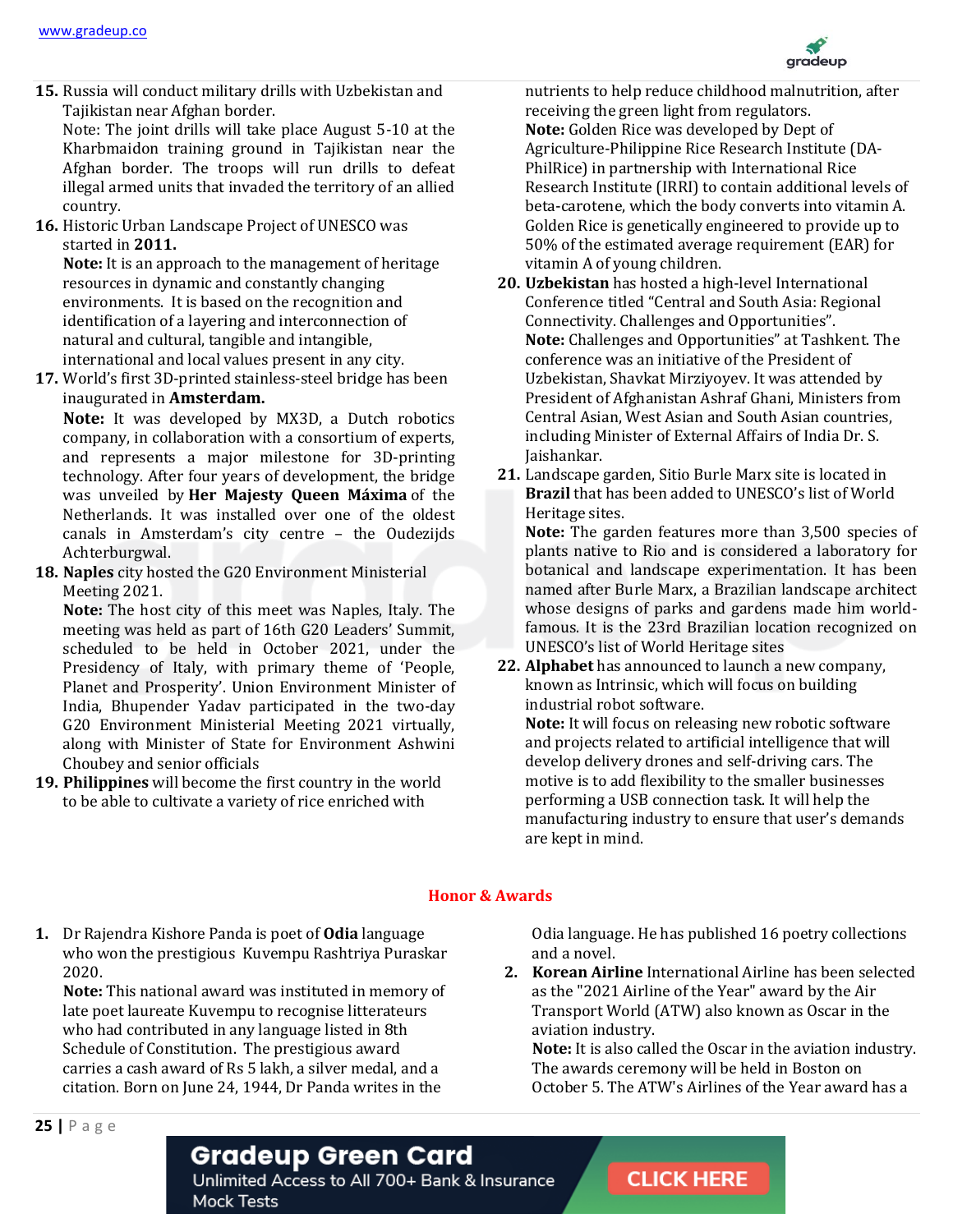

huge honour that called the Oscar in the global aviation industry.

- **3.** The Indian Army has named a military firing range in Gulmarg after Indian Actor **Vidya Balan. Note:** The Vidya Balan Firing Range is located in Gulmarg, Kashmir. Earlier this year, Vidya along with her husband Siddharth Roy Kapur had even attended the Gulmarg Winter Festival organised by the Indian Army. Also, a few days ago, it was announced that she has been invited to join the Academy of Motion Picture Arts and Sciences, the governing body behind the Oscars.
- **4.** Indian venture **'Invest India'** has won the world's most innovative Investment Promotion Agency award 2021 by OCO Global.

**Note: OCO Global** is a leading economic development advisory firm, working with govt and companies worldwide on international investment and trade. **Invest India,** set up in **2009,** is a non-profit venture under the Department for Promotion of Industry and Internal Trade, **Ministry of Commerce and Industry.** 

**5.** Indian economist **Kaushik Basu** has been conferred with the Humboldt Research Award for 2021 by Dr Hans-Bernd Schäfer of Bucerius Law School Hamburg, Germany.

**Note:** The award recognizes excellence through an entire career and offers research collaboration opportunities. Basu is a professor of economics at Cornell University and the Carl Marks professor of International Studies in the College of Arts and Sciences and SC Johnson College of Business. He was the chief economist of the World Bank from 2012 to 2016, and chief economic adviser to the Indian government from 2009 to 2012.

**6. Syed Osman Azhar Maqsusi** has recently been granted the prestigious United Kingdoms Commonwealth Points of Light Award for his initiative 'Hunger Has No Religion'.

**Note:** The hunger drive feeds about 1,500 people every day in five cities across the country. Presented by the British government, the award is given to the outstanding individual volunteers who make a positive difference through their services to the community around them.

**7.** Malayalam Poet **Omchery N N Pillai** has been honoured with the Bahrain Keraleeya Samajam (BKS)'s Literary Award for 2021 for his contribution to the Malayalam language and literature.

**Note:** NN Pillai hails from Vaikom, Kottayam, Kerala. The award constitutes a cash prize of Rs 50000 and a citation. The award was announced by P V Radhakrishna Pillai President of BKS, Varghese

Karakal, general secretary of BKS and Firoz Thiruvathra, literary wing secretary.

**8. Caleb Landry Jones** has won the best Actor award (male) in Cannes Film Festivals 2021. **Note:** The Cannes film festival concluded in the south of France. Here is a list of the main winners:

**Award Winer** 

| Palme d'Or:                           | Julia Ducournau (Titane) |
|---------------------------------------|--------------------------|
| Best director:                        | Leos Carax "Annette"     |
| Best actress:<br>Person in the World) | Renate Reinsve (Worst    |
| Best actor:                           | Caleb Landry Jones       |

(Nitram)

Best screenplay: Hamaguchi Ryusuke and Takamasa Oe (Drive My Car)

Best first film: Antoneta Kusijanovic

(Murina)

Best short film: All The Crows In The World (Tang Yi)

- **9. Muhammad Yunus** will be awarded with the Olympic Laurel at the Tokyo Games. **Note:** Yunus, whose pioneering micro-lender has been hailed for cutting poverty across the globe, will be honoured for "his extensive work in sport for development. The 81-year-old economist-turnedglobe-trotting celebrity speaker won the Nobel in 2006. He will be given the award at the Tokyo 2020 opening ceremony on July 23.
- **10. Aadhimalai Pazhangudiyinar Producer (APP) Company & Snehakunja Trust** have been awarded with the prestigious United Nations Development Fund (UNDP) Equator Prize for their work in the field of conservation and biodiversity.

**Note:** They are among the 10 awardees. UNDP gives biennial award to recognize community efforts to reduce poverty through the conservation and sustainable use of biodiversity. APP is a 1,700-member cooperative, managed and run entirely by indigenous people from Nilgiri Biosphere Reserve in Tamil Nadu.

**11. Sandesh Jhingan** has been chosen as the AIFF men's Footballer of the Year. **Note:** Midfielder Suresh Singh Wangjam won the Emerging Player award for 2020-21. It is the 1st time

#### **Gradeup Green Card**

Unlimited Access to All 700+ Bank & Insurance **Mock Tests**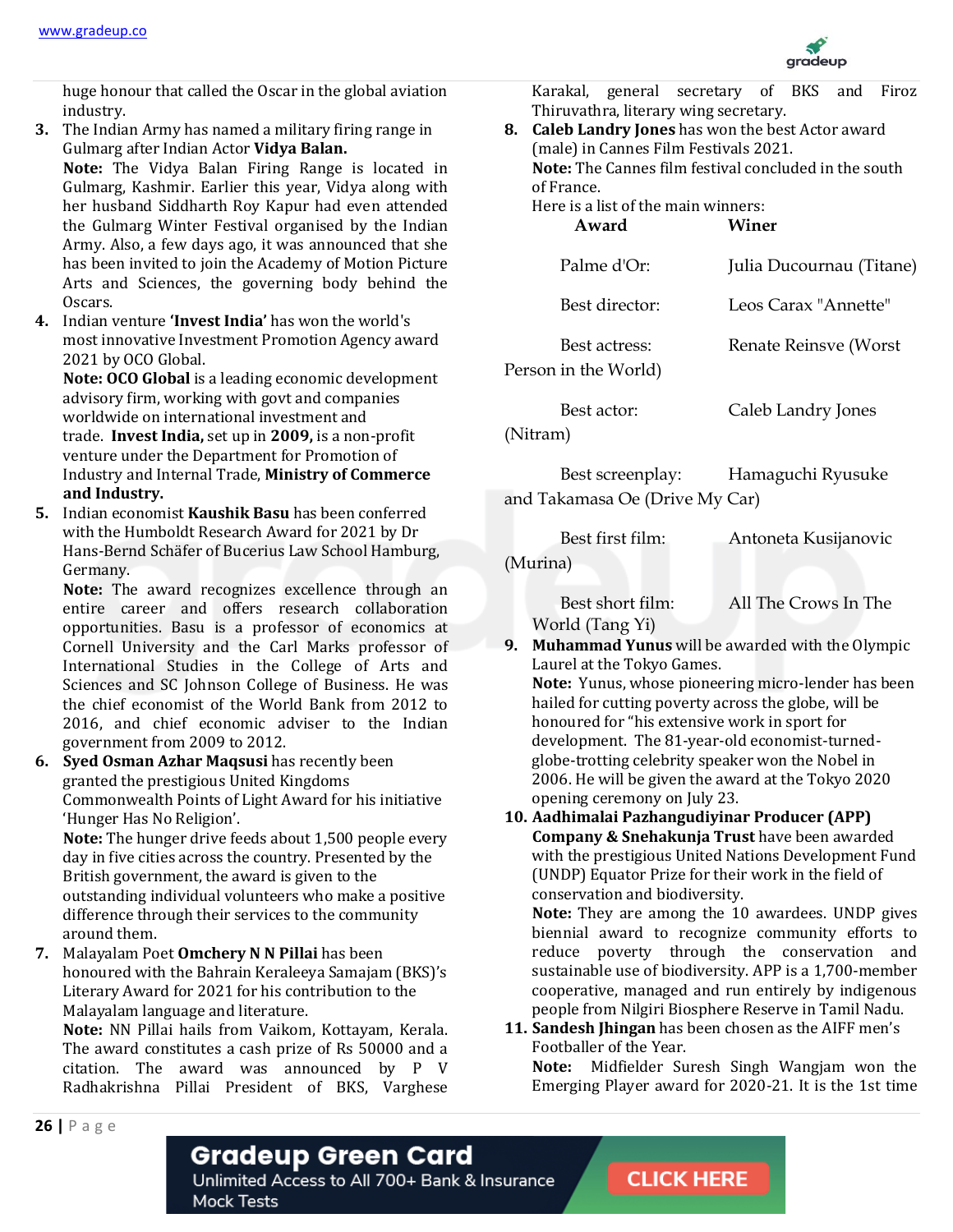

that the defender has received the AIFF Player of the Year award, having won the Emerging Player of the Year Award in 2014. The award winners were chosen on the basis of votes from the Indian Super League and I-League club coaches.

**12. Kandla SEZ** of India has been awarded with IGBC Platinum Rating and is the First Green SEZ to achieve IGBC Green Cities Platinum Rating for Existing Cities. **Note:** KASEZ is the oldest export zone in the country and has become the first green industrial city in India to receive a platinum rating in the industrial cities category. KASEZ has increased to 3.5 lakh trees from

25,000 trees in 2019 Most of these trees have been planted post 2019, using Miyawaki forestation method.

**13. Vaidehi Dongre** has been crowned as the Miss India USA 2021.

**Note:** Arshi Lalani from Georgia was declared the first runner-up of the beauty pageant while Mira Kasari, from North Carolina was the second runner-up. She also won the 'Miss Talented' title when she gave a flawless performance of Indian classical dance form Kathak. Miss India USA was started by New York-based Indian Americans Dharmatma and Neelam Saran under Worldwide Pageants.

#### **Sports News**

**1. Abhimanyu Mishra** becomes the youngest chess Grandmaster, breaking the record of 12 years and seven months set by Sergey Karjakin in 2002.

**Note:** Abhimanyu reached the milestone in 12 years, four months, and 25 days. The 12-year-old player from New Jersey scored his third GM norm in Budapest, having already crossed the required 2500 ELO rating barrier. He went on to defeat 15-year-old Indian GM Leon Luke Mendonca, securing a performance rating higher than 2600 over nine rounds, which constitutes a GM norm.

**2. Sprinter** MP Jabir qualified for the Tokyo Olympics recently.

**Note:** Jabir qualified through the World ranking quota where there are 14 spots available. The 25-year-old sailor hails from Malappuram, Kerala. He is currently ranked 34th in the World Athletics' Road to Olympics rankings where 40 athletes qualify.

**3. Nihal Sarin** has won the Silver Lake Open chess tournament in Serbia.

**Note:** The third-seeded Indian came on top of the field with eight points from nine rounds. In the final round, he defeated Branko Damljanovic of the host. The second and third places were also taken by Indians, as Raunak Sadhwani and Abhimanyu Puranik scored seven points each.

**4. Max Verstappen** has won the Austrian Grand Prix 2021.

**Note:** This is his third victory in a row from pole. It consolidates his world championship lead over Lewis Hamilton. Hamilton's Mercedes teammate Valtteri Bottas took second with McLaren's Lando Norris in third.

**5. Hou Yifan** has won the FIDE Chess.com Women's Speed Chess Championship 2021.

**Note:** She beats GM Harika Dronavalli from by 15-13 in the final. Hou, a four-time women's world champion

and the winner of the 2017 Biel tournament, added another prestigious title to her resume. Hou clinched the \$20,000 first prize in a tight match where she won the final two bullet games.

- **6.** Levon Aronian has won the wins Goldmoney Asian Rapid online chess title, he held from **Armenia. Note:** The Armenian grandmaster defeated the Russian chess player Vladislav Artemiev. He will receive a \$ 30,000 prize for winning first place. Goldmoney Asian Rapid is the 7th round of the Meltwater Champions Chess Tour organized by Magnus Carlsen.
- **7. Mariyappan Thangavelu** has been named the flagbearer of the Indian contingent in the Tokyo Paralympics 2021.

**Note:** The decision was taken by the executive committee meeting of the Paralympic Committee of India (PCI) due to his victory in 2016 Rio Paralympics. Mariyappan Thangavelu was conferred with the Khel Ratna. He had won the 2016 Rio Paralympics T-42 high jump gold by clearing 1.89m.

**8. Manpreet Singh** will be the India's flag bearers at the opening ceremony of the Tokyo Olympics along with M C Mary Kom.

**Note:** IOA also revealed that wrestler Bajrang Punia will be the flag bearer at the closing ceremony of the Games. The official size of the Indian contingent will be around 126 athletes and 75 officials, totalling 201. The Tokyo Olympics would be held from July 23 to August 8.

**9. Bajrang Punia** will be the flag bearer at the closing ceremony of the Tokyo Games 2021. **Note:** IOA also revealed that wrestler Bajrang Punia will be the flag bearer at the closing ceremony of the Games. The official size of the Indian contingent will be around 126 athletes and 75 officials, totalling 201. The Tokyo Olympics would be held from July 23 to August 8.

**27 |** P a g e

#### **Gradeup Green Card**

Unlimited Access to All 700+ Bank & Insurance **Mock Tests**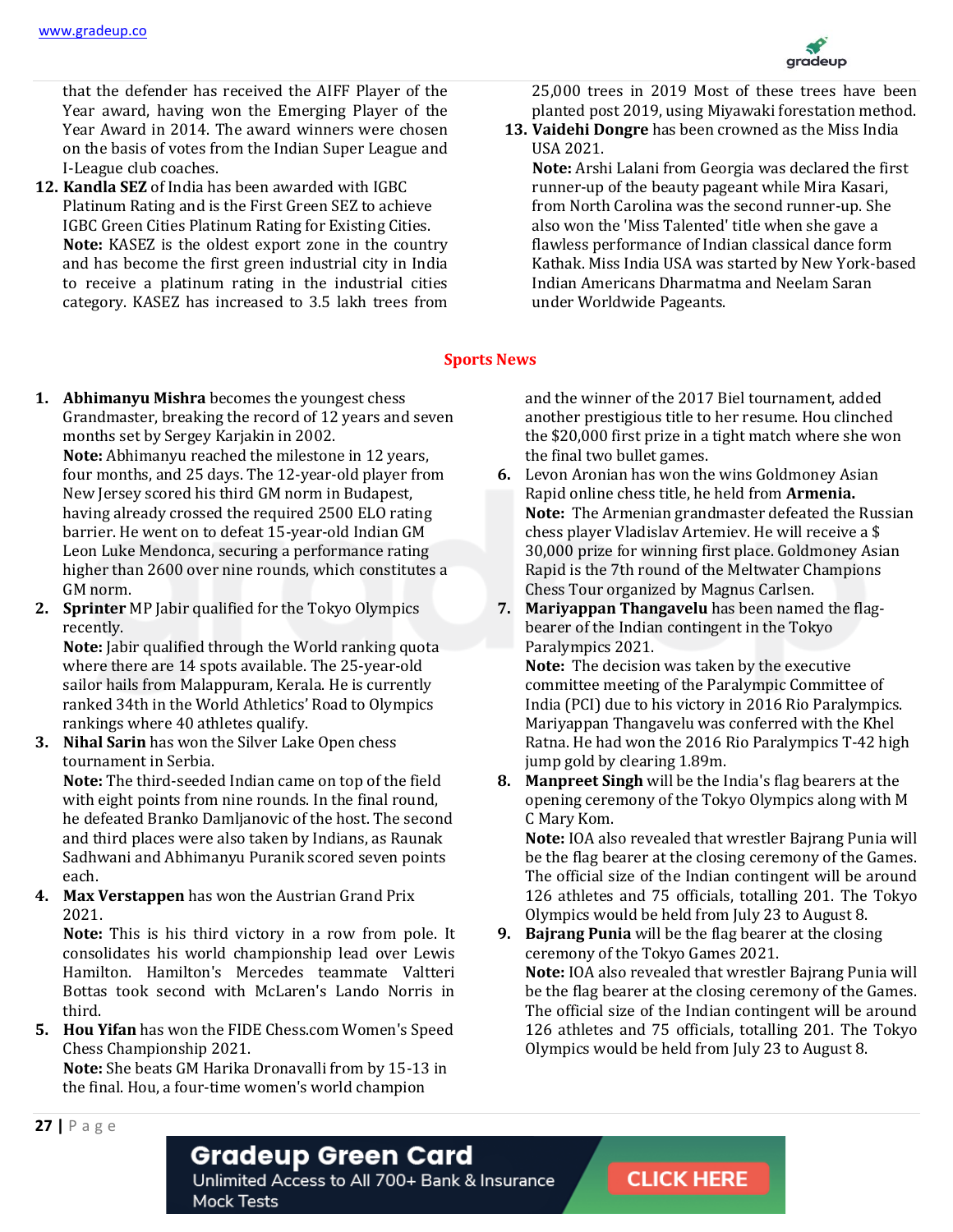

**10.** Indian female swimmer **Maana Patel** became the first female and only the third swimmer from the country to qualify for Tokyo Olympics 2021.

**Note:** Maana Patel qualified for the Olympics through the Universality quota. Universality quota allows one male and one female athlete from a country to participate in the Olympics. Maana Patel will join Sajan Prakash and Srihari Natarajan in India's swimming squad in Tokyo. Maana will compete in the women's 100m backstroke event.

**11.** AFC women's Asian Cup 2022 will be hosted by

#### **Mumbai and Pune.**

**Note:** This move was taken by AFC to minimise the travel time and maintain an optimum bio-secure bubble for the players. The tournament set to take place from 20th January to 6th February, 2022 will be held at 3 Football Stadiums:

- o Andheri Sports Complex Mumbai
- o D Y Patil Stadium Navi Mumbai
- o Chhatrapati Sports Complex Pune
- **12.** Indian Grandmaster **Nihal Sarin** won the Serbia Open Chess Championship in Belgrade.

**Note:** This is the second consecutive tournament victory for sixteen-year old Sarin after he claimed the title in Silver Lake Open. The GM from Thrissur, Kerala played out a draw with GM Vladimir Fedoseev of Russia to finish with 7.5 points out of a possible nine to finish clear first in the 289-player field in the nine-round tourney.

**13. Italy** has won the UEFA European Football Championship 2020.

**Note:** Italy goalkeeper Gianluigi Donnarumma saved two England penalties to win by a 3-2 shootout. It was the first final to be decided on penalties since Czechoslovakia beat West Germany in 1976. Italy's goalkeeper Gianluigi Donnarumma was Best player of the tournament.

- **14. Argentina** has won the Copa America 2021 title. **Note:** They beat Brazil 1-0 in the final at the historic Maracana Stadium in Rio de Janeiro. Angel Di Maria scored the only goal of the match in the 22nd minute. This is Lionel Messi's first major trophy with the Argentina senior team. Messi elected joint best player along with Brazil's Neymar.
- **15. Gianluigi Donnarumma** has been adjudged as the best player of the tournament in the UEFA European Football Championship 2020.

**Note:** Italy goalkeeper Gianluigi Donnarumma saved two England penalties to win by a 3-2 shootout. It was the first final to be decided on penalties since Czechoslovakia beat West Germany in 1976. Italy's goalkeeper Gianluigi Donnarumma was Best player of the tournament.

**16. Novak Djokovic** won the Wimbledon 2021 men's singles titles.

**Note:** He beats Matteo Berrettini of Italy in final at All England Club in London. It his 20th Grand Slam title, Thus he equal Federer and Rafael Nadal's tally of 20 major wins in the Open Era. Djokovic also completed the Wimbledon hat-trick (2018, 2019 & 2021) to become the first male player since Federer to achieve the feat.

**17. Ashleigh Barty** won the Wimbledon 2021 women's singles titles.

**Note:** Barty has become the first Australian woman to win Wimbledon women's singles title since 1980. Ashleigh Barty's victory comes 50 years after her idol, Australian Evonne Goolagong Cawley, won her first Wimbledon title.

**18.** Indian origin boy **Samir Banerjee** won the Wimbledon boys' singles title 2021.

**Note:** All of 17, the boy from New Jersey just wanted to win a match at the biggest stage in the junior circuit, but little did he know that he would be the last boy standing at the hallowed grass courts. Up against compatriot Victor Lilov, the teenager won 7-5 6-3 in the summit clash that lasted one hour 22 minutes.

**19. Cristiano Ronaldo** has won European Championships (EURO 2020) Golden Boot, as no one from England or Italy managed to surpass his tally in the tournament final at Wembley.

**Note:** He had scored 5 goals, the same as Czech Republic forward Patrik Schick. Three of his goals came from the penalty spot, while the other two came from open play against Hungary and Germany. Ronaldo also became the leading goal-scorer in the history of Euros with his 14th strike.

- **20. Haryana** will organize the Khelo India Youth Games 2021 to be held in February 2022. **Note:** Earlier, Khelo India Youth Games was scheduled to be held from November 21 to December 5, 2021, but has been shifted due to the possible third wave of Covid-19 pandemic. Khelo India Youth Games 2021 are to be held for the under-18 category. Around 8,500 players will participate in the event of which 5,072 will be athletes, including 2,400 females and 2,672 males.
- **21.** Sophie Ecclestone belongs to **England** has been named as ICC Women Player of the Month for June. **Note:** She is the 2nd English female to win the title after Tammy Beaumont, who was awarded this title for February 2021. Along with her, New Zealand opener Devon Conway has bagged ICC Men's Player of the Month for June.
- **22.** All-rounder Mohammad Mahmudullah Riyad belongs to **Bangladesh** has announced his retirement from Test cricket recently.

**28 |** P a g e

#### **Gradeup Green Card**

Unlimited Access to All 700+ Bank & Insurance **Mock Tests**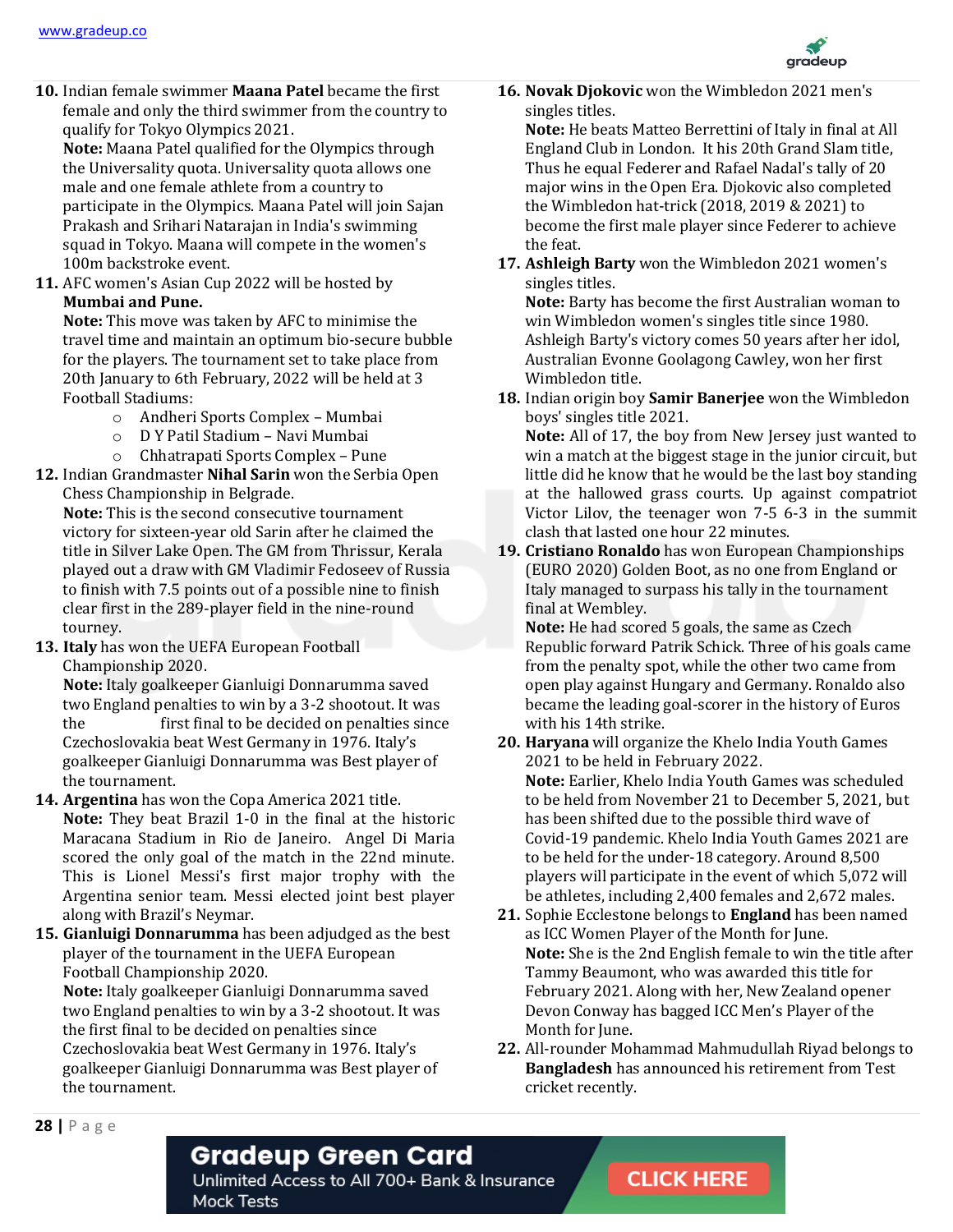

**Note:** Mahmudullah's decision to leave the Test game mid-way, has been criticized by Bangladesh Cricket Board (BCB) President Nazmul Hassan. He decided to stop playing Test cricket, after the end of the third day's play of the ongoing one-off Test between Bangladesh and Zimbabwe.

**23.** According to the Badminton World Federation (BWF) India will host World Badminton Championships in year **2026.**

**Note:** This will only be the 2nd time that India will be hosting the world championship, with Hyderabad having played host to the prestigious event in 2009. Suzhou will now stage the 2023 edition of the BWF World Mixed Team Championships, with original 2023 hosts India accepting the opportunity to host the BWF World Championships in 2026.

- **24. Babar Azam** becomes the fastest batsman to notch up 14 ODI centuries reaching the milestone in 81 innings. **Note:** After failing to score in the 1st two matches, he returned to form, scoring 158 runs off 134 balls, including 14 boundaries and 4 maximums. Babar notched up the triple-figure with a four of Saqib Mahmood's bowling in the 38th over of Pakistan's innings.
- **25. Lewis Hamilton** has won the British Grand Prix 2021 for a record 8 times.

**Note:** The win was the 99th of seven-times world champion Hamilton's Formula One career, fourth of the current campaign. The event was held at the Silverstone Circuit in the United Kingdom. Monaco based Ferrari driver Charles Leclerc finished at second. Hamilton's teammate Valtteri Bottas (Finland) finished third after being told to let Hamilton through to chase Leclerc.

- **26.** In chess, **Viswanathan Anand** won the Sparkassen Trophy 2021 held in Dortmund, Germany. **Note:** He defeated Vladimir Kramnik of Russia in his fourth and final round. Playing white in a Tarrasch variation, Anand, a former world champion, settled for a draw in 40 moves, to win the match 2.5-1.5. The event was played as part of the "No-Castling" Chess devised by the Russian GM.
- **27. Mithali Raj** bagged top position in ICC Women's ODI Player Rankings in batting category. **Note:** This is the ninth time that Mithali has reached the number one spot among batting players. Apart from her, Babar Azam (Pakistan) reign at the top of the MRF Tyres ICC Men's ODI Player Rankings.
- **28. Tajikistan and Switzerland** country has been inducted as a member in International Cricket Council. **Note:** Mongolia and Tajikistan have been inducted as the 22nd and 23rd Members from the Asia region while Switzerland is 35th Member from Europe region. These

three newly inducted nations are now among ICC's 94 Associate members.

**29. Brisbane** has been chosen by International Olympic Committee for hosting for 2032 Summer Olympics Games.

**Note:** Australian city of Brisbane will be the host city for 2032 Summer Olympics and Paralympic Games as announced by International Olympic Committee (IOC). Brisbane will be the third Australian city to host the Olympic Games after Melbourne in 1956 and Sydney in 2000.

- **30.** Web-based engagement platform 'Heroes Connect' has been launched by **Hockey India. Note:** Hockey India has launched its own playeroriented web-based engagement platform titled as 'Heroes Connect'. It has been designed to encourage former and current Indian hockey players to initiate constructive discussions around the sport.
- **31. Saikhom Mirabai Chanu** has won first medal for India in the Tokyo 2020 Olympics. **Note:** This is the first medal for India at the ongoing Tokyo Olympics Game. She lifted a total of 202kg (87kg in snatch and 115kg in clean and jerk). China's Zhihui Hou bagged gold after lifting a total of 210kg, creating a new Olympic Record. Indonesia's Windy Cantika Aisah
- won bronze with a total of 194kg. **32.** Indian Junior wrestler **Priya Malik** won the Gold Medal at the 2021 World Cadet Wrestling Championship in 73 kg category. **Note:** The championship was held in Budapest, Hungary. She defeated Kseniya Patapovich by 5-0 in the summit clash Cadet World Championship is a tournament where the best Greco-Roman, Freestyle and Women wrestlers worldwide below the age of 17
- compete. **33.** 13 years old Japanese Momiji Nishiya associated with **Skateboard** won the gold medal at the Tokyo 2020 Olympics and became one of the youngest gold medalists ever at the Olympic Games. **Note:** Nishiya won the gold on 26th July, 2021 in the women's street competition which debuted for the first time in Tokyo 2020 Olympics. Yuto Horigome of Japan won the men's competition on 25th July, 2021. This makes Japan the gold medal holder in both the categories. Nishiya landed her tricks perfectly to beat out Brazil's Rayssa Leal, also just 13 years of age.
- **34.** Yuto Horigome belongs to **Japan** has won the first ever skateboarding gold medal at the Tokyo Olympic Games 2020.

**Note:** He scored 37.18 points to win the first ever Olympic Gold medal for skateboarding in the men's street skating competition, held at Ariake Urban Sports Center, Tokyo. Kelvin Hoefler of Brazil won silver and

#### **Gradeup Green Card**

Unlimited Access to All 700+ Bank & Insurance **Mock Tests**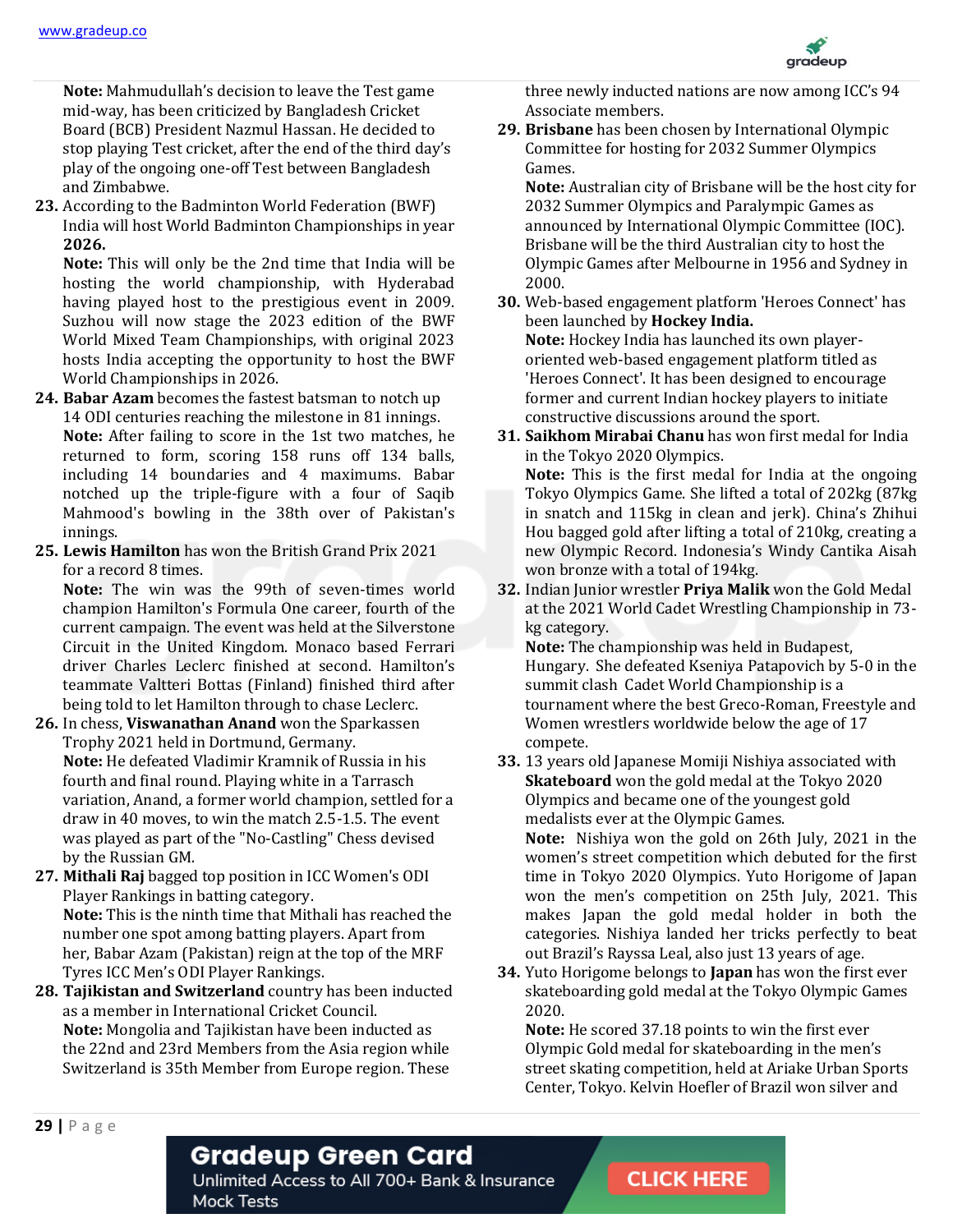

Jagger Eaton of United States clinched the bronze. Skateboarding's inclusion into the Olympics marks a turning point for the sport, that was originated in US

- **35. Carissa Moore** become the first woman to ever win a gold medal at the Olympics women's surf champion. **Note:** She defeated Bianca Buitendag of South Africa and registered a score of 14.93. Italo Ferreira of Brazil has defeated Kanoa Igarashi of Japan with massive lead in men's surfing event and secured gold medal Surfing made its Olympic debut during three days of competition at Tsurigasaki Beach, in Chiba province, 40 miles from Tokyo.
- **36. Vantika Agarwal** has won the National women online chess title.

**Note:** With 9 points Arpita Mukherjee of West Bengal took the second spot. Tamil Nadu's Sreeja Seshadri with 8.5 points took the third spot in this competition.

Maharastra's Soumya Swaminathan and Tamil Nadu's R Vaishali of finished fourth and fifth respectively.

- **37. China** has won gold in the first mixed team 10m air rifle final in Tokyo Olympic 2020 **\_\_\_\_\_\_\_\_. Note:** This is the second gold for Yang Qian, who won the first gold of Tokyo Olympics in the women's individual event The teams were locked at 9-9 after 10 series, but the Chinese pulled away outscoring the Americans in three straight series and four of the last five.
- **38.** Weightlifter Polina Guryeva has secured first Olympic medal for **Turkmenistan. Note:** She won silver medal for the Central Asian nation at the Tokyo Games.She lifted a total 217 kilograms in the 59-kilogram category, edging Mikiko Andoh of Japan for second place. Kuo Hsing-Chun of Taiwan has won

gold by lifting 236kg in weightlifting.

#### **Books and Authors**

- **1. Dhaval Kulkarni** has authored the book tilted 'Nathuram Godse: The True Story of Gandhi's Assassin'. **Note:** It is the biography of Nathuram Godse, the assassin of Mahatma Gandhi. Pan Macmillan India will the book by 2022. The book features the unknown aspects of Godse's life, his ideologies and other factors that led to the assassination of Gandhi.
- **2. Shruthi Rao & Sushant Singh** has authored the children's book titled "India To The Rescue". **Note:** The illustrations of the book were done by Shangnik Chakraborty. The book features the rescue operation "Operation Cactus" which averted the Maldives crisis on 3rd November 1988. Operation Cactus is India's one of the quickest and most successful missions.
- **3. Rajpal Punia & Damini Punia** has authored the book titled "Operation Khukri" which is set to release on 15th July 2021.

**Note:** The book is published by the Penguin Random House India (PRHI). The book is dedicated to Havildar Krishan Kumar, Sena Medal (posthumous), the only Indian soldier who died in Operation Khukri. The book is the first-hand account of Major General Rajpal Punia, the Commanding Officer (CO) of the 58th Gorkha Rifles, who orchestrated "Operation Khukri".

**4. Kaushik Basu** has authored the book titled "The Republic of Beliefs: A New Approach to Law and Economics".

**Note:** In the book he argues that the traditional economic analysis of the law has significant flaws and has failed to answer certain critical questions satisfactorily. Recently, Kaushik Basu conferred with the Humboldt Research Award for 2021 by Dr Hans-Bernd Schäfer of Bucerius Law School Hamburg, Germany. Basu is a professor of economics at Cornell University and the Carl Marks professor of International Studies in the College of Arts and Sciences and SC Johnson College of Business.

**5. Kaushik Basu** has authored the book titled "Policymaker's Journal: From New Delhi to Washington, D.C.".

**Note:** The book features the journal records of his career of 7 years, during which he served as the Chief Economic Adviser (CEA) to the Indian Government and the Chief Economist at the World Bank in Washington D.C., The book is published by Simon & Schuster Publishers India Pvt Ltd.

- **6. Baljit Kaur Tulsi** has authored the book titled 'The Ramayan of Shri Guru Gobind Singh Ji'. **Note:** The book has been authored by Late Baljit Kaur Tulsi. The book has been published by Indira Gandhi National Centre for the Arts (IGNCA), New Delhi. Guru Gobind Singh: He was the tenth and last of Sikh gurus in human form. He was a spiritual master, warrior, poet, and philosopher, who was enthroned at the 'Guru Gaddi'.
- **7. J.S. Ifthekhar** has authored the book titled 'Urdu Poets and Writers - Gems of Deccan' which was received by the Vice President, Venkaiah Naidu. **Note:** It is authored by senior journalist, J.S. Ifthekhar. The book is an anthology of prose and poetry that encapsulates the life and works of 51 outstanding poets and writers of the Deccan region. The book traces the rich literary and cultural traditions of Deccan, right

#### **Gradeup Green Card**

Unlimited Access to All 700+ Bank & Insurance **Mock Tests**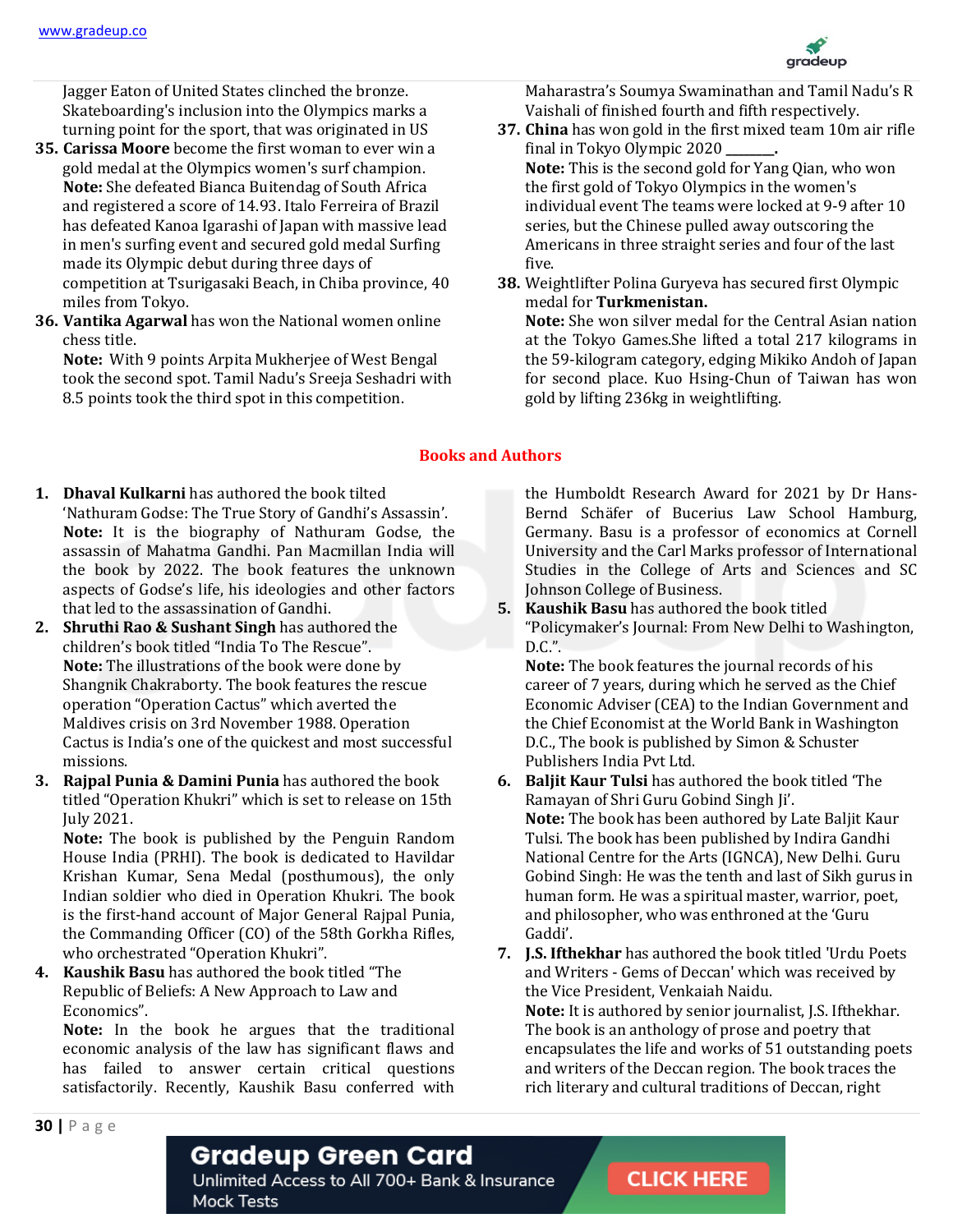from the time of Muhammad Quli Qutb Shah, the founder of Hyderabad, to the present times.

**8. Jairam Ramesh** has authored the book titled 'The Light of Asia'.

**Note:** This book is a biography of an epic bio-poem on the Buddha. Ramesh, the author, Member of Parliament, former Union Minister, and Congress leader, digs deep in his new book to bring out the fascinating story behind the epic 1879 poem, "The Light of Asia" by Sir Edwin Arnold, that took the world by storm and in some ways, brought the Buddha's story to the world at the turn of the last century.

- **9. Ashok Chakravarti** has authored the book titled "The Struggle Within: A Memoir of the Emergency". **Note:** The Book is Published By Harpercollins India. The Struggle Within: A Memoir of the Emergency book deals with one of independent India's darkest hours during the emergency period. The Emergency (1975-1977) was one of independent India's darkest hours. In that period, over 150,000 people were imprisoned without trial; as many as eleven million forcibly sterilized, and countless killed in police firings or otherwise eliminated.
- **10. Bimal Jalan** is the author of the book titled 'The India Story'.

**Note:** The book focuses on India's economic history and aims to provide lessons for the future of India's political economy. The India Story is published by Rupa Publications India. He has previously written three books namely 'India Then and Now' (2020), 'India Ahead' (2018) and 'Politics Trumps Economics' (2012).

**11. Imtiaz Anees** has authored the book titled 'Riding Free: An Olympic Journey**'.** 

**Note:** HarperCollins announced to present the story of an Indian equestrian rider and his Olympic dream 'Riding Free: My Olympic Journey' by Imtiaz Anees. Imtiaz Anees is an equestrian Olympian, trainer, competitor, NBC commentator, qualified Level 2 instructor and coach educator. As the only equestrian Olympian in India, he wants to share his knowledge and

experience with all other riders and offers internship programmes to teach equine management through the book.

- **12. Vijay Gokhale** has authored the book titled "The Long Game: How the Chinese Negotiate with India". **Note:** India and China have had a fractured relationship since the 1950s. **The Long Game by Vijay Gokhale**, published by Penguin Random House, details the various diplomatic strategies and tactics used by the Chinese for negotiation. Gokhale, who has spent nearly four decades in the Indian Foreign Service before retiring as foreign secretary in January 2020, is an expert on Chinese diplomacy.
- **13. Rakeysh Omprakash Mehra** is the author of the book titled as 'The Stranger In The Mirror'. **Note:** It is published by Rupa Publications. The book features accounts of noted personalities from cinema and advertising world like A R Rahman, Bajpayee, Abhishek Bachchan, etc.
- **14. Dr. C K Garyali** has authored the book tilted 'Bank with a Soul: Equitas'.

**Note:** Dr. C K Garyali is a founder trustee of EDIT (Equitas Development Initiative Trust) and the book chronicles the journey of Equitas and EDIT in transforming the lives of women with frequent social reform initiatives helping them setup micro-enterprises and pioneering financial inclusivity right from its inception. The book documents the journey of Equitas & EDIT in transforming the lives of women with frequent social reform initiatives and how they helped in establishing micro-enterprises and in pioneering financial inclusivity.

**15. Ashok Lavasa** has authored the book tilted 'An Ordinary Life: Portrait of an Indian Generation'. **Note:** In this book, he narrated about his father, Udai Singh, and his own experience on how his father's principles served as a moral compass in his life, and can in ours too. He resigned as election commissioner in 2020 to become vice-president of the Asian Development Bank

#### **Science and Defence**

**1.** Starlink is a satellite internet constellation of **SpaceX** that will provide broadband internet everywhere in the world except polar regions by August 2021. **Note:** Space Exploration Technologies Corp. has launched more than 1,500 satellites so far and has Starlink operations in about a dozen countries. SpaceX aims to offer broadband to as much as 5% of the world's population where conventional fiber and wireless networks can't reach. Starlink will provide so-called

"data back haul" spines for their networks. The satellite network currently moves about 30 terabits of data per second.

**2.** India born US astronaut **Sirisha Bandla** becomes the second women from India to fly into space after Kalpana Chawla.

**Note:** She is a part of the team which will make its first crewed flight to space in which her flight role is that of a Researcher Experience. The 34-year-old aeronautical

#### **Gradeup Green Card**

Unlimited Access to All 700+ Bank & Insurance **Mock Tests** 

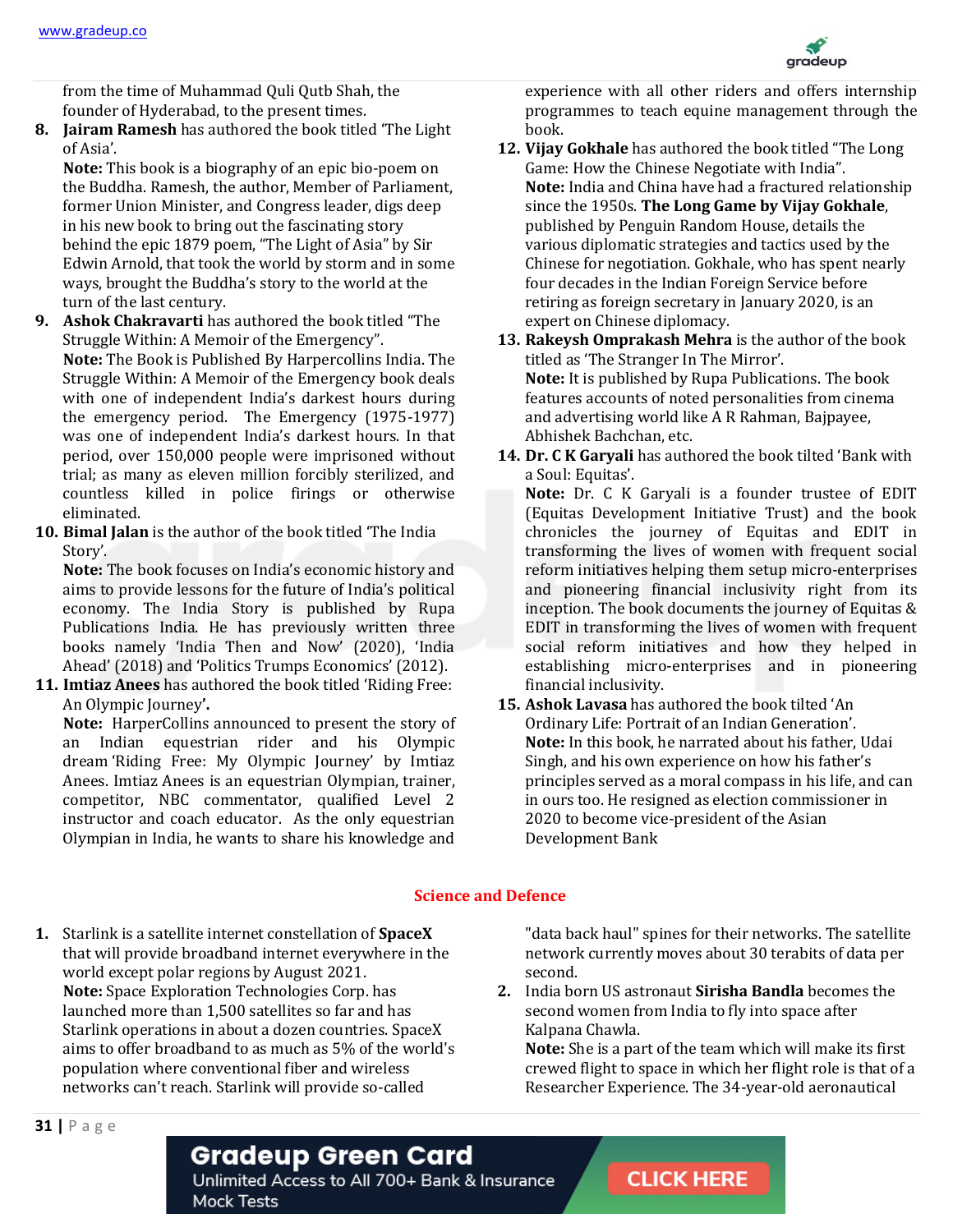

engineer was born in Andhra Pradesh's Guntur district and brought up in Houston, Texas. Prior to Bandla, Rakesh Sharma and Sunita Williams were the other Indians who went into space

- **3.** For **Pension Disbursement** an integrated system SPARSH has been implemented by the Defence Ministry. **Note:** This web-based system processes pension claims and credits pension directly into the bank accounts of defence pensioners without relying on any external intermediary. A Pensioner Portal is available for pensioners to view their pension related information, access services and register complaints for redressal of grievances.
- **4.** From **USA** the Indian Navy has received the 10th antisubmarine warfare aircraft P-8I.

**Note:** Defence Ministry had signed a contract for eight P-8I aircraft in 2009 but in 2016, it signed a contract for four additional P-8I aircraft. Remaining two aircrafts are expected to be delivered in the last quarter of 2021. P-8I is a long-range maritime reconnaissance and Anti-Submarine Warfare Aircraft, and a variant of the P-8A Poseidon used by the US Navy.

- **5.** Raksha Mantri Rajnath Singh has launched an Artificial Intelligence (AI)-powered grievance management application in New Delhi that was developed by Ministry of Defence with the help of **IIT-Kanpur. Note:** The application has been developed by Ministry of Defence with the help of IIT-Kanpur. It is the first AI based system developed to improve grievance redressal in the Government. It has the capability to understand the content of the complaint based on the contents therein and can identify repeat complaints or spam automatically.
- **6.** Ordnance Factory of Tiruchirappalli handed over the locally assembled 12.7 mm Stabilized Remote Control Gun (SRCG) system to the Indian Navy and Indian Coast Guard for enhanced surveillance. The weapon is assembled through the transfer of technology (ToT) initiative with the support of **Israel. Note:** The first batch consisted of 25 weapons. They were assembled in the Trichy factory through the transfer of technology (ToT) initiative with the support of Israel-based defence company Elbit Systems. The SRCG is fitted with a 12.7 mm M2 NATO standard heavy
- machine gun. **7.** The Indian Navy has received first two MH-60R Multi Role Helicopters (MRH) from **USA**. **Note:** Indian Navy and the US Navy had signed Rs 15,157 crore (\$2.13 billion) deal to buy 24 MH-60 Romeo helicopters, manufactured by Lockheed Martin, under foreign military sales from the US government in February 2020 It will begin the new era of defence

collaboration and partnership between the US and India.

- **8.** The researchers at **IIT Madras** have developed an Artificial Intelligence-based mathematical model to identify cancer-causing alterations in cells. **Note:** It will help to pinpoint genetic alterations responsible for cancer progression, which is difficult using present methodologies. It will make use of a relatively unexplored technique of leveraging DNA composition
- **9. Russia** has successfully test-fired the Zircon Hypersonic Cruise Missile.

**Note:** Zircon meaning 'Invincible' is a winged, anti-ship hypersonic cruise missile. During the testing, the missile reached speeds of up to Mach 7. Tsirkon hypersonic Cruise Missile is developed & manufactured by NPO Mashinostroyeniya. It is capable of hitting targets at sea and on land, it has a range of 1000 kms and is capable of flying at the speed of Mach 9. It is set to be deployed on both warships and submarines.

- **10. Russia** nation has successfully test-fired S-500 air defence missile systems recently. **Note:** Russia successfully test-fired new S-500 air defence missile systems from southern training range, Kapustin Yar. S-500 is also known as Prometey or 55R6M Triumfator-M and is a Russian surface-to-air missile/anti-ballistic missile system and has been developed by Almaz-Antey Air Defence Concern.
- **11. IIT Ropar** has developed first-of-its-kind Oxygen Rationing Device named as 'AMLEX'. **Note:** The device will supply a required volume of oxygen to the patient during inhalation and trips when the patient exhales CO2, saving oxygen which otherwise unnecessarily get wasted. It can operate on both portable power supply (battery) as well as line supply (220V-50Hz).
- **12. DRDO** has successfully tested New Generation Akash Missile (Akash-NG) from Odisha coast. Note: Defence Research & Development Organisation (DRDO) has successfully tested New Generation Akash Missile (Akash-NG) from Integrated Test Range (ITR) off the coast of Odisha. Akash-NG weapon system is a surface-to-air Missile that can strike targets at around 60 km and fly at a speed of up to Mach 2.5.
- **13.** DRDO has successfully flight-tested indigenously developed MPATGM that has been launched for **Indian Army.**

**Note:** DRDO has successfully flight-tested indigenously developed third generation Man Portable Antitank Guided Missile (MPATGM) for its minimum range. It is a

**32 |** P a g e

#### **Gradeup Green Card**

Unlimited Access to All 700+ Bank & Insurance **Mock Tests**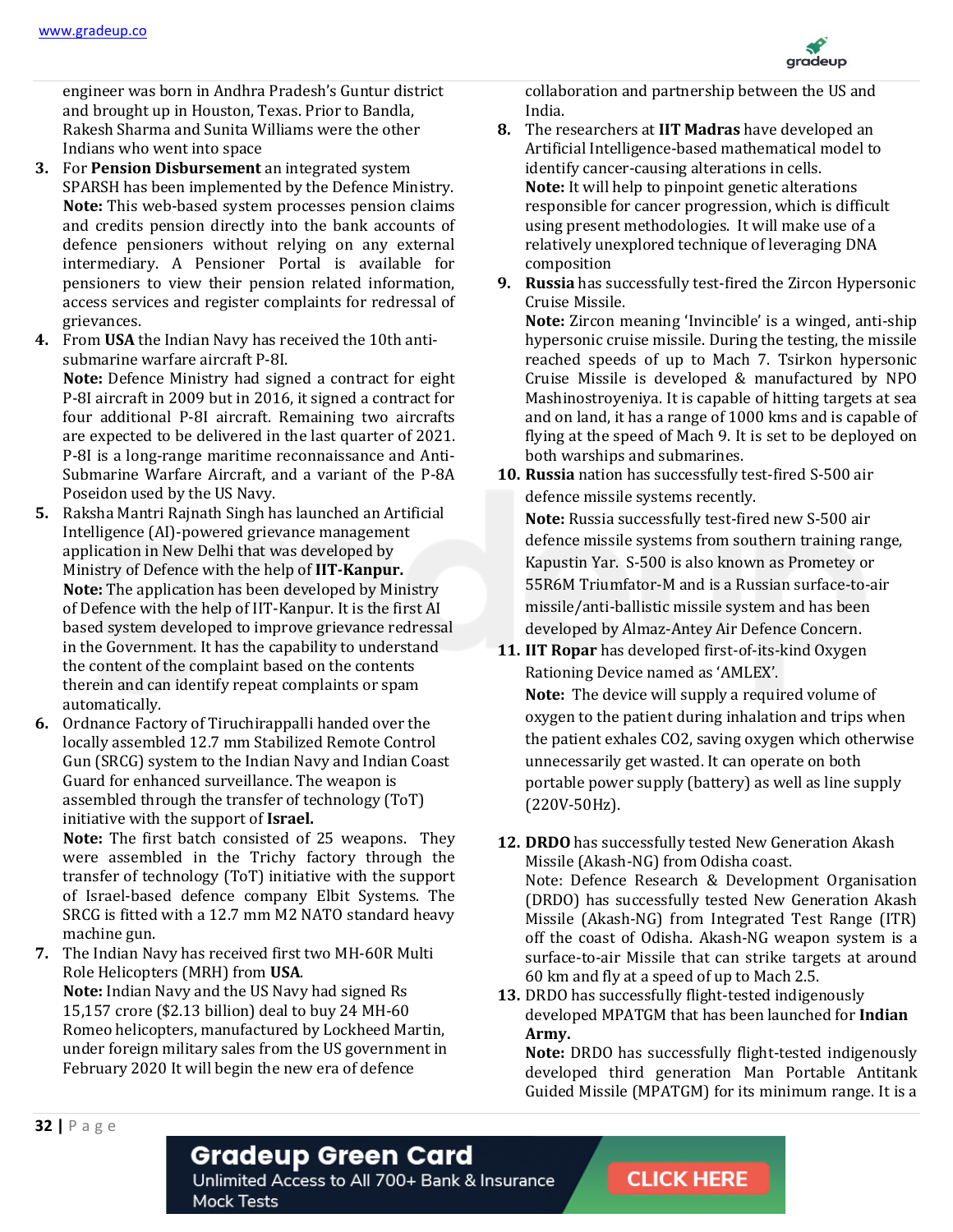

low weight, fire and forget missile, incorporated with state-of-the-art Miniaturized Infrared Imaging Seeker along with advanced avionics.

- **14.** The 'Operation White Sea' is related with **Kargil War. Note:** Kargil Vijay Diwas is celebrated on 26th July in honour of the heroes of the Kargil war of 1999. To concur the Kargil war Indian Army launched the 'Operation Vijay' (II) in 1999. First Operation Vijay was launched in 1961 that led to the capture of Goa, Anjediva islands and Daman and Diu. Indian Airforce along with Army also launched 'Operation White Sea' during the Kargil war.
- **15.** US space agency NASA has selected **SpaceX** to launch its probe of Jupiter's moon Europa, which has liquid oceans that could harbour life.

**Note:** The Europa Clipper mission, scheduled to launch in October 2024 on a Falcon Heavy rocket from the Kennedy Space Center in Florida, is worth \$178 million. Europa Clipper will conduct a detailed survey of the icy Jupiter moon Europa and use a sophisticated suite of science instruments to investigate whether the moon has conditions suitable for life. Jupiter's moon Europa is approximately 390 million miles (630 million kilometers) from Earth and the journey is expected to take more than 5 years.

**16. IIT Kanpur** has launched the 1st technology innovation hub to find cybersecurity solutions for anti-drones

technologies, intrusion detection systems, block-chain, and cyber-physical systems.

**Note:** As many as 13 start-ups and 25 research and development principal investigators were selected after a rigorous application process. C3i hub of IIT Kanpur will focus on safeguarding cyberspace which will also include critical infrastructure.

**17.** 'INDRA 2021' is a Joint Military Exercise between India and **Russia.**

**Note:** It is the 12th Edition of Indo-Russia joint military exercise that will be held from 1 to 13 August 2021. 250 personnel from both the nations will form part of this exercise that will involve conduct of counter terror operations against international terror groups, under UN mandate.

**18. Indian Institute of Technology, Hyderabad** has developed India's first Rapid electronic Covid-19 RNA Test kit that allows self-testing at home called 'COVIHOME'.

**Note:** This test kit can produce results within 30 minutes for both symptomatic and asymptomatic patients. The major benefit of this testing kit is that it does not require RT-PCR (Reverse Transcription Polymerase Chain Reaction), an expert human resource, and a BSL 2 lab facility for the extraction of RNA, so it has the potential for one to take the test at home without expert supervision.

**---------------0--------------**

### **Gradeup Green Card**

Unlimited Access to All 700+ Bank & Insurance **Mock Tests**